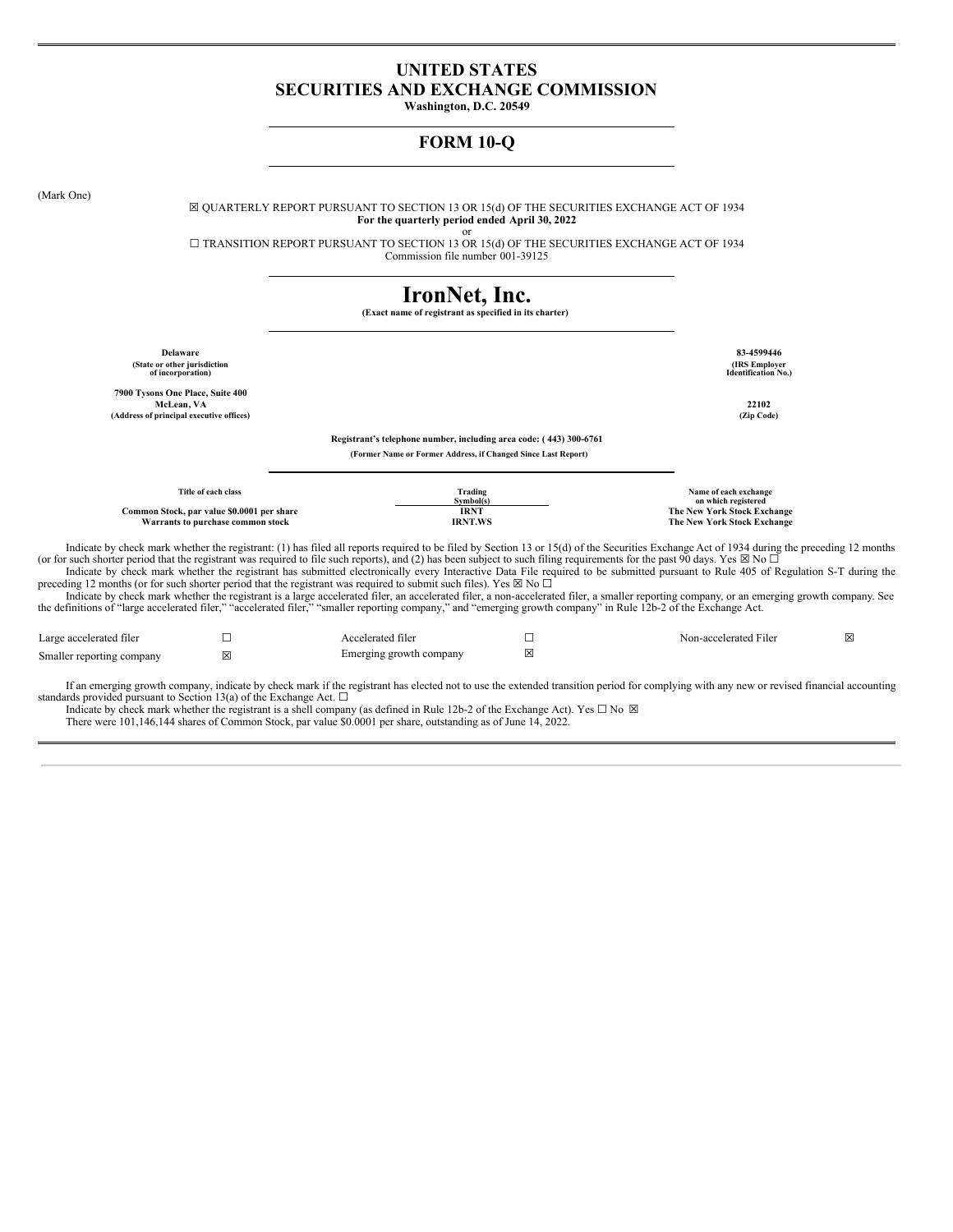1

**P a g e**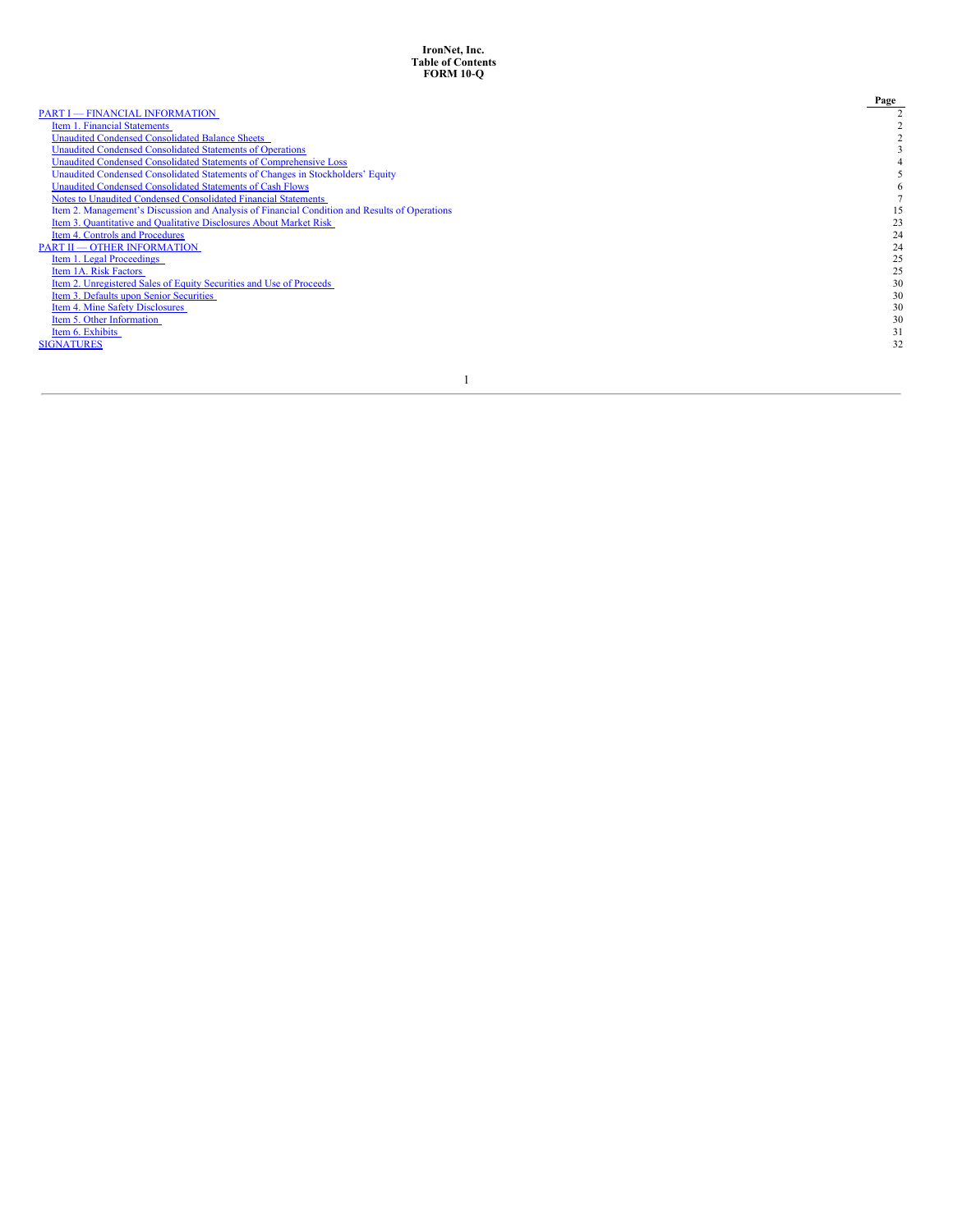# **PART I — FINANCIAL INFORMATION Item 1. Financial Statements<br>
IronNet, Inc.**<br> **Condensed Consolidated Balance Sheets**<br>
(*S and share data in thousands, except par value per share)*<br>
(*unaudited*)

<span id="page-2-2"></span><span id="page-2-1"></span><span id="page-2-0"></span>

|                                                                                                                                                                       |                         | April 30,<br>2022 |                         | January 31,<br>2022 |
|-----------------------------------------------------------------------------------------------------------------------------------------------------------------------|-------------------------|-------------------|-------------------------|---------------------|
| <b>Assets</b>                                                                                                                                                         |                         |                   |                         |                     |
| <b>Current assets</b>                                                                                                                                                 |                         |                   |                         |                     |
| Cash and cash equivalents                                                                                                                                             | $\mathbf S$             | 31,390            | $\mathbb{S}$            | 47,673              |
| Accounts receivable                                                                                                                                                   |                         | 10,213            |                         | 1,991               |
| Unbilled receivables                                                                                                                                                  |                         | 1,198             |                         | 4,637               |
| Related party receivables and loan receivables                                                                                                                        |                         | 3,233             |                         | 3,233               |
| Accounts, related party and loans receivable                                                                                                                          |                         | 14,644            |                         | 9,861               |
| Inventory                                                                                                                                                             |                         | 5,416             |                         | 4,581               |
| Deferred costs                                                                                                                                                        |                         | 2,349             |                         | 2,599               |
| Prepaid warranty                                                                                                                                                      |                         | 1,138             |                         | 829                 |
| Prepaid expenses                                                                                                                                                      |                         | 3,130             |                         | 3,660               |
| Other current assets                                                                                                                                                  |                         | 2,081             |                         | 1,458               |
| <b>Total current assets</b>                                                                                                                                           | $\mathbb{S}$            | 60,148            | $\mathbb{S}$            | 70,661              |
| Deferred costs                                                                                                                                                        |                         | 3,838             |                         | 3,243               |
| Property and equipment, net                                                                                                                                           |                         | 6,077             |                         | 5,606               |
| Prepaid warranty                                                                                                                                                      |                         | 1,294             |                         | 1,229               |
| Deposits and other assets                                                                                                                                             |                         | 2,811             |                         | 493                 |
| <b>Total assets</b>                                                                                                                                                   | \$                      | 74,168            | \$                      | 81,232              |
|                                                                                                                                                                       |                         |                   |                         |                     |
| Liabilities and stockholders' equity                                                                                                                                  |                         |                   |                         |                     |
| <b>Current liabilities</b>                                                                                                                                            |                         |                   |                         |                     |
| Accounts payable                                                                                                                                                      | $\overline{\mathbf{s}}$ | 1,687             | $\overline{\mathbf{s}}$ | 2,348               |
| Accrued expenses                                                                                                                                                      |                         | 12,633            |                         | 4,709               |
| Deferred revenue                                                                                                                                                      |                         | 19,680            |                         | 16,049              |
| Deferred rent                                                                                                                                                         |                         |                   |                         | 159                 |
| Income tax payable                                                                                                                                                    |                         | 523               |                         | 542                 |
| Other current liabilities                                                                                                                                             |                         | 1,651             |                         | 689                 |
| <b>Total current liabilities</b>                                                                                                                                      |                         | 36,174            |                         | 24,496              |
| Deferred rent                                                                                                                                                         |                         |                   |                         | 769                 |
| Deferred revenue                                                                                                                                                      |                         | 18,851            |                         | 17,517              |
| Warrants                                                                                                                                                              |                         | $7\overline{ }$   |                         | $7\phantom{.0}$     |
| Other long-term liabilities                                                                                                                                           |                         | 2,505             |                         |                     |
| <b>Total liabilities</b>                                                                                                                                              | <b>S</b>                | 57,537            | $\mathbb{S}$            | 42,789              |
| Stockholders' equity                                                                                                                                                  |                         |                   |                         |                     |
| Preferred stock, \$0.0001 par value; 100,000 shares authorized; none issued or outstanding                                                                            |                         | $\sim$            |                         |                     |
| Common stock; \$0.0001 par value; 500,000 shares authorized; 100,426 and 88,876 shares issued and outstanding at April 30, 2022 and January 31,<br>2022, respectively |                         | 10                |                         | 9                   |
| Additional paid-in capital                                                                                                                                            |                         | 467,296           |                         | 455,849             |
| Accumulated other comprehensive income                                                                                                                                |                         | 179               |                         | 271                 |
| Accumulated deficit                                                                                                                                                   |                         | (450, 854)        |                         | (417,686)           |
| <b>Total stockholders' equity</b>                                                                                                                                     |                         | 16,631            |                         | 38,443              |
| Total liabilities and stockholders' equity                                                                                                                            | $\mathbb{S}$            | 74,168            | $\mathbb{S}$            | 81,232              |

*The accompanying notes are an integral part of these unaudited condensed consolidated financial statements.*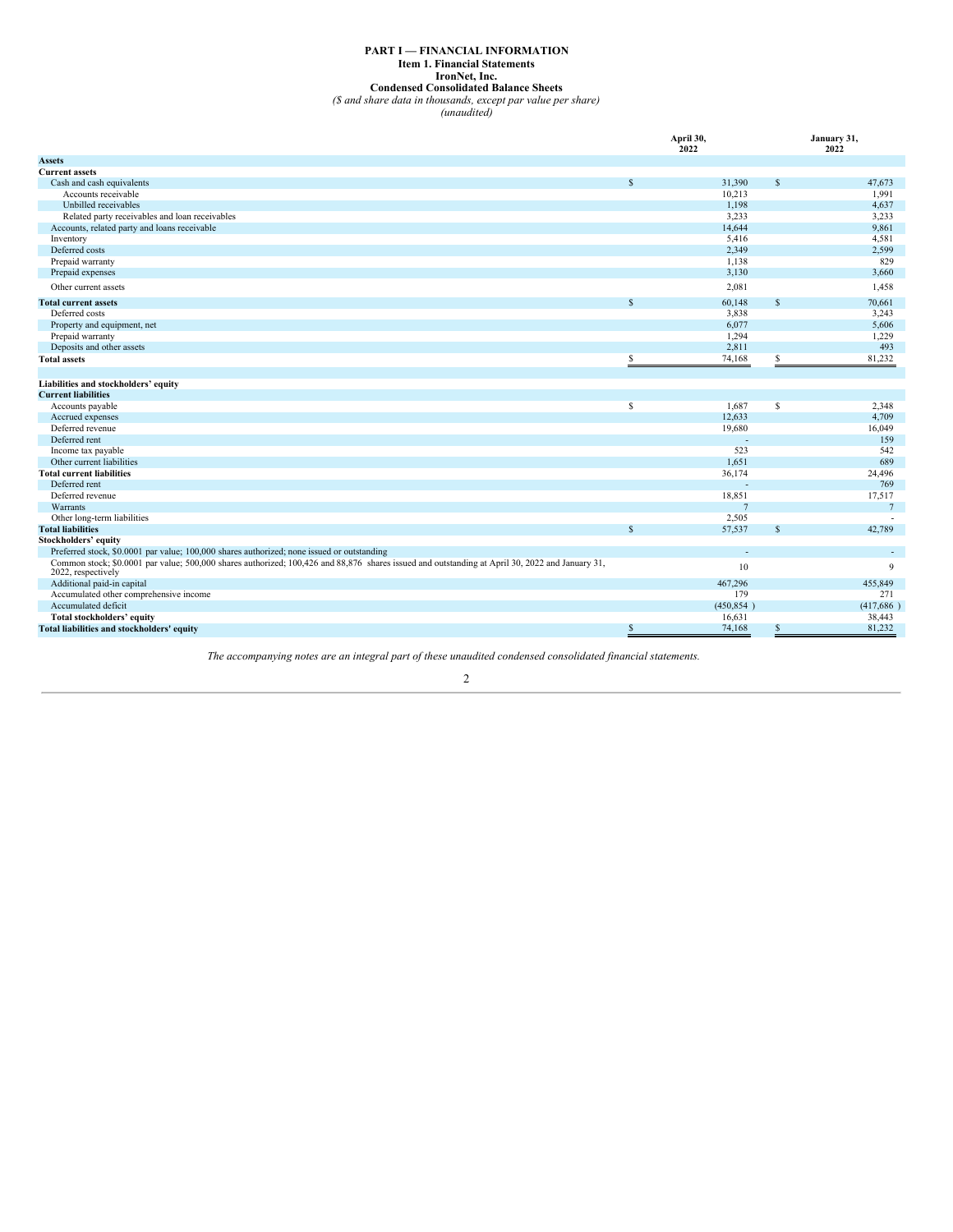## **IronNet, Inc. Condensed Consolidated Statements of Operations** *(\$ in thousands, except per share data)*

*(unaudited)*

<span id="page-3-0"></span>

|                                                        |   | Three Months Ended April 30, |    |           |  |
|--------------------------------------------------------|---|------------------------------|----|-----------|--|
|                                                        |   | 2022                         |    | 2021      |  |
| Product, subscription and support revenue              | S | 6,443                        | \$ | 6,137     |  |
| Professional services revenue                          |   | 245                          |    | 240       |  |
| <b>Total revenue</b>                                   |   | 6,688                        |    | 6,377     |  |
| Cost of product, subscription and support revenue      |   | 2,330                        |    | 1,754     |  |
| Cost of professional services revenue                  |   | 165                          |    | 184       |  |
| <b>Total cost of revenue</b>                           |   | 2,495                        |    | 1,938     |  |
| Gross profit                                           |   | 4,193                        |    | 4,439     |  |
| <b>Operating expenses</b>                              |   |                              |    |           |  |
| Research and development                               |   | 10,727                       |    | 6,891     |  |
| Sales and marketing                                    |   | 10,667                       |    | 7,149     |  |
| General and administrative                             |   | 15,586                       |    | 5,720     |  |
| <b>Total operating expenses</b>                        |   | 36,980                       |    | 19,760    |  |
| <b>Operating loss</b>                                  |   | (32, 787)                    |    | (15,321)  |  |
| Other income                                           |   | 10                           |    |           |  |
| Other expense                                          |   | (380)                        |    | (129)     |  |
| Loss before income taxes                               |   | (33, 157)                    |    | (15, 442) |  |
| Provision for income taxes                             |   | (11)                         |    | (58)      |  |
| <b>Net loss</b>                                        |   | (33, 168)                    |    | (15,500)  |  |
|                                                        |   |                              |    |           |  |
| Basic and diluted net loss per common share            |   | (0.33)                       |    | (0.23)    |  |
| Weighted average shares outstanding, basic and diluted |   | 99,305                       |    | 67,182    |  |
|                                                        |   |                              |    |           |  |

*The accompanying notes are an integral part of these unaudited condensed consolidated financial statements.*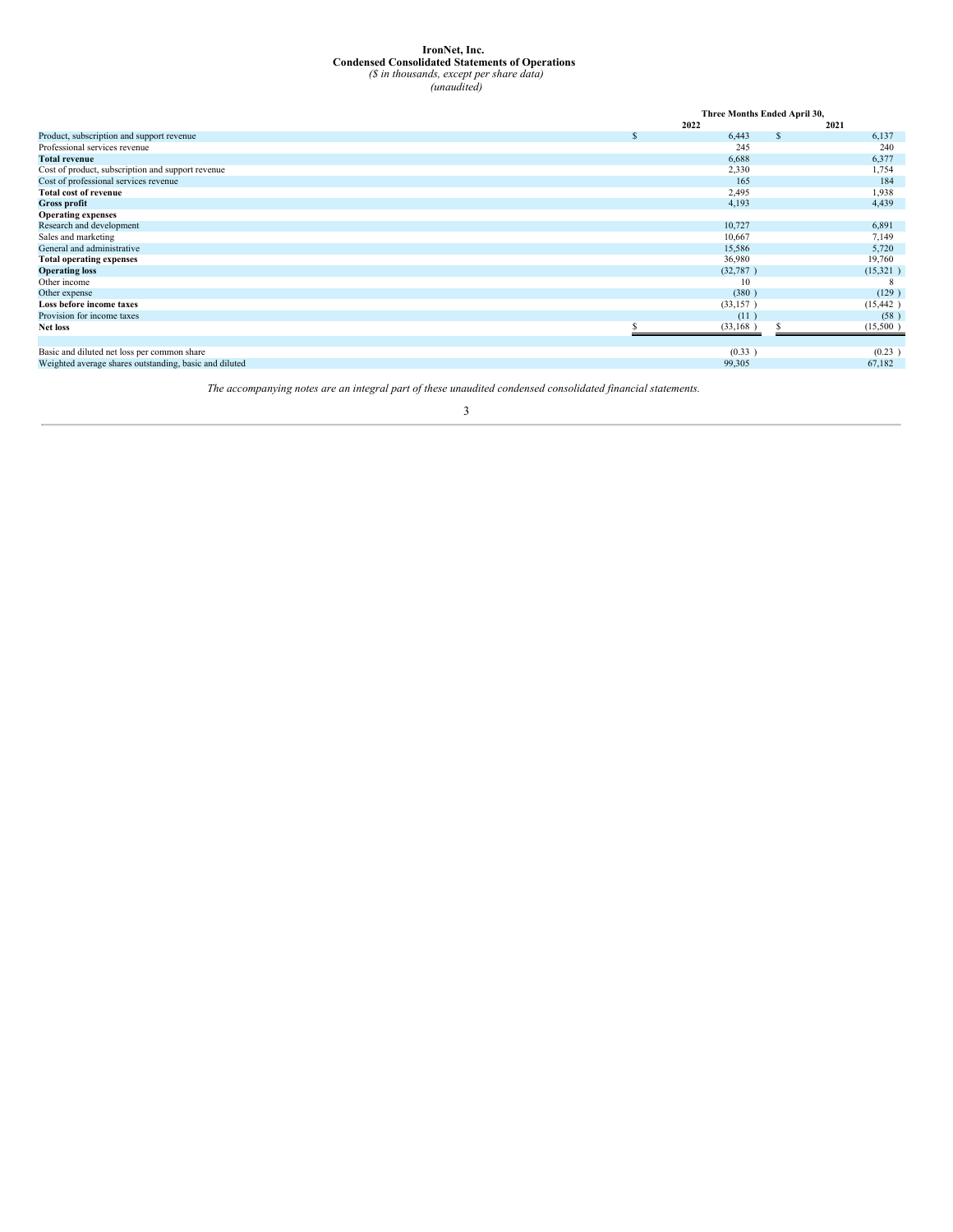## **IronNet, Inc. Condensed Consolidated Statements of Comprehensive Loss** *(\$ in thousands) (unaudited)*

<span id="page-4-0"></span>

|                                                      | Three Months Ended April 30. |  |           |  |  |
|------------------------------------------------------|------------------------------|--|-----------|--|--|
|                                                      | 2022                         |  | 2021      |  |  |
| Net loss                                             | (33, 168)                    |  | (15,500)  |  |  |
| Foreign currency translations adjustment, net of tax | (92)                         |  | ιz.       |  |  |
| <b>Comprehensive loss</b>                            | (33, 260)                    |  | (15, 502) |  |  |
|                                                      |                              |  |           |  |  |

*The accompanying notes are an integral part of these unaudited condensed consolidated financial statements.*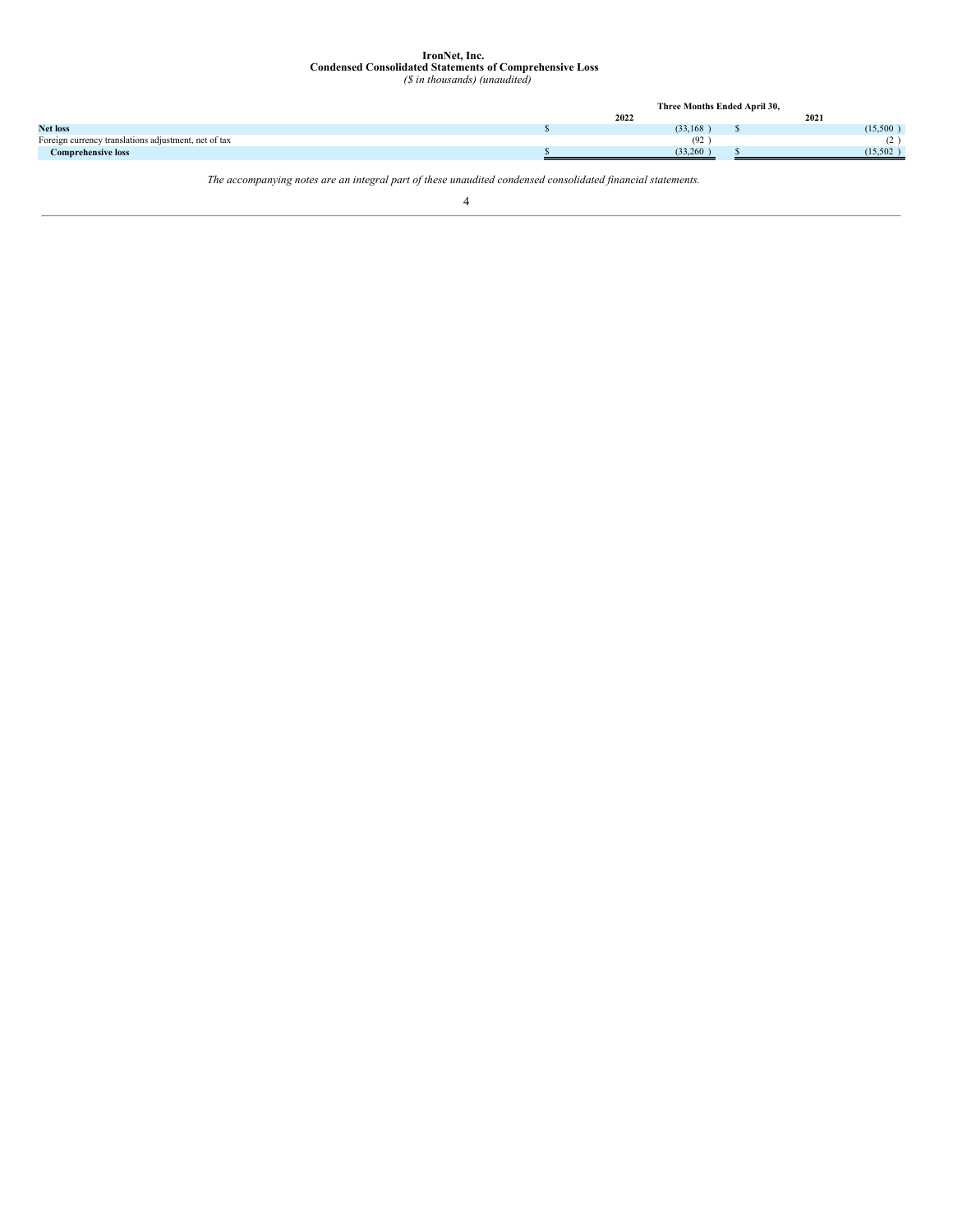## **IronNet, Inc. Condensed Consolidated Statements of Changes in Stockholders' Equity For the Three Months Ended April 30, 2022 and 2021**

*(\$ in thousands, number of common stock in thousands)*

*(unaudited)*

|                                                                                        | <b>Common Stock</b>      |                          | <b>Additional</b><br>Paid-In<br>Capital | Accumulated<br>Deficit |      | <b>Accumulated Other</b><br>Comprehensive<br>Income | Subscription<br><b>Notes</b><br>Receivable | Total<br>Stockholders'<br><b>Equity</b> |
|----------------------------------------------------------------------------------------|--------------------------|--------------------------|-----------------------------------------|------------------------|------|-----------------------------------------------------|--------------------------------------------|-----------------------------------------|
|                                                                                        | <b>Shares</b>            | Amount                   |                                         |                        |      |                                                     |                                            |                                         |
| Balance at January 31, 2022                                                            | 88,876                   | $\mathbf Q$              | 455,849                                 | (417,686)              | - \$ | 271                                                 | $\sim$                                     | 38,443                                  |
| Exercise of stock options and delivery of vested restricted stock units                | 11,565                   |                          | 92                                      |                        |      |                                                     | $\overline{\phantom{0}}$                   | 93                                      |
| Statutory tax withholding related to net-share settlement of restricted stock<br>units | (15)                     | н.                       | (91)                                    |                        |      |                                                     | $\overline{\phantom{0}}$                   | (91)                                    |
| Stock-based compensation                                                               | $\overline{\phantom{a}}$ | $\overline{\phantom{a}}$ | 11,446                                  |                        |      |                                                     |                                            | 11,446                                  |
| Net loss                                                                               | $\overline{\phantom{a}}$ | ٠                        | ٠                                       | (33, 168)              |      | $\overline{\phantom{a}}$                            | $\overline{\phantom{a}}$                   | (33, 168)                               |
| Foreign currency translation adjustment, net of tax of \$0                             |                          |                          | -                                       |                        |      | (92)                                                | $\overline{\phantom{0}}$                   | (92)                                    |
| Balance at April 30, 2022                                                              | 100,426                  | 10                       | 467,296                                 | (450, 854)             |      | 179                                                 |                                            | 16,631                                  |
|                                                                                        |                          |                          |                                         |                        |      |                                                     |                                            |                                         |
| Balance at January 31, 2021 as recasted (1)                                            | 66,934                   |                          | 180,853                                 | (175,039)              | - \$ | 40                                                  | (835)                                      | 5,026                                   |
| Issuance of common stock                                                               | 414                      | $\overline{\phantom{0}}$ | 209                                     |                        |      |                                                     |                                            | 209                                     |
| Interest earned on subscription notes receivable                                       |                          |                          |                                         |                        |      |                                                     | (4)                                        |                                         |
| Payments on subscription notes receivable                                              |                          | -                        | $\overline{\phantom{0}}$                |                        |      | $\overline{\phantom{a}}$                            | 62                                         | 62                                      |
| Stock-based compensation                                                               | $\overline{\phantom{0}}$ |                          | 17                                      |                        |      | $\overline{\phantom{0}}$                            | $\overline{a}$                             | 17                                      |
| Net loss                                                                               | $\overline{\phantom{0}}$ |                          | $\overline{\phantom{0}}$                | (15,500)               |      | $\overline{\phantom{a}}$                            | $\overline{\phantom{a}}$                   | (15,500)                                |
| Foreign currency translation adjustment, net of tax of \$0                             |                          |                          |                                         |                        |      | (2)                                                 |                                            |                                         |
| Balance at April 30, 2021                                                              | 67,348                   |                          | 181,083                                 | (190, 539)             |      | 38                                                  | (777)                                      | (10, 189)                               |

(1) The shares of the Company's Class A Common Stock, prior to the Merger, have been recast as shares of Common Stock reflecting the exchange ratio established in the Merger of approximately 0.8141070 as further discussed

*The accompanying notes are an integral part of these unaudited condensed consolidated financial statements.*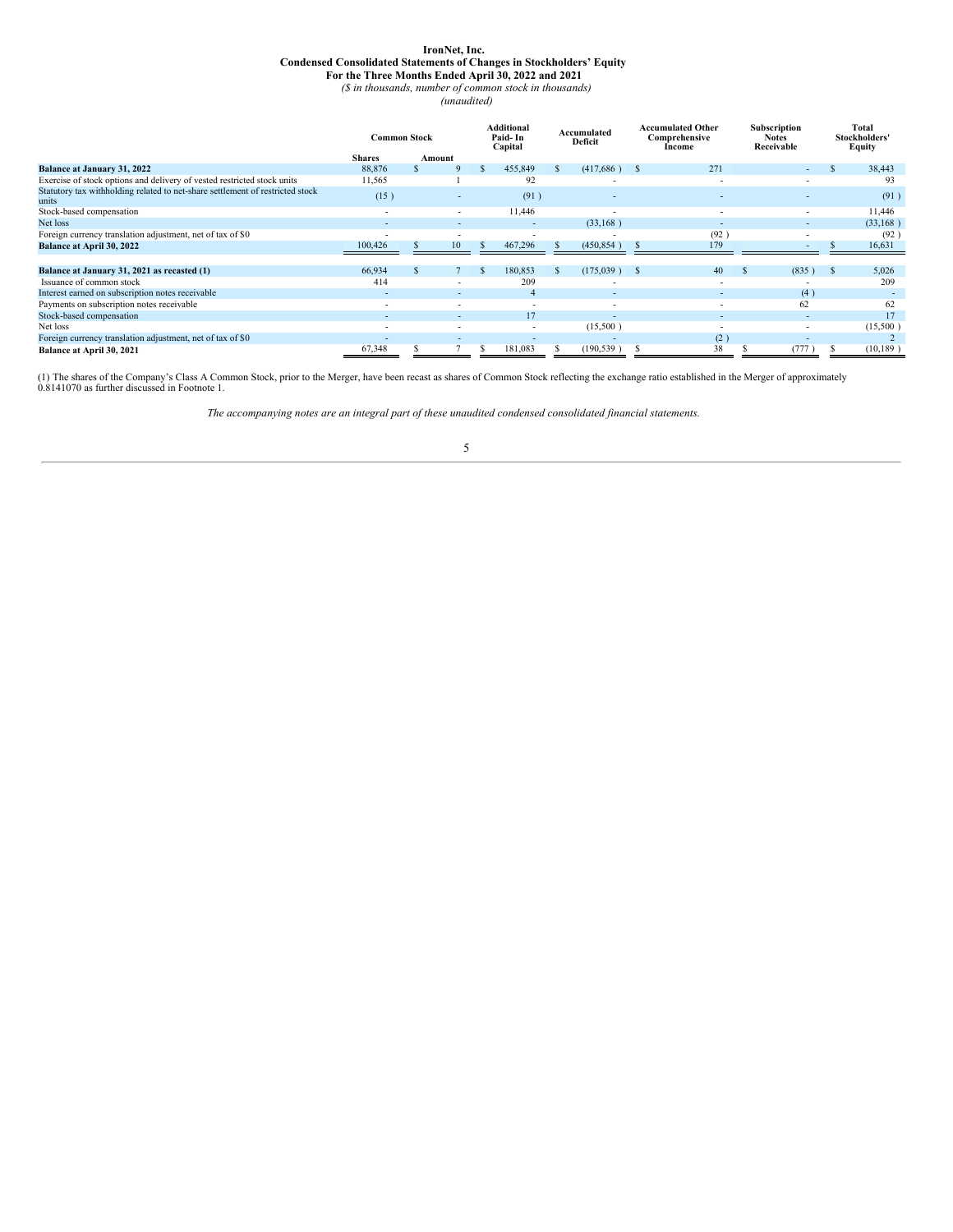# **IronNet, Inc. Condensed Consolidated Statements of Cash Flows** *(\$ in thousands)*

*(unaudited)*

<span id="page-6-0"></span>

|                                                                                     | Three Months Ended April 30, |                |  |  |
|-------------------------------------------------------------------------------------|------------------------------|----------------|--|--|
|                                                                                     | 2022                         | 2021           |  |  |
| Cash flows from operating activities                                                |                              |                |  |  |
| Net loss                                                                            | S<br>(33, 168)<br>S          | (15,500)       |  |  |
| Adjustments to reconcile net loss to net cash used in operating activities:         |                              |                |  |  |
| Depreciation and amortization                                                       | 628                          | 224            |  |  |
| Gain on sale of fixed assets                                                        | (3)                          | $\sim$         |  |  |
| Employee stock based compensation                                                   | 11,446                       | 17             |  |  |
| Non-cash interest expense                                                           | 90                           | $\sim$         |  |  |
| Changes in operating assets and liabilities:                                        |                              |                |  |  |
| Accounts, related party, and loans receivable                                       | (4,783)                      | 231            |  |  |
| Deferred costs                                                                      | (346)                        | (929)          |  |  |
| Inventories                                                                         | (835)                        | 83             |  |  |
| Prepaid expenses                                                                    | 529                          | (687)          |  |  |
| Other current assets                                                                | 265                          | $\sim$         |  |  |
| Prepaid warranty                                                                    | (373)                        | 201            |  |  |
| Deposits and other assets                                                           | 382                          | (44)           |  |  |
| Accounts payable                                                                    | (661)                        | 1,355          |  |  |
| Accrued expenses                                                                    | (50)                         | 728            |  |  |
| Income tax payable                                                                  | (19)                         | 58             |  |  |
| Other current liabilities                                                           | 99                           |                |  |  |
| Deferred rent                                                                       |                              | (33)           |  |  |
| Deferred revenue                                                                    | 4,965                        | 2,184          |  |  |
| Other long-term liabilities                                                         | (350)                        |                |  |  |
| Net cash used in operating activities                                               | (22, 184)                    | (12, 112)      |  |  |
| Cash flows from investing activities                                                |                              |                |  |  |
| Purchases of property and equipment                                                 | (912)                        | (741)          |  |  |
| Proceeds from the sale of fixed assets                                              | 2                            |                |  |  |
| Net cash used in investing activities                                               | (910)                        | (741)          |  |  |
| Cash flows from financing activities                                                |                              |                |  |  |
| Exercise of stock options and vesting of restricted stock units                     | 93                           | 209            |  |  |
| Statutory tax withholding related to net-share settlement of restricted stock units | (91)                         |                |  |  |
| Cash received to fund employee's tax obligation for vested RSUs                     | 17,909                       | $\sim$         |  |  |
| Cash remitted to fund employee's tax obligation for vested RSUs                     | (9,066)                      |                |  |  |
| Payment of commitment fee                                                           | (1,750)                      |                |  |  |
| Payment of common stock issuance costs                                              | (96)                         |                |  |  |
| Payment of finance lease obligations                                                | (96)                         | $\sim$         |  |  |
| Proceeds from stock subscriptions                                                   |                              | 62             |  |  |
| Net cash provided by financing activities                                           | 6.903                        | 271            |  |  |
| Effect of exchange rate changes on cash and cash equivalents                        | (92)                         | 11             |  |  |
| Net change in cash and cash equivalents                                             | (16, 283)                    | (12,570)       |  |  |
| Cash and cash equivalents                                                           |                              |                |  |  |
| Beginning of the period                                                             | 47,673                       | 31,543         |  |  |
| End of the period                                                                   | S<br>S<br>31,390             | 18,973         |  |  |
| Supplemental disclosures of non-cash investing and financing activities             |                              |                |  |  |
| Payments on subscription notes receivable                                           |                              | 62             |  |  |
| Interest earned on subscription notes receivable                                    |                              | $\overline{4}$ |  |  |
|                                                                                     |                              |                |  |  |

*The accompanying notes are an integral part of these unaudited condensed consolidated financial statements.*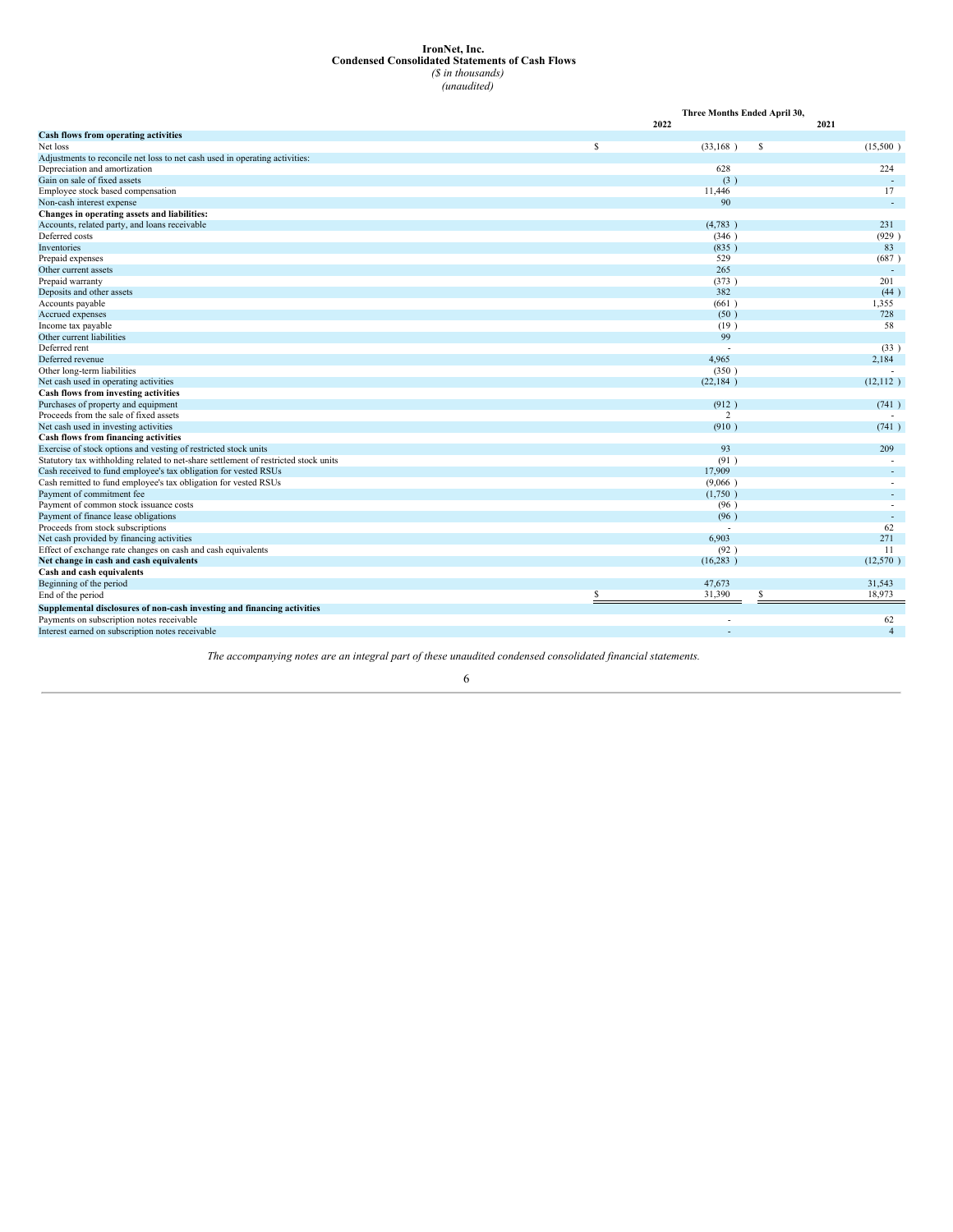#### **IronNet, Inc. Notes to Unaudited Condensed Consolidated Financial Statements** *(shares and dollars in thousands, unless stated otherwise)*

#### <span id="page-7-0"></span>**1.Organization and Summary of Changes in Significant Accounting Policies**

IronNet, Inc., formerly known as LGL Systems Acquisition Corporation ("Legacy LGL"), was incorporated in the state of Delaware on April 30, 2019 for the purpose of entering into a merger, share exchange, asset acquisition, stock purchase, recapitalization, reorganization or other similar business combination with one or more businesses or entities.

On March 15, 2021, Legacy LGL entered into an Agreement and Plan of Reorganization and Merger ("Merger Agreement"), as amended on August 6, 2021, by and among Legacy LGL, LGL Systems Merger Sub Inc. (the "Merger Sub") and IronNet Cybersecurity, Inc. ("Legacy IronNet"). On August 26, 2021, the Merger Agreement was consummated and the Merger was completed (the "Merger"). In connection with the Merger, Legacy LGL changed its name to IronNet, Inc., and the New York Stock Exchange ("NYSE") ticker symbols for its Class A common stock and warrants were changed to "IRNT" and "IRNT.WS" respectively.

The Merger was accounted for as a reverse recapitalization. Under this method of accounting, Legacy LGL has been treated as the acquired company for financial reporting purposes. This determination was primarily based on L majority of the senior management of the combined company, and Legacy IronNet's ongoing operations comprising the ongoing operations of the combined company. Accordingly, for accounting purposes,<br>the Merger was treated as SEC by the Company subsequent to the Merger are prepared as if Legacy IronNet is the accounting predecessor of the Company. The historical operations of Legacy IronNet are deemed to be those of the Company. Thus, the financial statements included in this report reflect (i) the historical operating results of Legacy IronNet prior to the Merger; (ii) the consolidated results of the Company, following the Merger on August 26, 2021; (iii) the assets and liabilities of Legacy IronNet at their historical cost; and (iv) the Company's equity structure for all periods presented. The recapitalization of the number of<br>shares of com presented. The exchange ratio in the Merger was 0.8141070 of a share of Company common stock per fully-diluted share of Legacy IronNet common stock.

Throughout the notes to the consolidated financial statements, unless otherwise noted, "we," "us," "lour," "IronNet," the "Company," and similar terms refer to Legacy IronNet and its subsidiaries prior to the consummation of the Merger, and IronNet, Inc. and our subsidiaries after the Merger.

### **Basis of Presentation and Principles of Consolidation**

The interim condensed consolidated financial statements and accompanying notes are unaudited and have been prepared in accordance with accounting principles generally accepted in the United States of<br>America ("U.S. GAAP")

These unaudited interim condensed consolidated financial statements should be read in conjunction with the annual consolidated financial statements of IronNet, Inc. and accompanying notes thereto included in the Company's Annual Report on Form 10-K for the year ended January 31, 2022. Accordingly, they do not include all of the information and footnotes required by U.S. GAAP for complete financial statements.

The Company's fiscal year ends on January 31. References to fiscal 2023, for example, refer to the fiscal year ending January 31, 2023. The results of operations for the three months ended April 30, 2022 are not necessarily indicative of the operating results that may be expected for the full fiscal year ending January 31, 2023 or any future period.

The accompanying unaudited condensed consolidated financial statements contain all adjustments, consisting of only normal recurring adjustments (except as otherwise noted), necessary for a fair statement of the Company's financial position as of April 30, 2022, its results of operations for the three months ended April 30, 2022 and 2021, changes in stockholders' equity for the three months ended April 30, 2022 an

#### **Use of Estimates**

The preparation of financial statements requires management to make estimates and assumptions that affect the reported amounts of assets and liabilities and disclosure of contingent assets and liabilities at the date of the financial statements. Such estimates and assumptions include, but are not limited to, the period of benefit for deferred commissions, the useful life of property and equipment, stock-based compensation expense, fair value of warrants, and income taxes. If the underlying estimates and assumptions upon which the financial statements are based change in future periods, actual amounts may differ from those included in the accompanying condensed consolidated financial statements.

## **Liquidity**

As of April 30, 2022, the Company had cash and cash equivalents of \$ 31,390 and collectable receivables of \$14,644 and no debt. The Company has also secured an equity line with Tumim Stone Capital,<br>LLC, under which the Com amounts may be available to the Company to fund future operations in the absence of any material adverse conditions. The Company, based on its cash on hand and its financial forecast, as well as plans which could be executed to moderate internal and external expenditures as needed, has concluded that it has sufficient liquidity to fund its planned operations for a period of at least 12 months from the issuance of these financial statements. The Company's future capital requirements will depend on many factors, including, but not limited to the rate of our growth, its ability to attract and retain customers and their willingness and ability to pay for the Company's products and services, and the timing and extent of spending to support its multiple and ongoing efforts to market and continue to develop its<br>products. Further, t to seek additional equity or debt financing. In the event that additional financing is required from outside sources, the Company may not be able to raise it on terms acceptable to it or at all. If additional funds are not available to the Company on acceptable terms, or at all, our business, financial condition, and results of operations could be adversely affected. The financial statements do not include any adjustments that might become necessary should the Company be unable to continue as a going concern.

## **Recent Accounting Pronouncements not Yet Adopted**

In June 2016, the Financial Accounting Standard Board ("FASB") issued Accounting Standards Update ("ASU") 2016-13, Measurement of Credit Losses on Financial Instruments (Topic 326). This standard requires a new method for

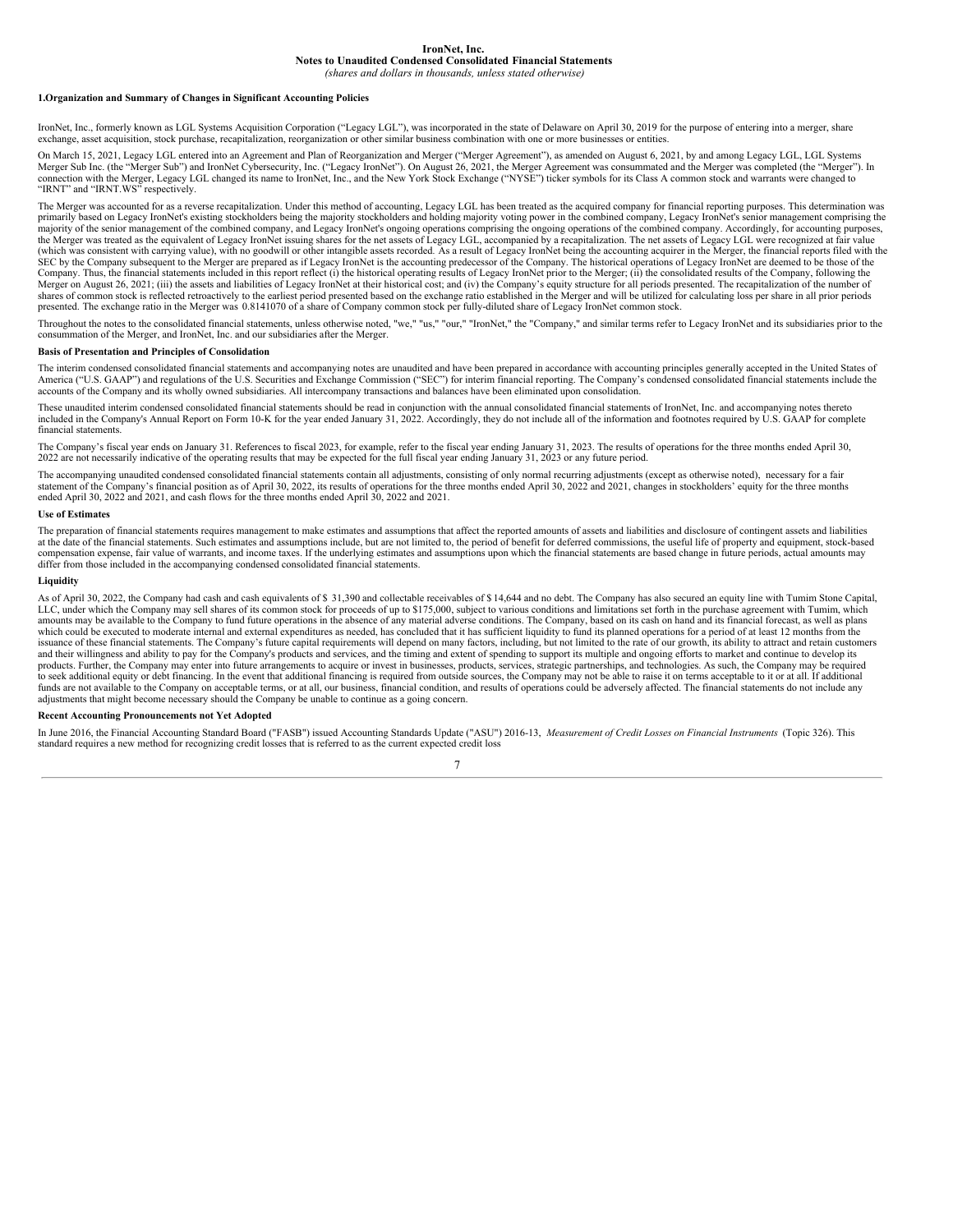("CECL") method. The CECL method requires the recognition of all losses expected over the life of a financial instrument upon origination or purchase of the instrument, unless the Company elects to recognize such instruments at fair value with changes in profit and loss (the fair value option). This standard is effective for the Company for the earlier of the fiscal years beginning after December 15,<br>2022 or the time financial statements.

## **New Accounting Pronouncement Adopted in Fiscal 2023**

In February 2016, the FASB issued ASU 2016-02, *Leases* (Topic 842) ("Topic 842"), which outlines a comprehensive lease accounting model that supersedes the previous lease guidance. The guidance requires lessees to recognize lease liabilities and corresponding right-of-use assets for all leases with lease terms greater than 12 months. It also changes the definition of a lease and expands the disclosure requirement entities to initially apply the new lease guidance at the adoption date and recognize a cumulative-effect adjustment to the opening balance of retained earnings in the period of adoption. The Company adopted the standard o based on the total lease term and total minimum rental payments.

The modified retrospective approach provides a method for recording existing leases at adoption with a cumulative adjustment to retained earnings. The Company elected the package of practical expedients which permits the Company to not reassess (1) whether any expired or existing contracts are or contain leases, (2) the lease classification for any expired or existing leases, and (3) any initial direct costs for any expired or existing leases as of the effective date. The Company also elected the practical expedient to use hindsight when determining the lease term, and the practical expedient lease<br>considerations accounted for accordingly. The Company excludes leases with an initial term of 12 months or less from the application of Topic 842.

Adoption of the new standard resulted in the recordin g of \$974 and \$2,654 of current operating lease liabilities and long-term operating lease liabilities, respectively, and \$ 2,685 in corresponding right-ofuse ("ROU") lease assets on that date. The difference between the approximate value of the ROU lease assets and lease liabilities is attributable to deferred rent, which is comprised of tenant improvement<br>allowance and ren adoption date. The difference between the finance lease ROU lease assets and lease liabilities is not significant. The cumulative change in the beginning accumulated deficit was \$0.02 million due to the adoption of Topic 842 and there was no material impact on the Company's consolidated statement of consolidated statement of cash flows. The Company's comparative periods continue to be presented and disclosed in accordance with legacy guidance in Topic 840. Refer to Note 8 for additional information.

In August 2020, the FASB issued ASU No. 2020-06, *Debt—Debt with Conversion and Other Options (Subtopic 470-20) and Derivatives and Hedging—Contracts in Entity's Own Equity (Subtopic 815-<br>40): Accounting for Convertible In* required under current U.S. GAAP. The ASU also removes certain settlement conditions that are required for equirty-linked contracts to qualify for the derivative scope exception, and it simplifies the diluted earnings per share calculation in certain areas. ASU 2020-06 is applicable for fiscal years beginning after December 15, 2023 or the time at which the Company no longer qualifies as an EGC, with early adoption permitted. The Company has elected to early adopt this ASU as of February 1, 2022 using the modified retrospective method. The adoption of ASU 2020-06 had an immaterial impact on the Company's condensed consolidated financial statements and related disclosures for the three-month period ended April 30, 2022.

#### **Segment and Geographic Information**

Segments are defined as components of an enterprise for which separate financial information is evaluated regularly by the chief operating decision maker ("CODM"), in deciding how to allocate resources and assess performance. The CODM reviews financial information presented on a consolidated basis for the purposes of allocating resources and evaluating financial performance. Accordingly, management has determined that the Company operates as one operating segment.

The following table presents revenue by geographic location:

|                      |      |       | Three Months Ended April 30, |                |
|----------------------|------|-------|------------------------------|----------------|
|                      | 2022 |       | 2021                         |                |
| <b>United States</b> |      | 6,109 |                              | 5,462          |
| International        |      | 579   |                              | 915            |
| <b>Total</b>         |      | 6,688 |                              | $-277$<br>6.37 |

Substantially all of the Company's long-lived assets are located in the United States.

#### **2. Revenue**

#### **Software, Subscription and Support Revenue**

The Company sells a collective defense software solution that provides a near real time collective defense infrastructure that is comprised of two product offerings, IronDefense and IronDome. The software platform is delivered through both on-premises licenses bundled with on-premises hardware and through subscription software.

Our security appliance deliverables include proprietary operating system software and hardware together with regular threat intelligence updates and support, maintenance, and warranty. We combine intelligence dependent hardware and software licenses with the related threat intelligence and support and maintenance as a single performance obligation, as it delivers the essential functionality of our<br>cybersecurity sol relating to renewal options associated with our contracts.

Revenue from subscriptions, which allow customers to use our security software over a contracted period without taking possession of the software, and managed services, where we provide managed detection and response services for customers, is recognized over the contractual term. The cloud- based subscription revenue, where we also provide hosting, recognized for the three months ended April 30, 2022 and 2021, were \$ 6,44

## **Professional Services Revenue**

The Company sells professional services, including cyber operations monitoring, security, training and tailored maturity assessments. Revenue derived from these services is recognized as the services are delivered.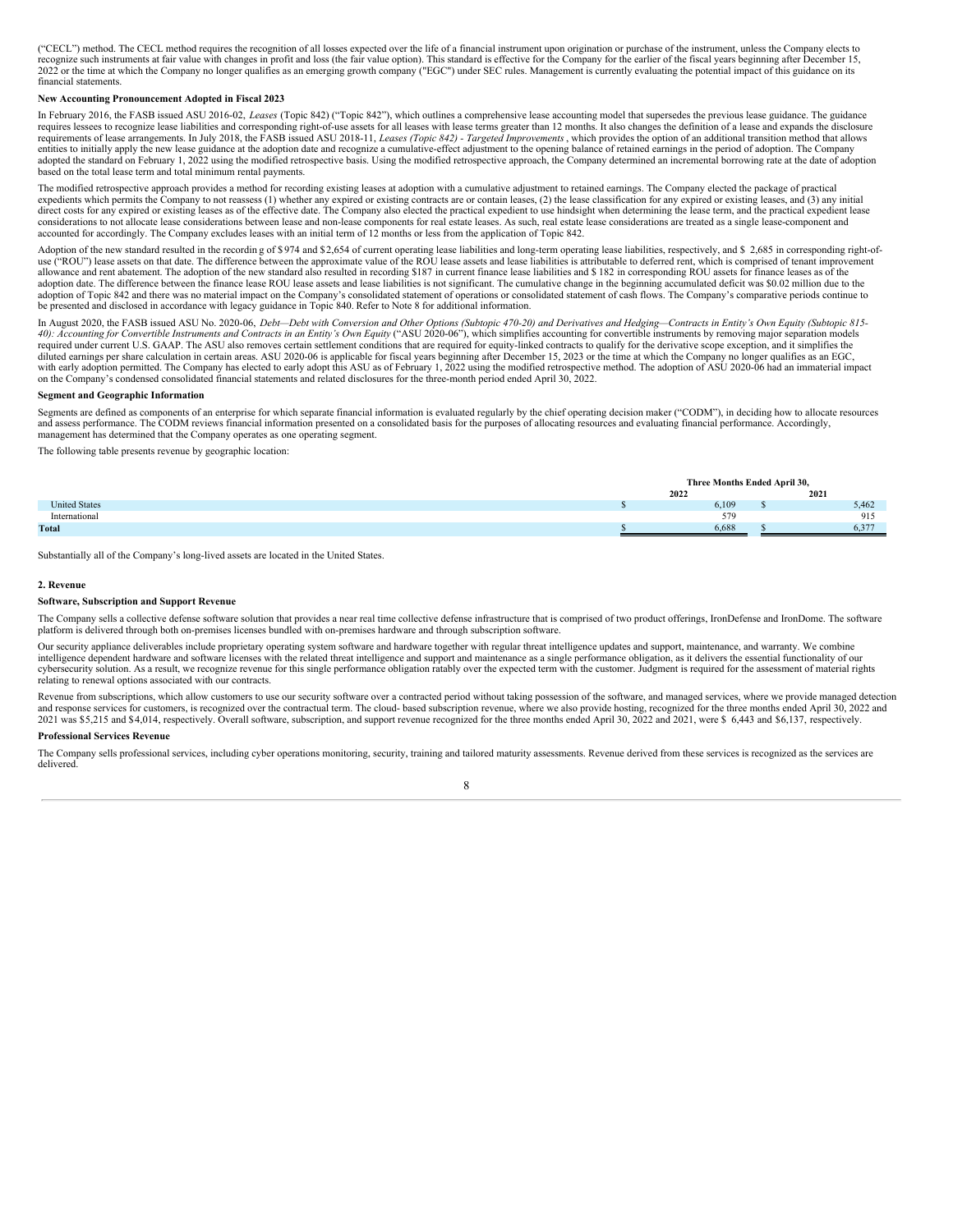#### **Customer Concentration**

For the three months ended April 30, 2022, two customers accounted for 22% or \$1,463 of the Company's revenue, and for the three months ended April 30, 2021, three customers accounted for 32%, or \$2,945, of the Company's r

Significant customers are those which represent at least 10% of the Company's total revenue for a period. The following table presents customers that represented 10% or more of the Company's total revenue in the respective periods:

|            | For the Three Months Ended April 30, |      |
|------------|--------------------------------------|------|
|            | 2022                                 | 2021 |
| Customer A |                                      | 12 % |
| Customer B |                                      | 10 % |
| Customer C | $11\%$                               | 10 % |
| Customer D | $11 \frac{0}{6}$                     |      |
|            | 22%                                  | 32 % |

## $*$  - less than  $10\%$

## **Deferred Costs**

Deferred costs consists of deferred contract fulfillment costs and deferred commissions. The Company defers contract fulfillment costs that include appliance hardware. The balances in deferred costs are as follows:

| <b>Balance at February 1, 2021</b>    | 2,805 |
|---------------------------------------|-------|
| Amounts recognized in cost of revenue | (388) |
| Costs deferred                        | 229   |
| Balance at April 30, 2021             | 2,646 |
|                                       |       |
| <b>Balance at February 1, 2022</b>    | 4,604 |
| Amounts recognized in cost of revenue | (610) |
| Costs deferred                        | 100   |
| <b>Balance at April 30, 2022</b>      | 4,094 |

The balance of deferred commissions at April 30, 2022 and January 31, 2022 were \$ 2,093 and \$1,238, respectively. Deferred commissions are included in the deferred costs on the condensed consolidated balance sheets, of which \$728 is current and \$1,365 is long-term as of April 30, 2022.

#### **Deferred Revenue**

Deferred revenue represents amounts received from and/or billed to customers in excess of revenue recognized. Amounts that have been invoiced are recorded in accounts receivable and in deferred revenue or revenue depending on whether the revenue recognition criteria have been met.

The balance in deferred revenue is as follows:

| <b>Balance at February 1, 2021</b> | 34,044   |
|------------------------------------|----------|
| Revenue recognized                 | (5, 143) |
| Amounts deferred                   | 7,480    |
| Foreign exchange                   | (151)    |
| Balance at April 30, 2021          | 36,230   |
|                                    |          |
| <b>Balance at February 1, 2022</b> | 33,566   |
| Revenue recognized                 | (6,680)  |
| Amounts deferred                   | 11,645   |
| Balance at April 30, 2022          | 38,531   |

## **Remaining Performance Obligations**

As of April 30, 2022, the remaining performance obligations totaled \$48,527. The Company's future recognition of revenue will be as follows:

| <b>Years Ending January 31,</b> |        |
|---------------------------------|--------|
| 2023 (9 months)                 | 18,540 |
| 2024                            | 16,505 |
| 2025                            | 10,806 |
| 2026                            | 2,676  |
|                                 | 48,527 |

## **3. Equity**

## **Common Stock**

As of April 30, 2022, the Company had 500,000 shares of common stock authorized and 100,426 shares of common stock issued and outstanding with a par value of \$ 0.0001 per share.

Each share of Common Stock has 1 vote.

*Common Stock Purchase Agreement*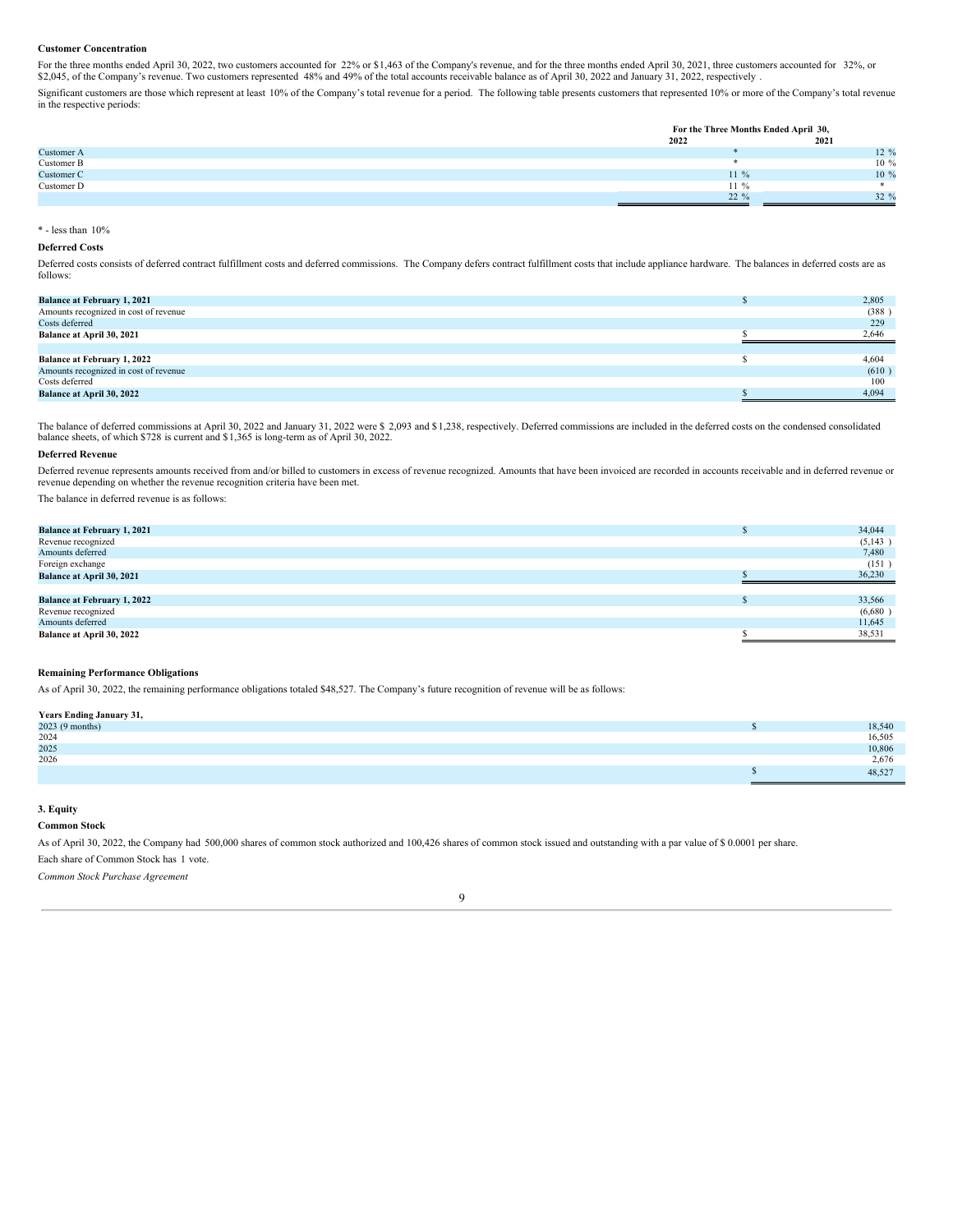On February 11, 2022, the Company entered into a Common Stock Purchase Agreement (the "Purchase Agreement") with Tumim Stone Capital, LLC ("Tumim"), pursuant to which Tumim has committed to purchase up to \$175,000 of common stock (the "Total Commitment"), at the Company's direction from time to time, subject to the satisfaction of the conditions in the Purchase Agreement. Also on<br>February 11, 2022, the Com Registration Statement effective on March 17, 2022.

The sales of common stock to Tumim under the Purchase Agreement, if any, are subject to certain limitations and may occur, from time to time at the Company's sole discretion, over the approximately 36 month period commencing upon the initial satisfaction of all conditions to Tumim's purchase obligations set forth in the Purchase Agreement (the "Commencement Date").

From and after the Commencement Date, the Company has the right, but not the obligation from time to time to direct Tumim to purchase amounts of common stock, subject to certain limitations in the Purchase Agreement, specified in purchase notices that will be delivered to Tumim under the Purchase Agreement (each such purchase, a "Purchase"). Shares of common stock will be issued from the these solic state in the dis purchase notice with respect to a particular purchase (a "VWAP Purchase Notice") is delivered from the Company to Tumim (a "Forward VWAP Purchase"), or (ii) 5% discount to the lowest daily VWAP during the three consecutive trading days from the date that a VWAP Purchase Notice with respect to a particular purchase is delivered from the Company to Tumim (an "Alternative VWAP Purchase").<br>There is no upper limit on Purchase will be appropriately adjusted for any reorganization, recapitalization, non-cash dividend, stock split, reverse stock split or other similar transaction

Pursuant to the terms of the Purchase Agreement, at the time the Purchase Agreement and the Registration Rights Agreement were signed, the Company paid a cash fee of \$ 1,750, or 1% of the Total Commitment, to Tumim as consideration for its commitment to purchase shares of the Company's common stock under the Purchase Agreement. The cash paid related to the Commitment Fee was recorded in the condensed consolidated additional paid in capital.

As of April 30, 2022, there have been no purchases of common stock under the Purchase Agreement.

#### **Preferred Stock**

The Company is authorized to issue 100,000 shares of preferred stock with a par value of \$ 0.0001 per share with such designation, rights and preferences as may be determined from time to time by the Company's Board of Directors. At April 30, 2022, there were no shares of preferred stock issued or outstanding.

## **Public Warrants**

Public Warrants may only be exercised for a whole number of shares at a price of \$ 11.50 per share. No fractional shares will be issued upon exercise of the Public Warrants. The Public Warrants became exercisable in September 2021 and expire in September 2026 or earlier upon redemption or liquidation.

The Company may redeem the Public Warrants:

- •in whole and not in part;
- •at a price of \$ 0.01 per warrant;
- •upon not less than 30 days' prior written notice of redemption; and

•if, and only if, the reported last sale price of the Company's common stock equals or exceeds \$ 18.00 per share (as adjusted for stock splits, stock dividends, reorganizations, recapitalizations and the like and subject to adjustment as described below) for any 20 trading days within a 30-trading day period ending on the third business day prior to the notice of redemption to the warrant holders.

If the Company calls the Public Warrants for redemption, management will have the option to require all holders that wish to exercise the Public Warrants to do so on a "cashless basis," as described in the Warrant Agreement.

As of April 30, 2022, the Company had 8,596 Public Warrants outstanding and not exercised.

#### **4. Stock Incentive Plan**

Legacy IronNet's Board of Directors adopted, and its stockholders approved Legacy IronNet's 2014 Stock Incentive Plan (the "2014 Plan") on September 29, 2014, and on October 17, 2014, respectively. The 2014 Plan was periodically amended, most recently on June 7, 2019. The 2014 Plan permitted the grant of incentive stock options ("ISOs"), non-qualified stock options ("NSOs"), stock appreciation rights, restricted stoc employees. All other awards could be granted to employees, directors and consultants of Legacy IronNet and to any of Legacy IronNet's parent or subsidiary corporation's employees or consultants. As of August 26, 2021, the closing date of the Merger, no additional awards will be granted under the 2014 Plan. The terms of the 2014 Plan will continue to govern the terms of outstanding equity awards that were granted prior to the closing date.

On August 26, 2021, per the Merger Agreement, the outstanding Legacy IronNet ISO and RSU grants issued under the 2014 Plan were converted to their post-transaction equivalents based on the conversion ratio, totaling 18,972

The 2021 Equity Incentive Plan (the "2021 Plan") was approved by Legacy LGL's board of directors and by its stockholders on August 26, 2021. Under the 2021 Plan, upon its effectiveness, the Company was able to grant ISOs, RSUs and other equity securities to acquire, to convert into, or to receive up to 13,500 shares of common stock. The terms of the 2021 Plan include an evergreen provision that provides for an automatic share increase on February 1 of each year, in an amount equal to 5.0% of the sum of (a) the total number of shares of the Company's common stock outstanding on January 31 of<br>the immediately preced not yet been issued. In accordance with the evergreen provision, on February 1, 2022, the number of shares that can be issued under the 2021 Plan increased by 4,934 shares, with a new limit following the number of shares t increase of 18,434 shares.

As of April 30, 2022, 8,028 shares remained available to issue under the 2021 Plan.

All awards under the 2014 Plan and the 2021 Plan (together, the "Stock Incentive Plans") normally vest over a forty-eight month period, some of which have a first year cliff vest for the first 25% of their vesting, during which time no vesting occurs. In limited cases, vesting as short as twelve months with no cliff, vesting based on performance criteria and acceleration under certain events have also been permitted; however, such exceptions apply to less than 20% of the shares underlying awards currently outstanding under the Stock Incentive Plans.

#### **Stock Options**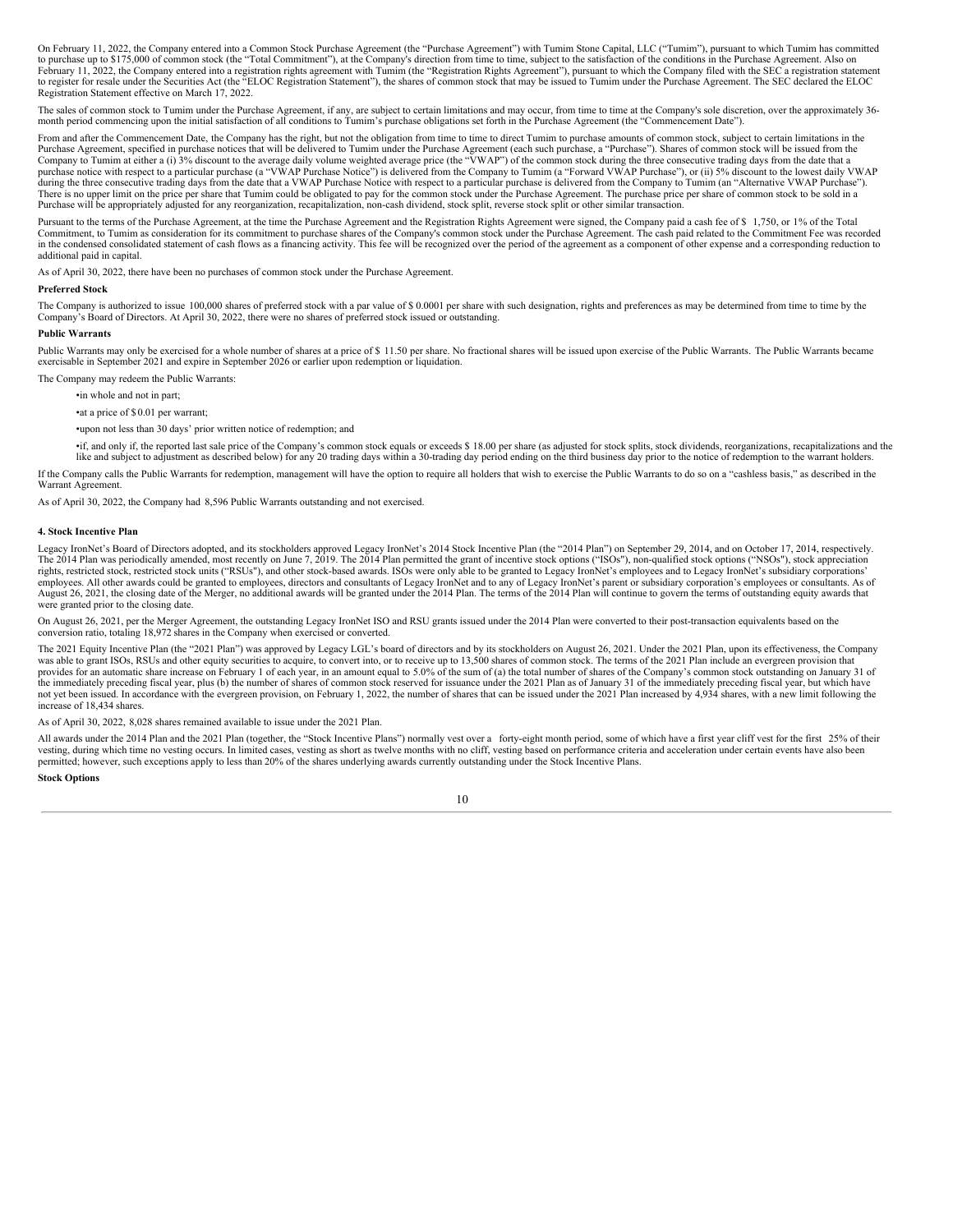The exercise price of each ISO granted under the Stock Incentive Plans may not be less than the fair market value per share of the underlying common stock on the date of grant. The Board of Directors establishes the term and the vesting of all options issued under the Stock Incentive Plans; however, in no event will the term exceed ten years. Presented below is a summary of stock options under the 2014 Stock Incentive Plan , as no stock options have been granted under the 2021 Plan:

|                                      | <b>Number of Shares</b> | <b>Weighted Average Exercise</b><br>Price | <b>Weighted Average</b><br><b>Remaining Contractual</b><br>Term (Years) | <b>Intrinsic Value of</b><br><b>Outstanding Options</b> |
|--------------------------------------|-------------------------|-------------------------------------------|-------------------------------------------------------------------------|---------------------------------------------------------|
| Outstanding at February 1, 2022      | 1,317                   | 0.55                                      | 4.9                                                                     | 3,773                                                   |
| Granted                              |                         |                                           |                                                                         |                                                         |
| Exercised                            | (291)                   | 0.50                                      | 4.6                                                                     | 635                                                     |
| Forfeited or expired                 |                         | 0.54                                      | 5.4                                                                     |                                                         |
| Outstanding at April 30, 2022        | 1,025                   | 0.56                                      | 4.7 S                                                                   | 2,174                                                   |
| <b>Exercisable at April 30, 2022</b> | 1,025                   | 0.56                                      | 4.7                                                                     | 2,174                                                   |

For the three months ended April 30, 2022 and 2021, the Company recorded an insignificant amount and \$17 of compensation cost related to stock option s, respectively. The fair value of the shares under stock options granted that vested, net of forfeitures, during the three month periods ended April 30, 2022 and 2021 totaled \$(635) and \$(2,951), respectively, primarily as a result of the forfeitures recognized during the periods exceeding previous estimates.

Stock compensation expense for stock options is recognized on a straight line basis and with a provision for forfeitures matched to historical experience for matured grant cohorts. At April 30, 2022, there was no unrecognized compensation cost related to unvested stock options.

The Company uses the Black-Scholes option pricing model to estimate the fair value of options granted. The Black-Scholes model takes into account the fair value of an ordinary share and the contractual and expected term of the stock option, expected volatility, dividend yield, and risk-free interest rate. Prior to becoming a public company, the fair value of the Company's common stock was determined utilizing an external third-party pricing specialist.

## **Restricted Stock Units**

In addition to the applicable time or performance-based vesting criteria, the RSUs granted under the 2014 Plan contained an additional vesting requirement that required the occurrence of a liquidity event.<br>On August 26, 20 awards.

Presented below is a summary of the status of outstanding RSUs:

|                                | <b>Number of Shares</b> | Weighted Average Grant Date Fair Value |
|--------------------------------|-------------------------|----------------------------------------|
| Non-vested at February 1, 2022 | 10,310                  | 9.57                                   |
| Granted                        | 6.908                   | 3.82                                   |
| Vested                         | (1,806)                 | 11.54                                  |
| Forfeited or expired           | (463)                   | 9.18                                   |
| Non-vested at April 30, 2022   | 14.949                  | 6.04                                   |

For the three months ended April 30, 2022, the Company recorded \$11,441 of stock-based compensation expense, net of actual forfeitures, related to RSUs, of which \$ 8,588 is associated with RSUs on a graded vesting schedule and \$2,853 is associated with RSUs on a straight-line vesting schedule. No stock-based compensation was recognized associated with RSUs in the three months ended April 30, 2021.

Subsequent to the closing of the Merger, the fair value of RSUs is based on the fair value of the Company's common stock on the date of the grant or any further modification.

Stock compensation expense for RSUs granted under the 2014 Plan, which contain both service and performance conditions, is recognized on a graded-scale basis, recognizing expense over the respective vesting period for each on a straight-line basis for all RSU awards with only service conditions. In the event that an RSU holder is terminated before the award is fully vested for RSUs granted under either Plan, the full amount of the unvested portion of the award will be recognized as a forfeiture in the period of termination.

The Company's default tax withholding method for RSUs is the sell-to-cover method, under which shares with a market value equivalent to the tax withholding obligation are sold on behalf of the holder of the RSUs upon vesting and settlement to cover the tax withholding liability and the cash proceeds from such sales are then remitted by the Company to taxing authorities.

As of April 30, 2022, there was \$ 57,215 of unrecognized compensation cost related to unvested RSUs without performance obligations. The weighted average remaining vesting period was 3.38 years. **Employee Stock Purchase Plan ("ESPP")**

In August 2021, Legacy LGL's Board of Directors adopted, and its stockholders approved, the ESPP. The ESPP became effective immediately upon the Closing of the Merger.

The purpose of the ESPP is to provide a means by which our eligible employees and certain designated companies may be given an opportunity to purchase shares of our common stock, to assist us in retaining the services of eligible employees, to secure and retain the services of new employees and to provide incentives for such persons to exert maximum efforts for our success.

The Plan includes two components: a 423 Component and a Non-423 Component. We intend that the 423 Component will qualify as options issued under an "employee stock purchase plan" as that term is defined in Section 423(b) of the Code. Except as otherwise provided in the ESPP or determined by our board of directors, the Non-423 Component will operate and be administered in the same manner as the 423 Component.

The ESPP contains an evergreen provision that provides for an automatic annual share increase on February 1 of each year, in an amount equal to the lesser of (i) 1% of the total number of shares of common stock outstanding on January 31st of the preceding fiscal year, and (ii) 2,000 shares of Common Stock. In accordance with the evergreen provision, the number of shares of common stock reserved for issuance under the ESPP increased by 889 shares on February 1, 2022, Inclusive of the prior limit of 2,700 shares, the new limit following the increase was 3,589 shares.

As of April 30, 2022, there were no purchases of shares for any eligible employee.

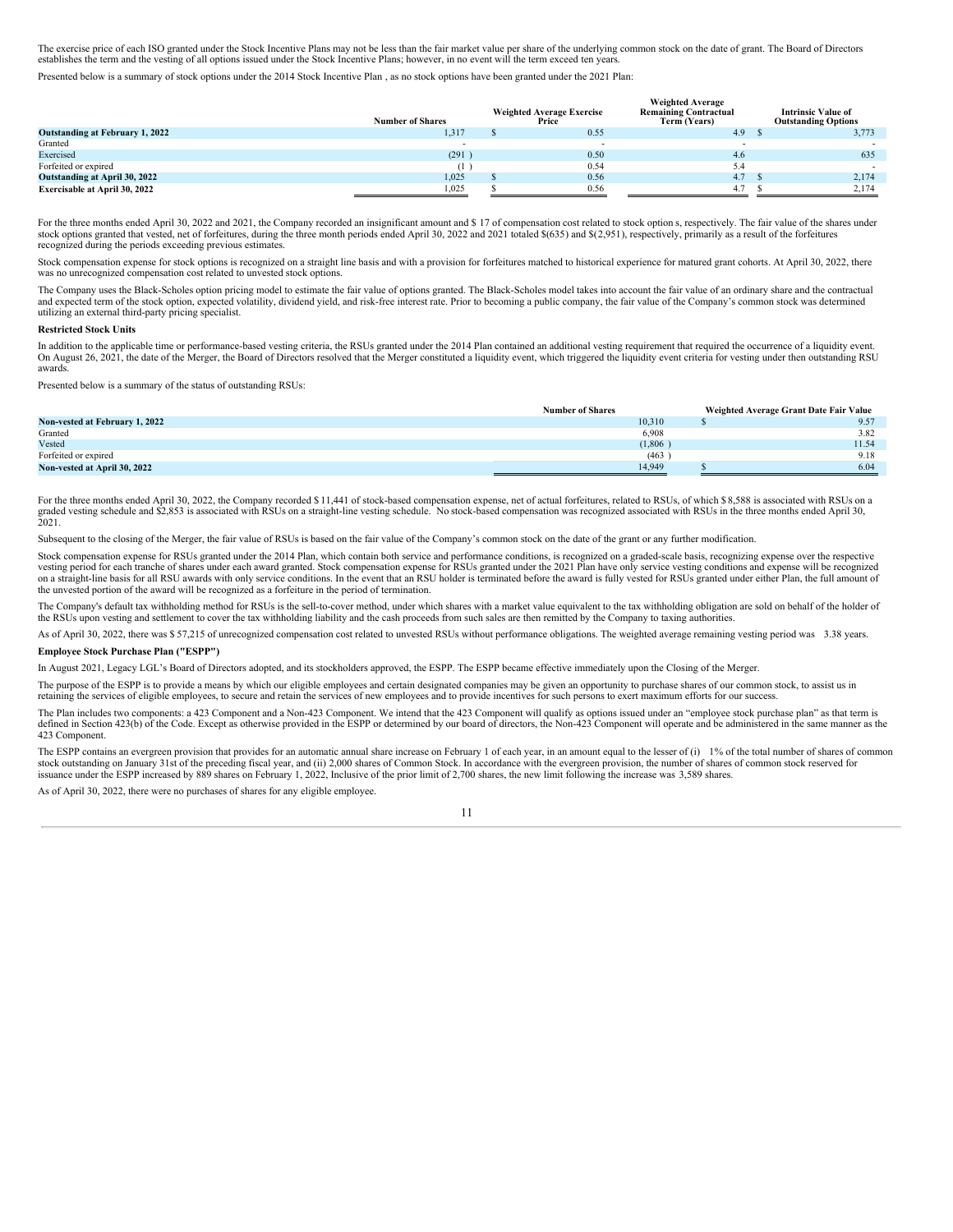## **5. Fair Value Measurements**

Fair value is defined as the price that would be received to sell an asset in an orderly transaction or paid to settle a liability in an orderly transaction between market participants at the measurement date. Accounting standards utilize a fair value hierarchy that prioritizes the inputs to valuation techniques used to measure fair value into three levels, which are described below:

- Level 1 Quoted prices (unadjusted) for identical assets or liabilities in active markets.
- Level 2 Observable inputs other than quoted prices that are either directly or indirectly observable for the asset or liability.
- Level 3 Unobservable inputs that are supported by little or no market activity.

These levels are not necessarily an indication of the risk of liquidity associated with the financial assets or liabilities disclosed. Assets and liabilities are classified in their entirety based on the lowest level of input that is significant to the fair value measurement, as required under ASC 820-10 "Fair Value Measurement."

The Company's Private Warrants have similar terms and are subject to substantially the same redemption features as the Public Warrants, as the transfer of a Private Warrant to anyone who is not a permitted transferee would result in the Private Warrant being converted to a Public Warrant. The Company determined that the fair value of each Private Warrant is equivalent to that of a Public Warrant.<br>There have been ob indication of value. As of April 30, 2022, the fair value of the Private Warrants was equal to that of the Public Warrants as they had substantially the same terms. However, as they are not actively traded, they are listed as a Level 2 in the fair value hierarchy table below.

Investments with an original maturity of three months or less at the date of purchase are considered cash equivalents, while all other investments are classified as short-term or long-term based on their maturities and their availability for use in current operations.

The following table presents our assets measured at fair value on a recurring basis:

|                     | April 30, 2022 |                          |  |                       | <b>January 31, 2022</b>  |              |  |                          |  |                          |  |                          |  |            |
|---------------------|----------------|--------------------------|--|-----------------------|--------------------------|--------------|--|--------------------------|--|--------------------------|--|--------------------------|--|------------|
|                     |                | <b>Level 1</b>           |  | . .<br><b>Level</b> 2 | <b>Level 3</b>           | <b>Total</b> |  | <b>Level 1</b>           |  | <b>Level 2</b>           |  | ⊥evel 3                  |  | Total<br>. |
| Cash equivalents    |                | 102                      |  | $\hspace{0.1mm}$      | $\overline{\phantom{a}}$ | 102          |  | 102                      |  | $\overline{\phantom{a}}$ |  | $\overline{\phantom{a}}$ |  | 102        |
| Warrants            |                | $\overline{\phantom{a}}$ |  |                       | $\overline{\phantom{a}}$ |              |  | $\overline{\phantom{a}}$ |  |                          |  | $\overline{\phantom{a}}$ |  |            |
| <b>Total</b> assets |                | 102                      |  |                       | $\overline{\phantom{a}}$ | 109          |  | 102                      |  |                          |  | $\overline{\phantom{a}}$ |  | 109        |

## **6. Supplemental Balance Sheet Information**

#### **Accrued Expenses**

Accrued expenses consisted of the following:

|                                                             | April 30.<br>2022 |        | January 31.<br>2022 |
|-------------------------------------------------------------|-------------------|--------|---------------------|
| Accrued expenses                                            |                   | 1,979  | 2,438               |
| Taxes payable on behalf of employees related to vested RSUs |                   | 7.885  | $\sim$              |
| Unvouched payables                                          |                   | 2,769  | 271<br>2, 211       |
|                                                             |                   | 12.633 | 4.709               |

The increase in accrued expenses is primarily comprised of the cash proceeds from the sale of shares on behalf of the holders of vested RSUs to cover the associated tax withholding liability under the sellto-cover method, which will be remitted by the Company to the appropriate taxing authorities.

## **7. Commitments and Contingencies**

#### **Contingencies**

In the ordinary course of business, the Company and its subsidiaries may become defendants in certain shareholder claims and other litigation. The Company records a liability when it is probable that a loss has been incurred and the amount is reasonably estimable. To date, no such liability has been recorded.

#### **8. Leases**

The Company leases certain office space and equipment and determines if an arrangement is a lease at inception. ROU assets for operating leases are included in the deposits and other assets caption and ROU assets associated with finance leases are included within the property and equipment, net caption of the condensed consolidated balance sheet. The current portions of operating and finance lease liabilities are included in

ROU assets represent the Company's right to use an underlying asset for the lease term and lease liabilities represent its obligation to make lease payments arising from the lease. ROU assets and liabilities are recognized and initial direct costs incurred. If the leases do not provide an implicit rate, the Company uses an incremental borrowing rate based on the information available at the lease commencement date in determining the present value of lease payments. The incremental borrowing rate is determined using a portfolio approach based on the rate of interest that the Company would pay to borrow an amount equal to the lease payments on a collateralized basis over a similar term. The Company uses quoted interest rates obtained from financial institutions as an input to derive its incremental borrowing rate as the discount rate for the lease. Leases with an initial term of 12 months or less are not recorded on the balance sheet, and the Company recognizes lease expense for these leases on a straight-line basis over the lease term. For lease agreements entered into or reassessed after the adoption of Topic 842, the Company combines lease and non-lease components.

The Company leases office space under the terms of noncancelable operating leases that expire at various dates through November 2026. Certain operating lease agreements provide for an annual 2.75% escalation of the base rent. The Company is also responsible for operating expenses, which are classified as variable lease costs. Lease terms may include options to extend or terminate the lease, typically at the Company's own discretion. Renewal options are regularly evaluated and the renewal period will be included in the lease term when exercise of the renewal option is considered reasonably certain. There are not active leases that have a renewal option that is reasonably certain of being exercised.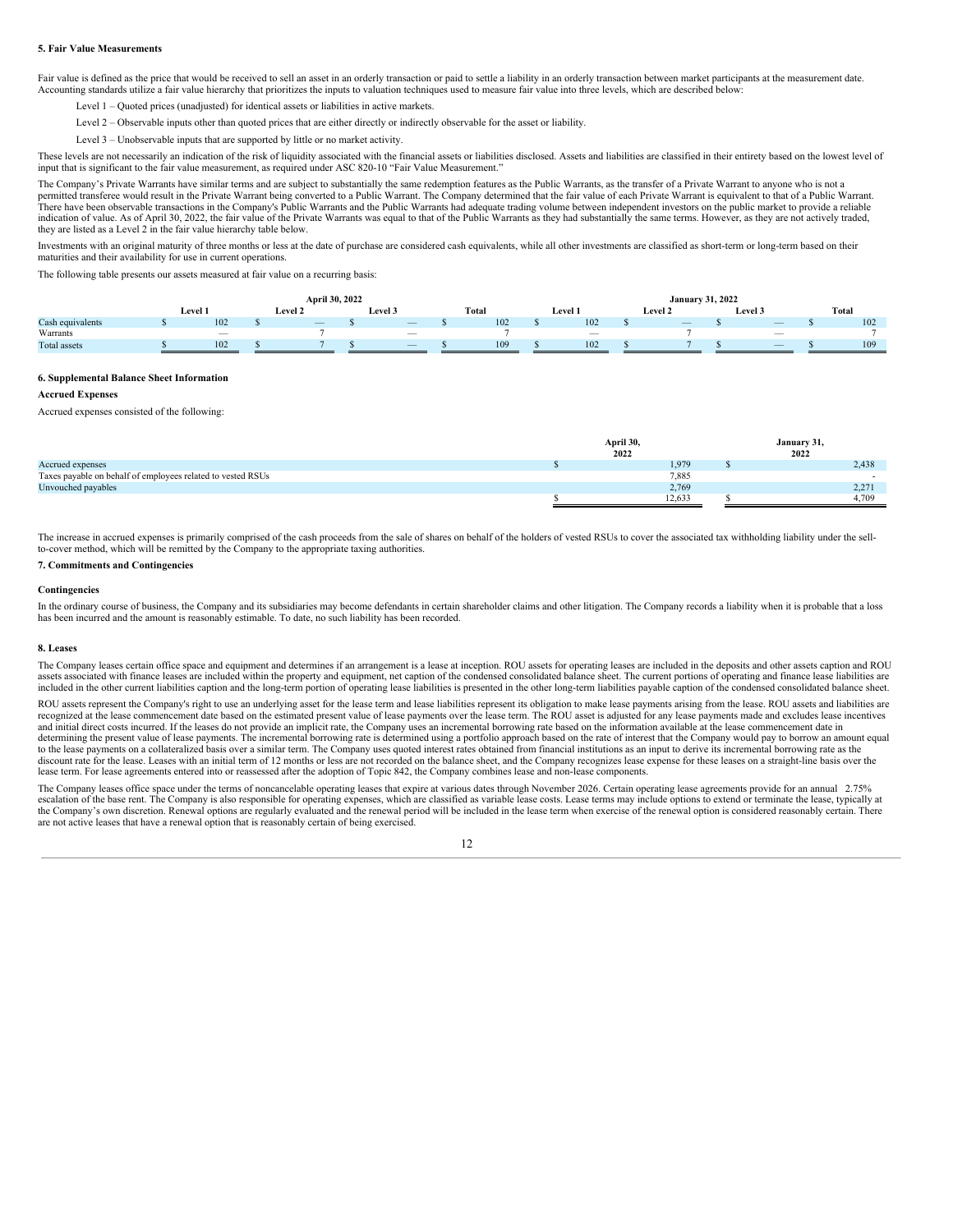The Company holds leases that include both lease (e.g., payments including rent, taxes, and insurance costs) and non-lease components (e.g., common-area or other maintenance costs). As the Company has elected the practical expedient to group lease and non-lease components for all leases, these are accounted for as a single lease component. The Company's leases do not include any residual value guarantees or material restrictive covenants.

Lease expense for both operating and finance leases is recognized on a straight-line basis over the lease term and is recorded in operating expenses on the condensed consolidated statements of operations.<br>Interest expense

In March 2022, the Company entered into a lease agreement to lease certain computer and technology equipment, which has not commenced. The Company does not have control over the construction or design of these assets.

The lease balances are located in the following positions on the condensed consolidated balance sheet:

|             | <b>Balance Sheet Location</b> | April 30, 2022 |        |
|-------------|-------------------------------|----------------|--------|
| Assets      |                               |                |        |
| Operating   | Deposits and other assets     |                | 2,385  |
| Financing   | Property and equipment, net   |                | 159    |
|             |                               |                |        |
| Liabilities |                               |                |        |
| Current     |                               |                |        |
| Operating   | Other current liabilities     |                | 755    |
| Financing   | Other current liabilities     |                | 92     |
| Non-current |                               |                |        |
| Operating   | Other long-term liabilities   |                | 2,506  |
| Financing   |                               |                | $\sim$ |
|             |                               |                |        |

Total lease costs for the three months ended April 30, 2022 were:

| Operating lease cost                | 341    |
|-------------------------------------|--------|
| Short-term lease cost               | 542    |
| Variable lease cost                 | 46     |
| Finance lease cost:                 |        |
| Amortization of right-of-use assets | $23 -$ |
| Interest on lease liabilities       |        |
| Total finance lease cost            | 24     |

The following table summarizes future scheduled lease payments as of April 30, 2022:

|                                         | <b>Operating Leases</b> | <b>Finance Leases</b> |                          |
|-----------------------------------------|-------------------------|-----------------------|--------------------------|
| Remaining nine months of fiscal 2023    | 745                     |                       |                          |
| 2024                                    | 755                     |                       | 96                       |
| 2025                                    | 775                     |                       |                          |
| 2026                                    | 797                     |                       | $\overline{\phantom{a}}$ |
| 2027                                    | 658                     |                       |                          |
| Total                                   | 3,730                   |                       | 96                       |
| Less: Imputed Interest                  | (469)                   |                       | (4)                      |
| Present value of net lease payments     | 3,261                   |                       | 92                       |
|                                         |                         |                       |                          |
| Lease liability, current portion        | 755                     |                       | 92                       |
| Lease liability, net of current portion | 2,506                   |                       |                          |
| Total lease liability                   | 3,261                   |                       | 92                       |

Supplemental information and non-cash activities related to operating and finance leases are as follows:

| Cash paid for amounts included in the measurement of lease liabilities |      |
|------------------------------------------------------------------------|------|
| Operating cash flows from operating leases                             | 416  |
| Operating cash flows from finance leases                               |      |
| Financing cash flows from finance leases                               | 96   |
|                                                                        | 513  |
| Weighted average remaining lease term (in years)                       |      |
| Operating leases                                                       | 4.33 |
| Finance leases                                                         | 1.75 |
| Weighted average discount rate                                         |      |
| Operating leases                                                       | 6.25 |
| Finance leases                                                         | 5.67 |

## **Disclosures Related to Periods Prior to Adoption of the New Lease Standard**

The Company recorded rent expense of \$295 for the three months ended April 30, 2021.

The minimum aggregate future obligations under noncancelable operating leases as of January 31, 2022 were as follows:

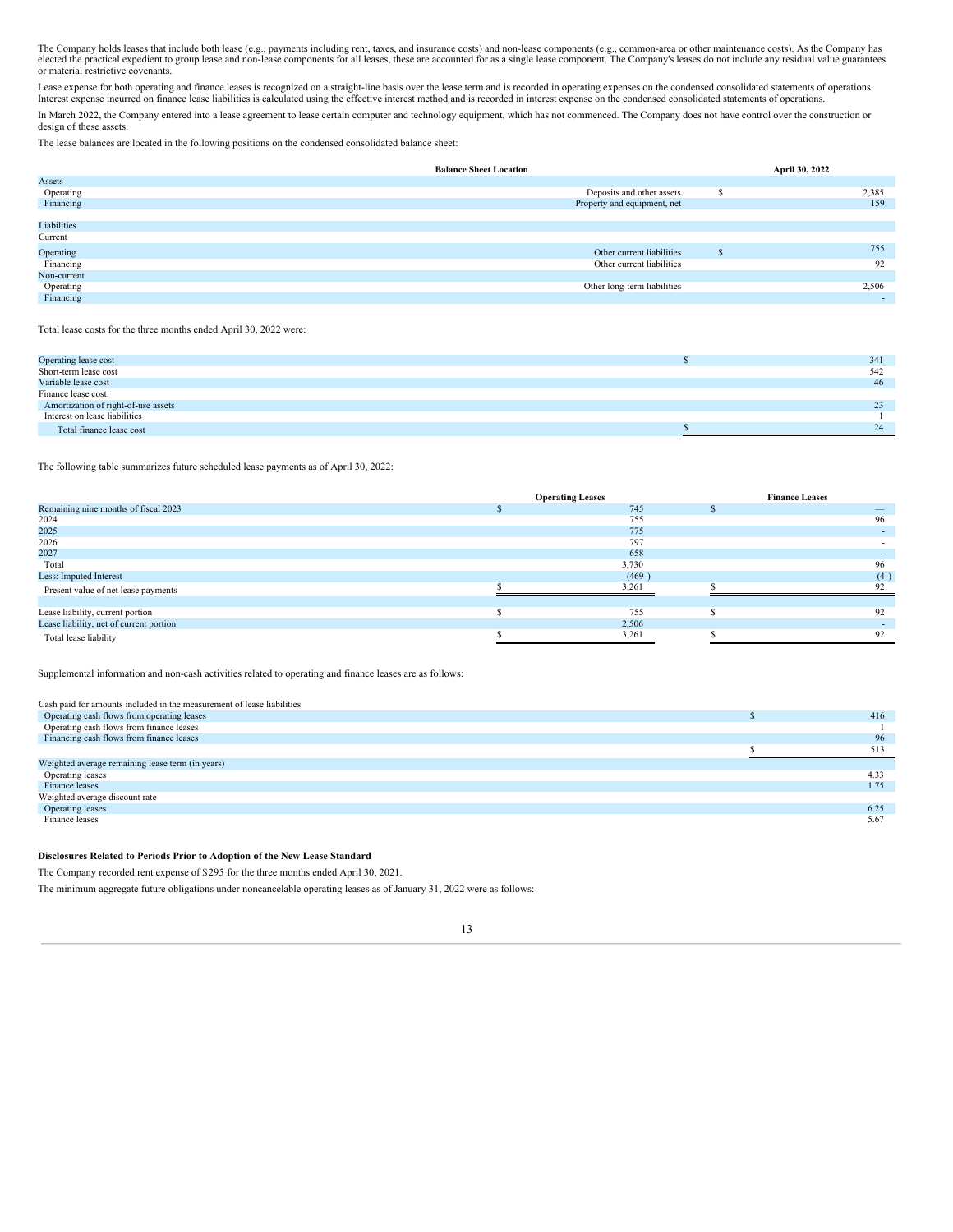#### **Year ending January 31,**

| 2023 | .025       |
|------|------------|
| 2024 | 755<br>ـ ر |
| 2025 | 775        |
| 2026 | 797        |
| 2027 | 658        |
|      | 4,010      |

As the Company did not hold finance leases as of January 31, 2022, there were no future minimum lease payments under finance leases at that time.

#### **9. Income Taxes**

The income tax provision for interim periods is determined using an estimate of the Company's annual effective tax rate as adjusted for discrete items arising in that quarter. The effective income tax rate was (0.1)% and (0.4)% for the three months ended April 30, 2022 and 2021, respectively. The effective tax rate differs from the U.S. statutory rate primarily due to the full valuation allowances on the Company's net domestic deferred tax assets and impact of foreign tax rate differential.

## **10. Related Party Transactions**

## **Product, subscription and support revenue from Related Parties**

Certain investors and companies who the Company is affiliated with purchased software, subscription and support revenue during the periods presented. The Company recognized \$ 527 and \$436 of revenue from contracts with related parties for the three months ended April 30, 2022 and 2021, respectively. The corresponding receivable was \$3,233 as of each of April 30, 2022 and January 31, 2022.

## **11. Net Loss Per Share Attributable to Common Stockholders**

## **Net Loss per common share**

The Company computes basic earnings per share (EPS) by dividing income (loss) available to common stockholders by the weighted average number of common shares outstanding for the reporting period.<br>Diluted EPS reflects the dilutive.

The following table summarizes the computation of basic and diluted net loss per share attributable to common stockholders:

|                                                                                                                            | Three Months Ended April 30. |          |  |          |
|----------------------------------------------------------------------------------------------------------------------------|------------------------------|----------|--|----------|
|                                                                                                                            |                              | 2022     |  | 2021     |
| Numerator: Net loss                                                                                                        |                              | (33.168) |  | (15,500) |
| Denominator: Basic and Diluted Weighted-average shares in computing net loss per share attributable to common stockholders |                              | 99.305   |  | 67.182   |
| Net loss attributable to common stockholders—basic and diluted                                                             |                              | (0.33)   |  | (0.23)   |

Since the Company was in a net loss position for all periods presented, diluted net loss per share attributable to common stockholders will be the same as the basic net loss per share, as, in a net loss position, the inclusion of all potential common shares outstanding would be antidilutive. The potential shares of common stock excluded from the computation of diluted net loss per share for the periods presented the excluded from t due to their antidilutive impacts are as follows:

|                                                                  | As of April 30, 2022 | As of April 30, 2021 |
|------------------------------------------------------------------|----------------------|----------------------|
| Shares of common stock issuable from stock options               | 1.025                | 1.731                |
| Total RSUs unvested                                              | 14.949               | 17.635               |
| Warrants                                                         | 8.606                |                      |
| Potential common shares excluded from diluted net loss per share | 24.580               | 19.366               |

There were no Legacy IronNet Warrants outstanding as of April 30, 2021 due to the fact that the Legacy LGL interim condensed consolidated balance sheet was consolidated and combined with Legacy IronNet as of the effective date of the Merger in August 2021.

## **12. Deferred Payroll Taxes**

In fiscal year 2021, Legacy IronNet elected to defer the Company's portion of payroll taxes, as permitted under the CARES Act. 50% of the deferred balance was paid in December 2021, with the remaining 50% due on December 31, 2022. The balance of the payroll tax deferral is \$ 689 as of April 30, 2022 and is included in other current liabilities on the condensed consolidated balance sheet.

#### **13. Retirement Plans**

We provide a retirement savings plan for the benefit of our employees, including our executive officers. The plan is intended to qualify as a tax-qualified 401(k) plan so that contributions, and income earned on such contributions, are not taxable to participants until withdrawn or distributed from the plan (except in the case of contributions under the 401(k) plan designated as Roth contributions). The 401(k) plan<br>provides tha contributions. Under the plan, each employee is fully vested in his or her deferred salary contributions. Employee contributions are held and invested by the plan's trustee as directed by participants. We also fully match employee contributions up to the first 4% of salary, which amounts are fully vested.

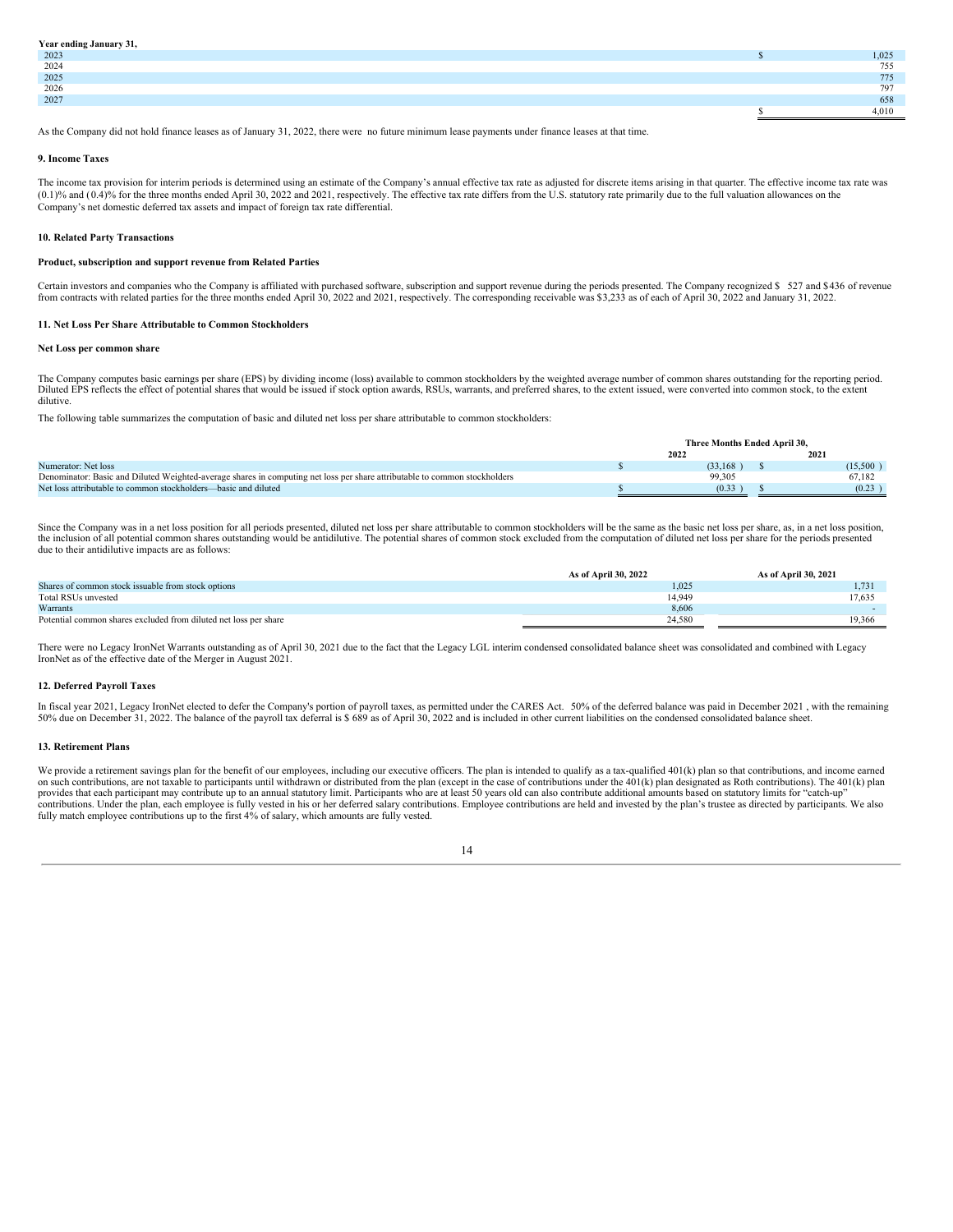## **Item 2. Management's Discussion and Analysis of Financial Condition and Results of Operations**

Unless otherwise indicated or the context otherwise requires, references in this section to "IronNet," "we," "us," "our", "the Company" and other similar terms refer to IronNet, Inc. and its subsidiaries after *giving ef ect to the Merger.*

The following discussion and analysis of our financial condition and results of operations should be read in conjunction with our condensed consolidated financial statements and related notes appearing<br>elsewhere in this Qu on Form 10-K filed on May 2, 2022 (the "Annual Report"). The interim condensed consolidated financial statements in this Quarterly Report are presented in U.S. dollars rounded to the nearest thousand, with the amounts in this Management's Discussion and Analysis of Financial Condition and Results of Operations ("MD&A") rounded to the nearest tenth of a million. Therefore, differences in the tables between *totals and sums of the amounts listed may occur due to such rounding.*

This Quarterly Report contains statements that may constitute "forward-looking statements" within the meaning of Section 27A of the Securities Act of 1933, as amended (the "Securities Act"), and Section<br>21E of the Securiti historical fact, including statements regarding our future results of operations and financial position, our business strategy and plans, and our objectives for future operations, are forward-looking statements.<br>The words

It is routine for our internal projections and expectations to change throughout the year, and any forward-looking statements based upon these projections or expectations may change prior to the end of the next quarter or year. Readers of this Quarterly Report are cautioned not to place undue reliance on any such forward-looking statements. As a result of a number of known and unknown risks and uncertainties, our actual results or performance may be materially different from those expressed or implied by these forward-looking statements. Factors that could cause or contribute to these differences<br>include those di made only as of the date hereof. Our fiscal year end is January 31, and our fiscal quarters end on April 30, July 31, October 31, and January 31. Our fiscal years ending January 31, 2023 and ended January<br>31, 2022 are refe

#### **Overview**

GEN. Keith B. Alexander (Ret.) founded our company in 2014 to solve the major cybersecurity problem he witnessed and defined during his tenure as former head of the NSA and founding Commander of U.S. Cyber Command: You can't defend against threats you can't see. Our innovative approach provides the ability for groups of organizations—within an industry sector, supply chain, state or country, for example—to see, de

IronNet has defined a new market category called Collective Defense. IronNet has developed the Collective Defense platform, a solution that can identify anomalous (potentially suspicious or malicious) behaviors on computer networks and share this intelligence anonymously and in real time among Collective Defense community members. Collective Defense communities comprise groups of organizations that have common risks, such as a supply chain, a business ecosystem, or across an industry sector, a state, or a country. This cybersecurity model delivers timely, actionable, and contextual alerts and threat intelligence on attacks targeting enterprise networks, and functions as an early-warning detection system for all community members.

This new platform addresses a large and unwavering compound problem: limited threat visibility for increasingly borderless enterprises across sectors and at the national level, paired with ineffective threat knowledge sharing across companies and sectors and a "go it alone" approach to cybersecurity. These operational gaps, combined with market dynamics like the increased velocity of sophisticated cyber attacks and the deepening scarcity of qualified human capital, have set our mission to transform how cybersecurity is waged.

#### **Our Business**

We have focused on the development and delivery of a suite of advanced cybersecurity capabilities for detection, alerting, situational awareness and hunt/remediation combined into a comprehensive Collective Defense platform. We compliment these capabilities, delivered to both commercial and public sector enterprises, with professional services.

#### **Software, Subscription and Support Revenue**

Our primary line of business is the delivery of integrated software capabilities through our Collective Defense platform. The platform is comprised of two flagship products:

**IronDefense** is an advanced Network Detection Response ("NDR") solution that uses AI-driven behavioral analytics to detect and prioritize anomalous activity inside individual enterprises. IronNet leverages advanced AI/ML algorithms to detect previously unknown threats, which are those that have not been identified and "fingerprinted" by industry researchers), in addition to screening known threats, and applies its Expert System to prioritize the severity of the behaviors—all at machine speed and cloud scale.

**IronDome** is a threat-sharing solution that facilitates a crowdsource-like environment in which the IronDefense threat detections from an individual company are shared among members of a Collective Defense community, consisting of our customers who have elected to permit their information to be anonymously shared and cross-correlated by our IronDome systems. IronDome analyzes threat detections across the community to identify broad attack patterns and provides anonymized intelligence back to all community members in real time, giving all members early insight into potential incoming attacks. Automated sharing across the Collective Defense community enables faster detection of attacks at earlier stages.

Our Collective Defense platform is designed to deliver strong network effects. Every customer contributing its threat data (anonymously) into the community is able to reap benefits from the shared intelligence of the other organizations. The collaborative aspect of Collective Defense, and the resulting prioritization of alerts based on their potential severity, helps address the known problem of "alert fatigue" that plagues overwhelmed security analysts.

Our Collective Defense platform is largely cloud-deployed (public or private), though it is also available in on-premise and hybrid environments, and is scalable to include small-to-medium businesses and public-sector agencies as well as multinational corporations. We provide professional cybersecurity services such as incident response and threat hunting, as well as programs to help customers assess cybersecurity governance, maturity, and readiness. Our cybersecurity services are designed to create shared long-term success measures with our customers, differentiating us from other cybersecurity vendors by working alongside customers as partners and offering consultative and service capabilities beyond implementation.

Our Collective Defense platform is a subscription-based pricing and flexible delivery model, with 80.9% of our revenue for the three months ended April 30, 2022 related to deployments involving our key public cloud providers Amazon Web Services and Microsoft Azure. We also support private cloud, or HCI such as Nutanix as well as on-premise environments through hardware and virtual options. To make it as easy as possible for customers to add Collective Defense into

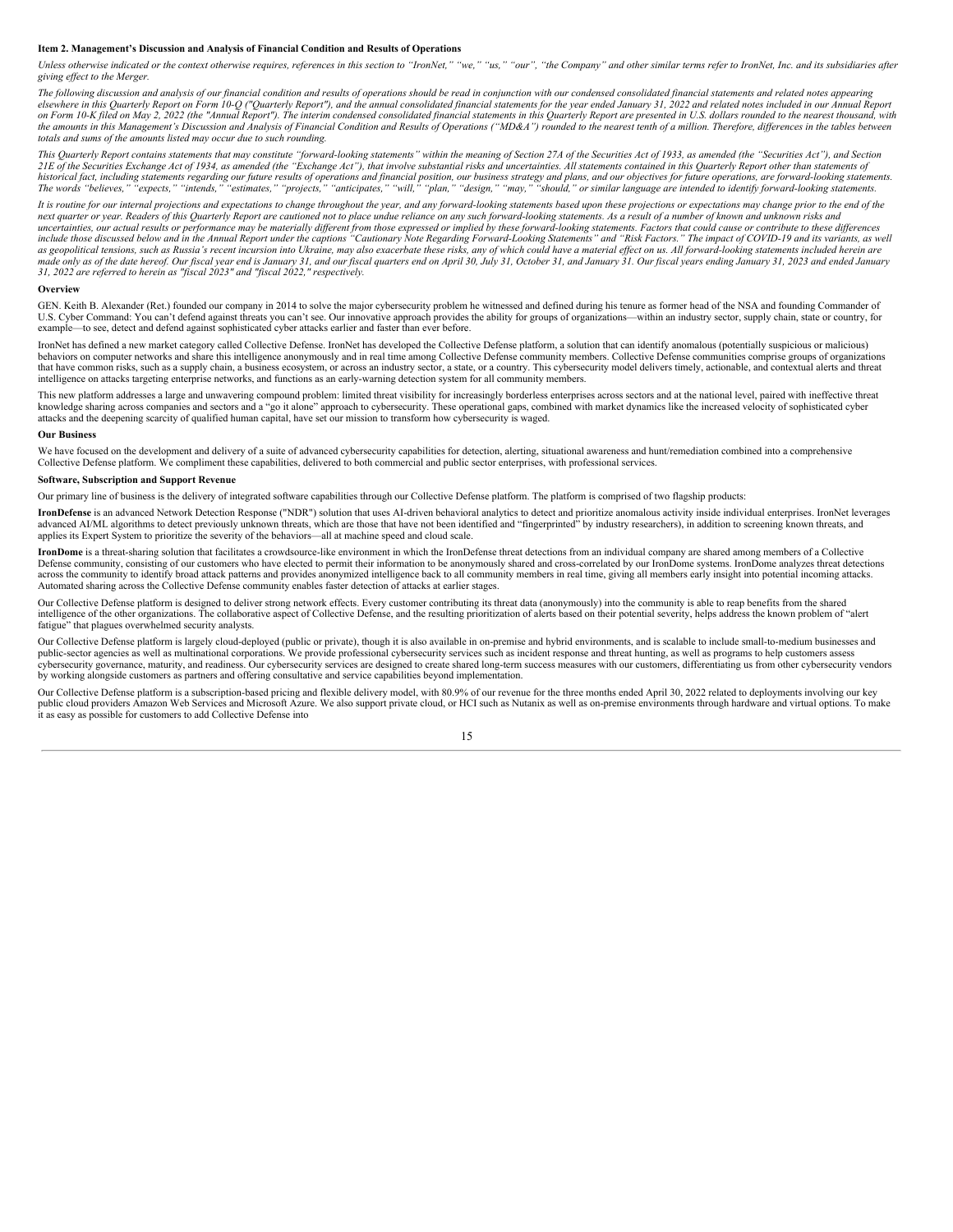their existing security stack, we have built a rich set of APIs that enable integrations with standard security products, including SIEM, SOAR, EDR, NGFW tools, and cloud-native logs from the major public cloud providers.

## **Professional Services**

We sell professional services, including development of national cybersecurity strategies, cyber operations monitoring, security, training, red team, incident response and tailored maturity assessments. Revenue derived from these services is recognized as the services are delivered.

## **Financing to Date**

Historically, we have financed our operations primarily through private placements of common stock, warrants and redeemable convertible preferred stock.

In connection with the execution of the Merger Agreement, a number of purchasers (each, a "Subscriber") purchased an aggregate of 12,500,000 shares of our common stock (the "PIPE Shares"), for a<br>purchase price of \$10.00 pe public trust shares, net of stockholder redemptions. Transaction costs related to the issuance of the trust shares were \$9.0 million.

During the three months ended April 30, 2022, we incurred a net loss of \$33.2 million, of which \$11.4 million related to non-cash expense related to stock-based compensation, and used \$22.2 million in cash to fund our operations. As of April 30, 2022, we had \$31.4 million of cash on hand to continue to fund our operations.

We expect our capital and operating expenditures to increase in connection with our ongoing activities, as we:

- 1.continue to invest in research and development related to new technologies;
- 2.increase our investment in marketing and advertising, as well as the sales and distribution infrastructure for our products and services;
- 3.maintain and improve operational, financial, and management information systems;
- 4.hire additional personnel;
- 5.obtain, maintain, expand, and protect our intellectual property portfolio; and
- 6.enhance internal functions to support our operations as a publicly-traded company.

## **Key Factors Affecting Performance**

## *New Customer Acquisition*

Our future growth depends in large part on our ability to acquire new customers. If our efforts to attract new customers are not successful, our revenue may decline in the future. Our IronDefense and IronDome platforms are designed to be used in conjunction with point solutions to capture and share critical data and findings to enable our behavioral analytics to identify threats and for defenders to respond more accurately and quickly. We believe that we have significant room to capture additional market share and intend to continue to invest in sales and marketing to engage prospective customers, increase brand awareness, and drive adoption of our solution.

## *Customer Retention*

Our ability to increase revenue depends in large part on our ability to retain existing customers.

#### **Investing in Business Growth**

Since inception, we have invested significantly in the growth of our business. While remaining judicious and targeted in our investments, we intend to continue to invest in our research and development team to lead product improvements, our sales team to broaden our brand awareness and our general and administrative expenses to increase for the foreseeable future given the additional expenses for finance, compliance and investor relations as we grow as a public company. In addition to our internal growth, we may also consider acquisitions of businesses, technologies, and assets that complement and bolster additional capabilities to our product offerings.

## **Key Business Metrics**

We monitor the following key metrics to measure our performance, identify trends, formulate business plans and make strategic decisions.

#### *Recurring Software Customers*

We believe that our ability to increase the number of subscription and other recurring contract type customers on our platform is an indicator of our market penetration, the growth of our business, and our potential future business opportunities. We have a history of growing the number of customers who have contracted for our platforms on a recurring basis, which does not include our professional services customers. Our recurring software customers include customers who have a recurring contract for either or both of our IronDefense and IronDome platforms. These platforms are generally sold together, but they also can be purchased on a standalone basis. We have consistently increased the number of such customers period-over-period, and we expect this trend to continue as we increase subscription offerings to the value of s small and medium-sized businesses, in addition to increased subscription offerings for our larger enterprise customers. The following table sets forth the number of recurring software customers as of the dates presented:

|                                     | April 30,      |       |
|-------------------------------------|----------------|-------|
|                                     | 2022           | 2021  |
| <b>Recurring Software Customers</b> | Q <sub>1</sub> |       |
| Year-over-year growth               | 107 %          | 120 % |
|                                     |                |       |

#### *Annual Recurring Revenue ("ARR")*

ARR is calculated at a particular measurement date as the annualized value of our then existing customer subscription contracts and the portions of other software and product contracts that are to be recognized over the course of the contracts and that are designed to renew, assuming any contract that expires during the 12 months following the measurement date is renewed on its existing terms. The following table sets forth our ARR as of the dates presented:

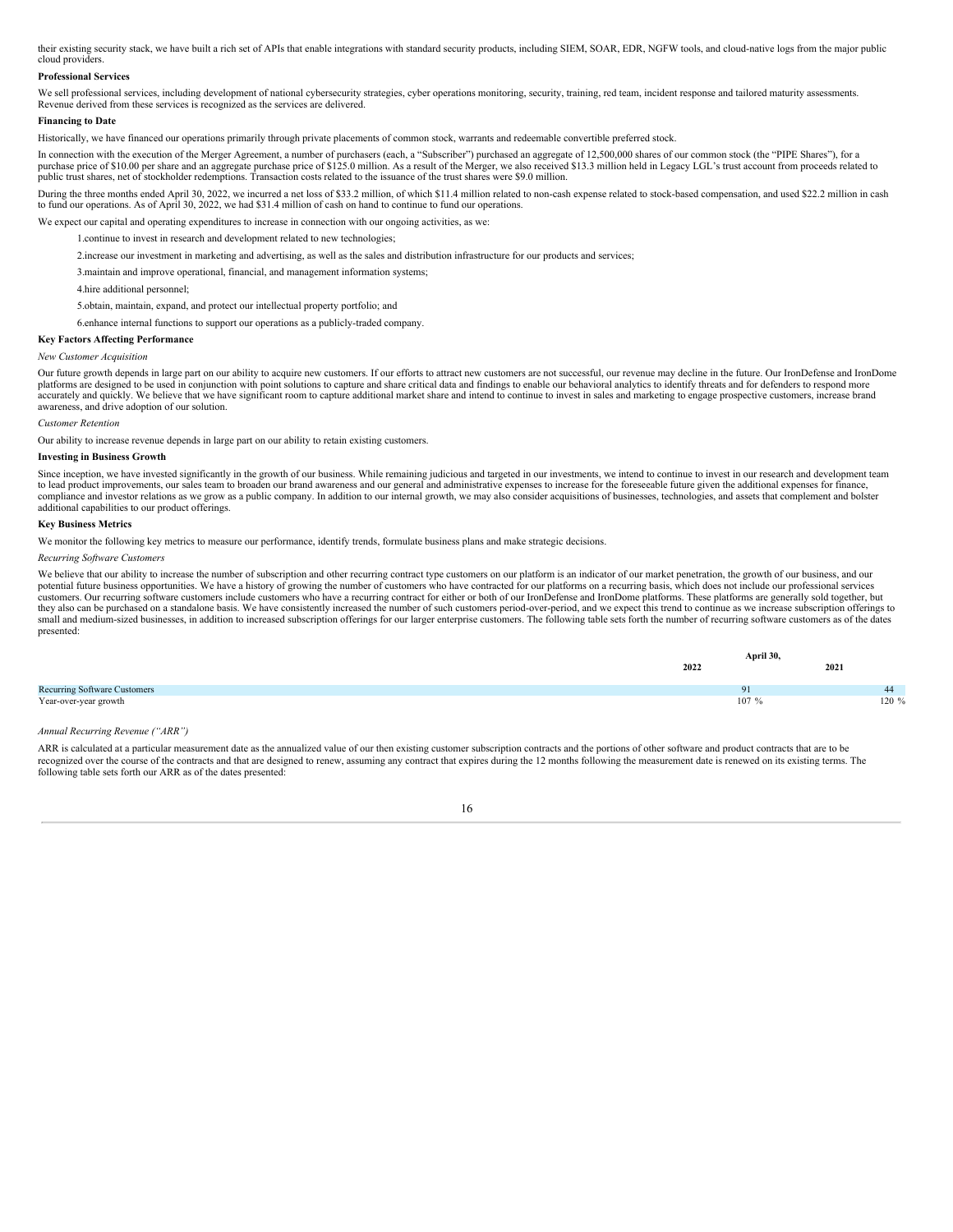|                          |      | April 30.       |      |  |
|--------------------------|------|-----------------|------|--|
|                          | 2022 |                 | 2021 |  |
|                          |      | 'S in millions) |      |  |
| Annual recurring revenue |      | 30.1            | 25.6 |  |
| Year-over-year growth    |      | 18 %            | 54%  |  |

Because we have contracts from government entities whose back to back renewal may be delayed due to availability of funding between budget and authorization cycles, potential changes in contract vehicles and increased requirements, ARR may temporarily decline over the periods where these interruptions are active across reporting period ends. During the quarter ended April 30, 2022, \$4.9 million of ARR<br>from such temporarily have reported an ARR of \$35.0 million and an increase of 37%

## *Dollar-Based Average Contract Length*

Our dollar-based average contract length is calculated from a set of customers against the same metric as of a prior period end. Because many of our customers have similar buying patterns and the average term of our contracts is more than 12 months, this metric provides a means of assessing the degree of built-in revenue repetition that exists across our customer base.

We calculate our dollar-based average contract length as follows:

a.Numerator: We multiply the average total length of the contracts, measured in years or fractions thereof, by the respective revenue recognized for the three months ended April 30, 2022 and 2021, as applicable.

b.Denominator: We use the revenue attributable to software and product customers for the three months ended April 30, 2022 and 2021 in the numerator. This effectively represents the revenue base that is being generated by those customers.

Dollar-based average contract length is obtained by dividing the Numerator by the Denominator. Our dollar-based average contract length increased from 2.8 to 3.2 years, or 14%, as of the end of the three month period ended April 30, 2022 as compared to the end of the three month period ended April 30, 2021. The re-emergence of longer term contracts in our average has led to the increase in our average contract length as of the end of the most recent reporting period. As a longer term trend, we continue to expect our average contract length to trend downward over time as our overall revenue and customer base continues to increase and broaden. Declines in average contract length are not reflective of the average lifetime of a customer.

|                                      |            | Three Months Ended April 30, |  |  |
|--------------------------------------|------------|------------------------------|--|--|
|                                      | 2022       | 2021                         |  |  |
|                                      | (in years) |                              |  |  |
| Dollar-based average contract length | ے ۔        | <u>ີ</u><br>2.8              |  |  |
|                                      |            |                              |  |  |

### *Calculated Billings*

Calculated billings is a non-GAAP financial measure that we believe is a key metric to measure our periodic performance. Calculated billings represent our total revenue plus the change in deferred revenue in a period. Calculated billings in any particular period aims to reflect amounts invoiced to customers to access our software-based, cybersecurity analytics products, cloud platform and professional services, together with related support services, for our new and existing customers. We typically invoice our customers on multi-year or annual contracts in advance, either annually or monthly.

Calculated billings increased by \$3.0 million, or 35%, for the three months ended April 30, 2022 as compared to the three months ended April 30, 2021. We expect that calculated billings will be affected by timing of entering into agreements with customers and the mix of billings in each reporting period as we typically invoice customers multi-year or annually in advance and, to a lesser extent, monthly in advance.

While we believe that calculated billings may be helpful to investors because it provides insight into the cash that will be generated from sales of our subscriptions, this metric may vary from period-to-period for a number of reasons, and therefore has a number of limitations as a quarter-to-quarter or year-over-year comparative measure. In addition, other companies, including companies in our industry, may calculate similarly-titled non-GAAP measures differently or may use other measures to evaluate their performance, all of which could reduce the usefulness of our metric of calculated billings as a tool for comparison. Because of these and other limitations, you should consider calculated billings along with revenue and our other GAAP financial results.

The following table presents a reconciliation of revenue, the most directly comparable financial measure calculated in accordance with GAAP, to calculated billings:

|                                                   | Three Months Ended April 30, |      |  |      |  |              |       |
|---------------------------------------------------|------------------------------|------|--|------|--|--------------|-------|
|                                                   | 2022                         |      |  | 2021 |  | 2022 vs 2021 |       |
|                                                   | (S in millions)              |      |  |      |  |              |       |
| Revenue                                           |                              | 6.7  |  | 6.4  |  | 0.3          | $5\%$ |
| Add: Total Deferred revenue, end of period        |                              | 38.5 |  | 36.2 |  | Z.3          | 6 %   |
| Less: Total Deferred revenue, beginning of period |                              | 33.6 |  | 34.0 |  | (0.4)        | (1)%  |
| Calculated billings                               |                              | 11.6 |  | 8.6  |  | 3.0          | 35%   |

#### **Components of Our Results of Operations**

## *Revenue*

Our revenues are derived from sales of product, subscriptions, subscription-like software products and software support contracts as well as from professional services. Products, subscriptions and support revenues accounted for 96% our revenue in each of the three months ended April 30, 2022 and 2021. Professional services revenues accounted for 4% of our revenue in each of the three months ended April 30, 2022 and 2021.

Our typical customer contracts and subscriptions range from one to five years. We typically invoice customers annually, in advance. We combine intelligence

dependent hardware and software licenses as well as subscription-type deliverables with the related threat intelligence and support and maintenance as a single

performance obligation, as it delivers the essential functionality of our cybersecurity solution. Most companies also participate in the IronDome collective defense software solution that provides them access to our collective defense infrastructure linking participating stakeholders. As a result, we recognize revenue for this single performance obligation ratably over the expected term with the customer. Amounts that have been invoiced are recorded in deferred revenue or

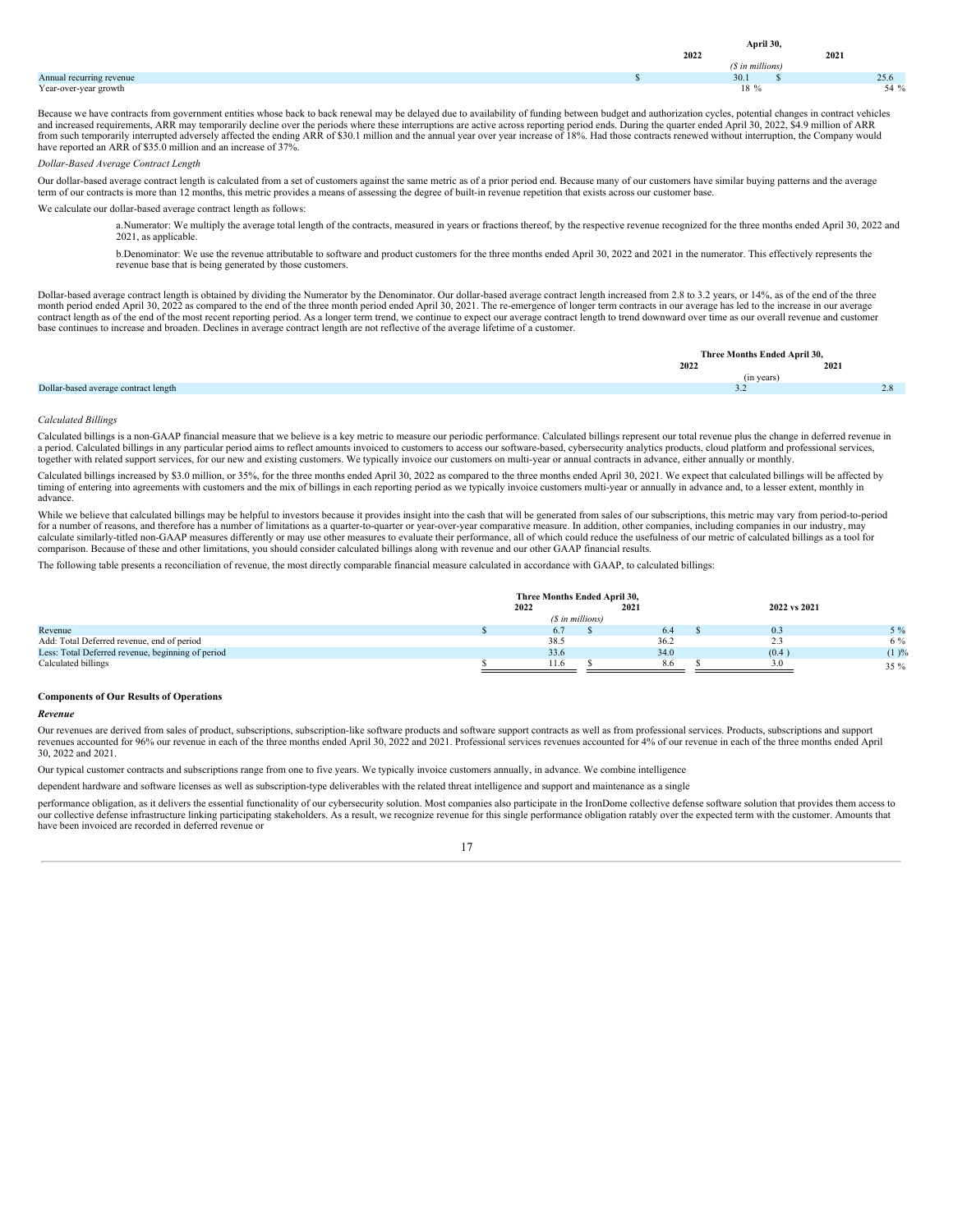they are recorded in revenue if the revenue recognition criteria have been met. Judgment is required for the assessment of material rights relating to renewal options associated with our contracts.

Professional services revenues are generally sold separately from our products and include services such as development of national cyber security strategies, cyber operations monitoring, security, training, red team, incident response and tailored maturity assessments. Revenue derived from these services is recognized as the services are delivered.

## *Cost of Revenue*

Cost of product, subscription and support revenue includes expenses related to our hosted security software, employee-related costs of our customer facing support, such as salaries, bonuses and benefits, an allocated portion of administrative costs and the amortization of deferred costs.

Cost of professional services revenue consists primarily of employee-related costs, such as salaries, bonuses and benefits, cost of contractors and an allocated portion of administrative costs.

## *Gross Profit*

Gross profit, calculated as total revenue less total costs of revenue is affected by various factors, including the timing of our acquisition of new customers, renewals from existing customers, the data center and bandwidth costs associated with operating our cloud platform, the extent to which we expand our customer support organization, and the extent to which we can increase the efficiency of our technology and infrastructure thr factors, our services revenue and gross profit may fluctuate over time.

## *Operating Expenses*

#### *Research and development*

Our research and development efforts are aimed at continuing to develop and refine our products, including adding new features and modules, increasing their functionality, and enhancing the usability of our platform. Research and development costs primarily include personnel-related costs and acquired software costs. Research and development costs are expensed as incurred.

## *Sales and marketing*

Sales and marketing expenses consist primarily of employee compensation and related expenses, including salaries, bonuses and benefits for our sales and marketing employees, sales commissions that are recognized as expenses over the period of benefit, marketing programs, travel and entertainment expenses, and allocated overhead costs. We capitalize our sales commissions and recognize them as expenses over the estimated period of benefit.

We intend to continue to make significant investments in our sales and marketing organization to drive additional revenue, further penetrate the market and expand our global customer base. In particular, we will continue to invest in growing and training our sales force, broadening our brand awareness and expanding and deepening our channel partner relationships. We expect our sales and marketing expenses to<br>decrease as a per expenses.

#### *General and administrative*

General and administrative costs include salaries, stock-based compensation expenses, and benefits for personnel involved in our executive, finance, legal, people and culture, and administrative functions, as well as third-party professional services and fees, and overhead expenses.

We expect that general and administrative expenses will increase in absolute dollars as we hire additional personnel and enhance our systems, processes, and controls to support the growth in our business as well as our increased compliance and reporting requirements as a public company.

#### *Other income*

Other income consists primarily of interest income.

#### *Other expense*

Other expense consists primarily of interest expense and foreign currency losses.

#### *Provision for income taxes*

Provision for income taxes consists of federal and state income taxes in the United States and income taxes and withholding taxes in certain foreign jurisdictions in which we conduct business. We maintain a full valuation allowance on our U.S. federal and state deferred tax assets.

## **Results of Operations**

## *Comparison of the Three Months Ended April 30, 2022 and 2021*

The following tables set forth our consolidated statement of operations data for each period presented:

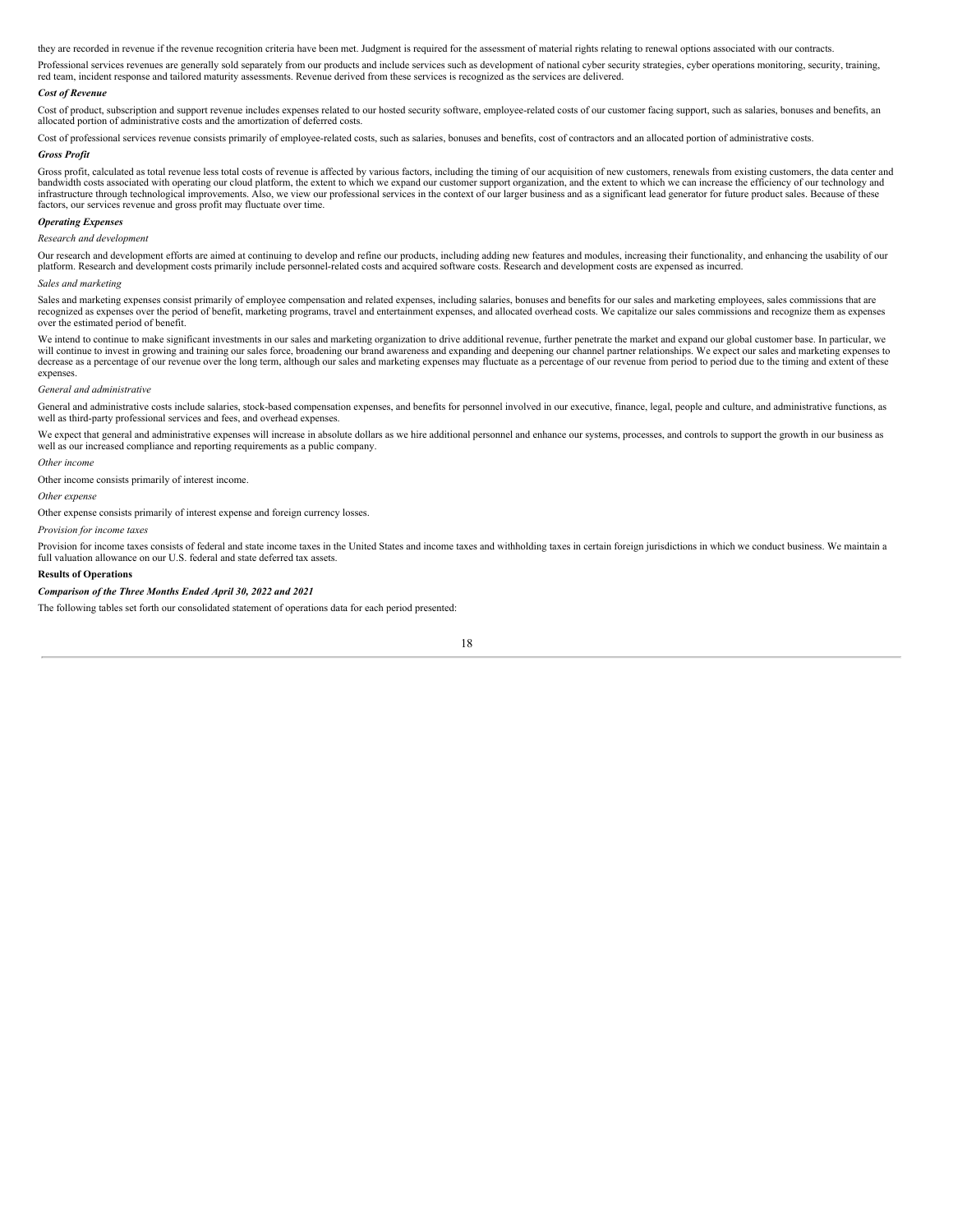|                                                   |             | Three Months Ended April 30,                  |                    |                          |                |           |
|---------------------------------------------------|-------------|-----------------------------------------------|--------------------|--------------------------|----------------|-----------|
|                                                   | 2022        | Percentage of<br>Revenue<br>(\$ in thousands) | 2021               | Percentage of<br>Revenue | Change \$      | Change %  |
| Product, subscription and support revenue         | 6,443<br>S. | $96\%$ \$                                     | 6,137              | $96\%$ \$                | 306            | 5 %       |
| Professional services revenue                     | 245         | $4\%$                                         | 240                | $4\%$                    | 5              | $2\%$     |
| <b>Total revenue</b>                              | 6.688       | $100\%$                                       | 6,377              | $100\%$                  | 311            | $5\%$     |
| Cost of product, subscription and support revenue | 2,330       | $35\%$                                        | 1,754              | 28 %                     | 576            | 33 %      |
| Cost of professional services revenue             | 165         | $2\%$                                         | 184                | $3\%$                    | (19)           | $(10) \%$ |
| <b>Total cost of revenue</b>                      | 2,495       | 37 %                                          | 1,938              | $30\%$                   | 557            | 29 %      |
| <b>Gross profit</b>                               | 4,193       | 63 %                                          | 4,439              | 70 %                     | (246)          | $(6)$ %   |
| <b>Operating expenses</b>                         |             |                                               |                    |                          |                |           |
| Research and development                          | 10,727      | $160 \%$                                      | 6,891              | $108 \%$                 | 3,836          | 56 %      |
| Sales and marketing                               | 10,667      | 159 %                                         | 7,149              | $112 \%$                 | 3,518          | 49 %      |
| General and administrative                        | 15,586      | 233 %                                         | 5,720              | 90%                      | 9,866          | 172 %     |
| <b>Total operating expenses</b>                   | 36,980      | 553 %                                         | 19,760             | 310 %                    | 17,220         | 87 %      |
| <b>Operating loss</b>                             | (32, 787)   | $-490%$                                       | (15,321)           | $-240%$                  | (17, 466)      | 114 %     |
| Other income                                      | 10          | ۰                                             | $\mathbf{\hat{z}}$ | $\overline{\phantom{a}}$ | $\overline{2}$ | $25 \%$   |
| Other expense                                     | (380)       | $-6\%$                                        | (129)              | $-2\%$                   | (251)          | 195 %     |
| Loss before income taxes                          | (33, 157)   | $-496%$                                       | (15, 442)          | $-242%$                  | (17,715)       | 115 %     |
| Provision for income taxes                        | (11)        | ۰                                             | (58)               | $-1\%$                   | 47             | $(81) \%$ |
| Net loss                                          | (33, 168)   | $-496%$                                       | (15,500)           | $-243%$                  | (17,668)       | 114 %     |

#### *Revenue*

Total revenue increased by \$0.3 million or 5% in the three months ended April 30, 2022, as compared to the same period in fiscal 2022.

Product, subscription and support revenue increased by \$0.3 million or 5% primarily due to the net effect of the Company's transition from contracts that had material nonrecurring elements which would not renew in full, replaced by revenues from contract forms that were designed to fully renew with legacy customers and signing new customers.

Professional services revenue increased \$0.01 million or 2% in the three months ended April 30, 2022, as compared to the same period in fiscal 2022.

## *Cost of Revenue*

Total cost of revenue increased by \$0.6 million or 29%, in the three months ended April 30, 2022, as compared to the same period in fiscal 2022. Cost of product, subscription and support revenue increased by \$0.6 million o cloud hosting environments related to a significant revenue customer that was onboarded in fiscal year 2021, and an increase of \$0.2 million in equipment warranty costs related to inventory on hand held in readiness for large future contracts.

Cost of professional service cost of revenue decreased by \$0.02 million in the three months ended April 30, 2022.

## *Gross Profit and Gross Margin*

Mix changes in cost of revenue resulted in a decrease in software, subscription, and support gross margin to 64% in the three months ended April 30, 2022, as compared to 71% in the same period in fiscal 2022, and an increase in professional services gross margin to 33% in the three months ended April 30, 2022 as compared to 23% in the same period in fiscal 2022. The period over period decrease in margin for software was primarily the result of cloud costs for a significant revenue customer that ramped up in the second half of fiscal 2022 and an increase in warranty costs related to inventory held in readiness for large future contracts. Without the warranty costs related to inventory on hand, software margins would have been 67%. Professional services margin will continue to be volatile contract to contract as we scale our business.

We expect that gross margins will improve in the near term. Margins may remain volatile compared to fiscal 2022 due to the continuing presence of large contracts in our revenue mix.

The following tables show gross profit and gross margin, respectively, for software products and support revenue and professional services revenue for the three months ended April 30, 2022 and 2021.

|                                                | Three Months Ended April 30,<br>2022<br>2021<br>(\$ in thousands) |       |      |        | Change S | Change % |        |            |
|------------------------------------------------|-------------------------------------------------------------------|-------|------|--------|----------|----------|--------|------------|
| Product, subscription and support gross profit |                                                                   | 4,113 |      | 4,383  |          | (270)    |        | $(6)$ %    |
| Professional services gross profit             |                                                                   | 80    |      | 56     |          | 24       |        | 43 %       |
| Total gross profit                             |                                                                   | 4,193 |      | 4,439  |          | (246)    |        | $(6)$ %    |
|                                                |                                                                   |       | 2022 |        | 2021     |          | Change |            |
| Product, subscription and support margin       |                                                                   |       |      | 63.8 % |          | 71.4 %   |        | $(7.6)$ %  |
| Professional services margin                   |                                                                   |       |      | 32.7%  |          | 23.3%    |        | 9.4%       |
| Total gross margin                             |                                                                   |       |      | 62.7 % |          | 69.6 %   |        | $(6.9) \%$ |

## *Operating expenses*

*Research and development*

Research and development expenses increased by \$3.8 million or 56% in the three months ended April 30, 2022, primarily due to non-cash stock compensation expenses of \$2.5 million and ramping resources to support product development. The remaining increase of \$1.3 million was driven by the ramping of external costs to support product development and the increase in internal headcount, with some increase<br>driven by cloud c development expenditure rate as a percentage of revenues will decline in the future.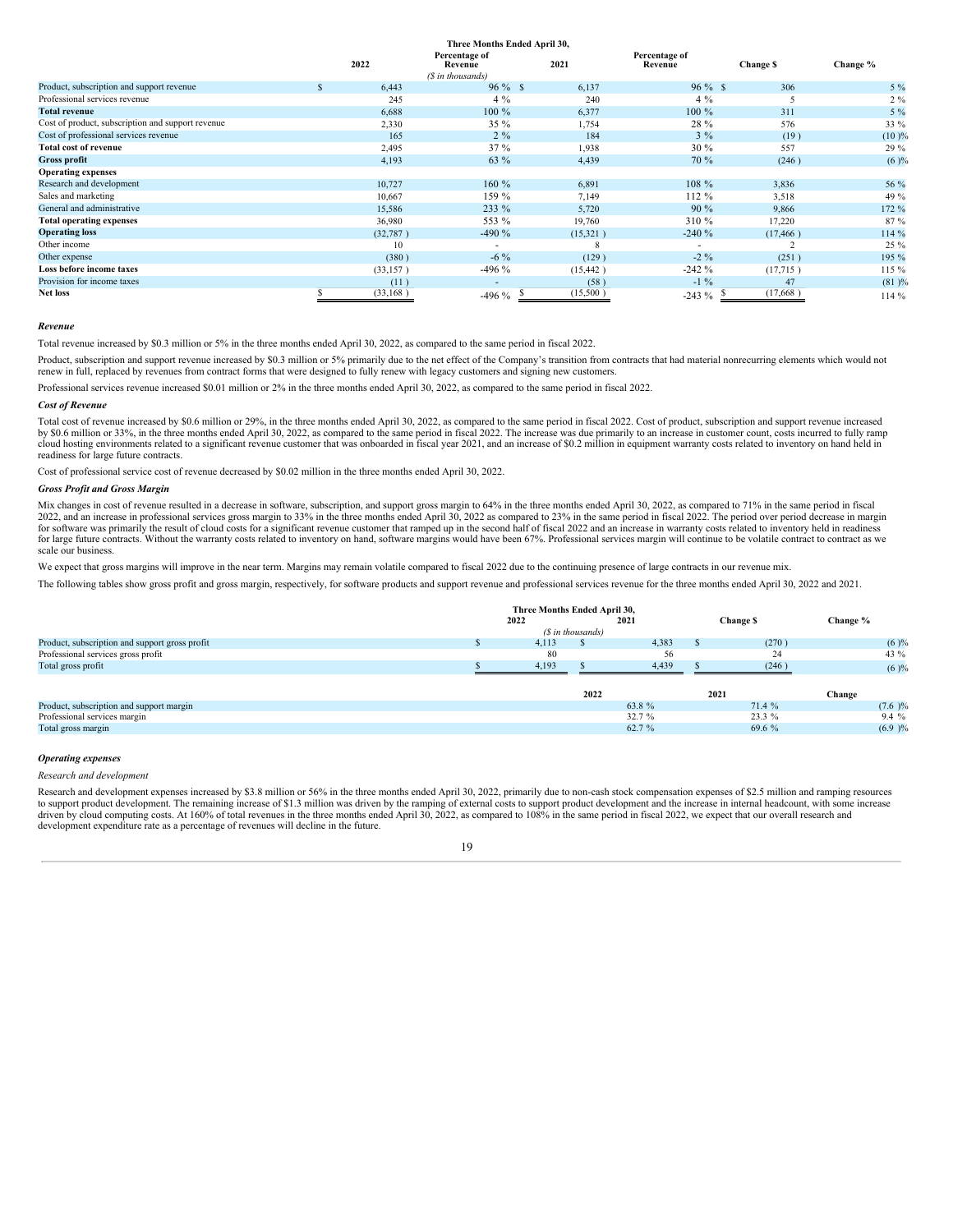#### *Sales and marketing*

Sales and marketing cost increased by \$3.5 million or 49% in the three months ended April 30, 2022, primarily due to non-cash stock compensation of \$1.9 million. The remaining increase of \$1.6 million is due to the expansion of our sales and marketing efforts. At 159% of revenues in the three months ended April 30, 2022 as compared to 112% in the same period in fiscal 2022, we expect that our overall sales and marketing expenditure rates as a percentage of revenues will decline in the future.

#### *General and administrative*

General and administrative costs increased by \$9.9 million or 172% in the three months ended April 30, 2022, primarily due to non-cash stock compensation of \$7.0 million and an increase in costs related to becoming a publi support operations as a public company. General and administrative expenses in the three months ended April 30, 2022 were at 233% of total revenues as compared to 90% in the same period in fiscal 2022. We expect that our overall general and administrative expenditure rates as a percentage of revenues will decline in the future.

## *Other inco*

The net fluctuation of other income was immaterial to the results of operations.

#### *Other expense*

Other expense increased by \$0.3 million or 195% in the three months ended April 30, 2022, primarily as the result of a settlement of a pre-Merger claim against LGL.

#### *Provision for income taxes*

The change in provision for income taxes was immaterial to the results of operations primarily due to our continued net loss position, the accumulation of net loss carryforwards, and offsetting valuation allowance.

## *Liquidity and Capital Resources*

## *Sources of Liquidity*

We have incurred losses and negative cash flows from operations since inception. Through April 30, 2022, we have funded our operations with proceeds from sales of common stock and redeemable convertible preferred stock, proceeds related to the public trust shares held by Legacy LGL that were received as part of the Merger and recapitalization, loans, and receipts from sales of our products and services to customers in the ordinary course of business. As of April 30, 2022, we had cash and cash equivalents of \$31.4 million, with no debt outstanding. Our primary source of liquidity is cash flows from operating activities, which may be supplemented by our equity line of credit facility described below.

#### *Tumim Stone Capital Committed Equity Financing*

On February 11, 2022, we entered into the Purchase Agreement with Tumim, pursuant to which Tumim has committed to purchase up to \$175 million of common stock (the "Total Commitment"), at our direction from time to time, subject to the satisfaction of the conditions in the Purchase Agreement. Also on February 11, 2022, we entered into a registration rights agreement with Tumim (the "Registration Rights Agreement"), pursuant to which we have filed with the SEC a registration statement to register for resale under the Securities Act the shares of common stock that may be issued to Tumim under the Purchase Agreement. Pursuant to the terms of the Purchase Agreement, at the time we signed the Purchase Agreement and the Registration Rights Agreement, we paid a cash fee of \$1.75 million, or 1% of the Total Commitment, to Tumim as consideration for its commitment to purchase shares of our common stock under the Purchase Agreement.

The sales of common stock by us to Tumim under the Purchase Agreement, if any, will be subject to certain limitations and may occur, from time to time at our sole discretion, over the approximately 36 month period commencing upon the date of initial satisfaction of all conditions to Tumim's purchase obligations set forth in the Purchase Agreement (the "Commencement Date"). From and after the Commencement Date, we will have the right, but not the obligation, from time to time at our sole discretion, to direct Tumim to purchase certain amounts of our common stock, subject to certain limitations in the Purchase Agreement, that we specify in purchase notices that we deliver to Tumim under the Purchase Agreement (each such purchase, a "Purchase"). Shares of common stock will be issued to Tumim at either a (i) 3% discount to the average daily volume weighted average price (the "VWAP") of the common stock during the three consecutive trading days from the date that a purchase notice with respect to a<br>particular purch that a VWAP Purchase Notice with respect to a particular purchase is delivered to Tumim (an "Alternative VWAP Purchase"). Each VWAP Purchase Notice to Tumim will specify whether the applicable purchase is a Forward VWAP Pu upper limit on the price per share that Tumim could be obligated to pay for the common stock under the Purchase Agreement. The purchase price per share of common stock to be sold in a Purchase will be appropriately adjusted for any reorganization, recapitalization, non-cash dividend, stock split, reverse stock split or other similar transaction.

Based on the current price of our common stock as of the date of this report, we estimate that we would be able to raise approximately \$25 million in proceeds under the Purchase Agreement due to the ownership limitations set forth in the Purchase Agreement.

## *Outlook and Liquidity Requirements*

As of April 30, 2022, we had cash and cash equivalents of \$31.4 million and collectable receivables of \$14.6 million. We continue to benefit from being debt free, having paid off previous balances on our PPP Loan and SVB Bridge facility, as well as continuing to fund our operations from the proceeds of the business combination with Legacy LGL that closed on August 26, 2021, pursuant to which we secured gross funding of \$138.25 million. We have also secured a \$175 million equity line with Tumim Capital, which remains available, subject to a number of conditions and limitations on the amount we may draw<br>at a particular poi which could be executed to moderate internal and external expenditures as needed, we believe we have sufficient liquidity to fund operations for a period of at least 12 months from the issuance of these financial statements.

This estimate does not take into account potential sales of our common stock to Tumim under the Purchase Agreement, or payments under new contracts with strategic customers that we currently expect to enter into prior to the end of the fiscal year, each of which could extend this period. We also plan to continue to maintain efficient operations and to reduce certain expenses over the next several quarters in an effort to make the most effective use of our cash on hand.

Our future capital requirements will depend on many factors, including, but not limited to the rate of our growth, our ability to attract and retain customers and their willingness and ability to pay for our products and services, and the timing and extent of spending to support our efforts to market and develop our products. Further, we may enter into future arrangements to acquire or invest in businesses, products, services, strategic partnerships, and technologies. As such, we may be required to seek additional equity or debt financing. In the event that additional financing is required from outside sources, we may not be able to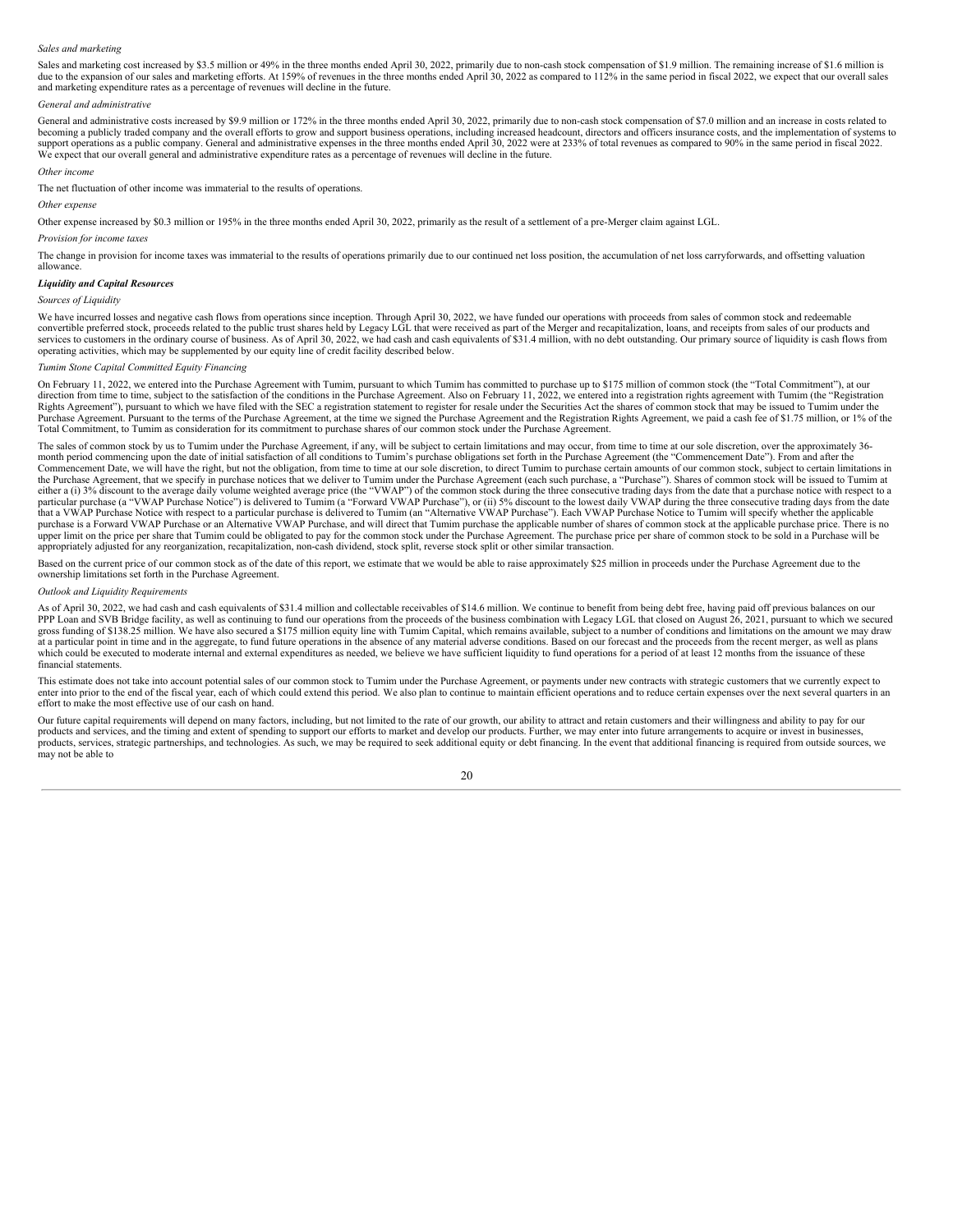raise it on terms acceptable to us or at all. If additional funds are not available to us on acceptable terms, or at all, our business, financial condition, and results of operations could be adversely affected.

## *Cash Flows*

## *For the Three Months Ended April 30, 2022 and 2021*

The following table summarizes our cash flows for the periods presented:

|                                           |              | Three Months Ended April 30, |  |        |  |
|-------------------------------------------|--------------|------------------------------|--|--------|--|
|                                           | 2021<br>2022 |                              |  |        |  |
|                                           |              | (in millions)                |  |        |  |
| Net cash used in operating activities     |              | (22.2)                       |  | (12.1) |  |
| Net cash used in investing activities     |              | (0.9)                        |  | (0.7)  |  |
| Net cash provided by financing activities |              | 6.9                          |  | 0.3    |  |

#### *Operating Activities*

Net cash used in operating activities during the three months ended April 30, 2022 was \$22.2 million, which primarily resulted from a net loss of \$33.2 million, of which \$11.4 million was attributable to noncash stock based compensation. The remaining \$21.8 million of the net loss accounted for much of the net cash used in operating activities, with an increase in the receivables balance of \$4.8 million due to lower cash collections, largely being offset by an increase in deferred revenue of \$4.9 million from customer payments that had not yet been recognized as revenue.

Net cash used in operating activities during the three months ended April 30, 2021 was \$12.1 million, which resulted from a net loss of \$15.5 million adjusted for non-cash charges of \$0.2 million for depreciation and amortization expense. Cash used in operating activities during the three months ended April 30, 2021 benefited from the increased in deferred revenue of \$2.2 million, offset by an increase in deferred and prepaid expenses of \$1.6 million.

The \$10.1 million increase in net cash used in operating activities in the three months ended April 30, 2022 as compared to the same period in fiscal 2022 was driven by an increase in cash operating expenses of approximately \$5.5 million, primarily due to the new recurring costs of operating as a public company of \$2.6 million and increases in sales and marketing expense of \$1.3 million and research and development costs of \$1.6 million, an increase in receivables of \$5.0 million, a decrease in other current assets of \$0.2 million, and a decrease in accounts payable of \$2.0 million, offset by an increase in deferred revenue of \$2.8 million and other minor cash activity.

#### *Investing Activities*

Net cash used in investing activities of \$0.9 million and \$0.7 million during the three months ended April 30, 2022 and 2021, respectively, was due solely to purchases of property and equipment.

*Financing Activities*

Net cash provided by financing activities of \$6.9 million during the three months ended April 30, 2022 was primarily due to \$8.8 million net cash proceeds received to fund employees' tax withholding obligations associated with vested RSUs, which is disbursed to the appropriate taxing authorities, offset by the \$1.8 million payment to Tumim for the commitment fee.

Net cash provided by financing activities of \$0.3 million during the three months ended April 30, 2021 was primarily due to net proceeds from our issuance of common stock of \$0.2 million and proceeds from stock subscriptions of \$0.1 million.

## **Contractual Obligations**

Our principal commitments consist of lease obligations for office space. For more information regarding our lease obligations, see Note 8 to the interim condensed consolidated financial statements.

We have made and expect to continue to make additional investments in our product, scale our operations, and continue to enhance our security measures. We will continue to expand the use of software systems to scale with our overall growth.

### **Critical Accounting Policies and Estimates**

Our financial statements are prepared in accordance with GAAP. The preparation of these financial statements require us to make estimates and assumptions that affect the reported amounts of assets, liabilities, revenue and expenses, as well as related disclosures. We evaluate our estimates and assumptions on an ongoing basis. Our estimates are based on historical experience and various other assumptions that we believe to be reasonable under the circumstances. Our actual results could differ from these estimates.

The critical accounting policies, assumptions and judgments that we believe have the most significant impact on our consolidated financial statements are described below.

#### **Revenue Recognition**

Our revenues are derived from sales of software, subscriptions, support and maintenance, and other services. We satisfy performance obligations to recognize revenue for a single performance obligation ratably over the expected term with the customer.

Revenue is recognized when all of the following criteria are met:

1.Identification of the contract, or contracts, with a customer - A contract with a customer to account for exists when (i) we enter into an enforceable contract with a customer that defines each party's rights regarding the goods or services to be transferred and identifies the payment terms related to these goods or services, (ii) the contract has commercial substance and the parties are committed to perform, and (iii) we determine that collection of substantially all consideration to which we will be entitled in exchange for goods or services that will be transferred is probable based on the customer's intent and ability to pay the promised consideration.

2.Identification of the performance obligations in the contract-Performance obligations promised in a contract are identified based on the goods or services that will be transferred to the customer that are both capable of being distinct, whereby the customer can benefit from the goods or service either on its own or together with other resources that are readily available from third parties or from us, and are distinct in the context of the contract, whereby the transfer of the goods or services is separately identifiable from other promises in the contract. To the extent a contract includes multiple promised goods or services, we apply judgment to determine whether promised goods or services are capable of being distinct and distinct in the context of the contract. If these criteria are not met the promised goods or services are accounted for as a combined performance obligation.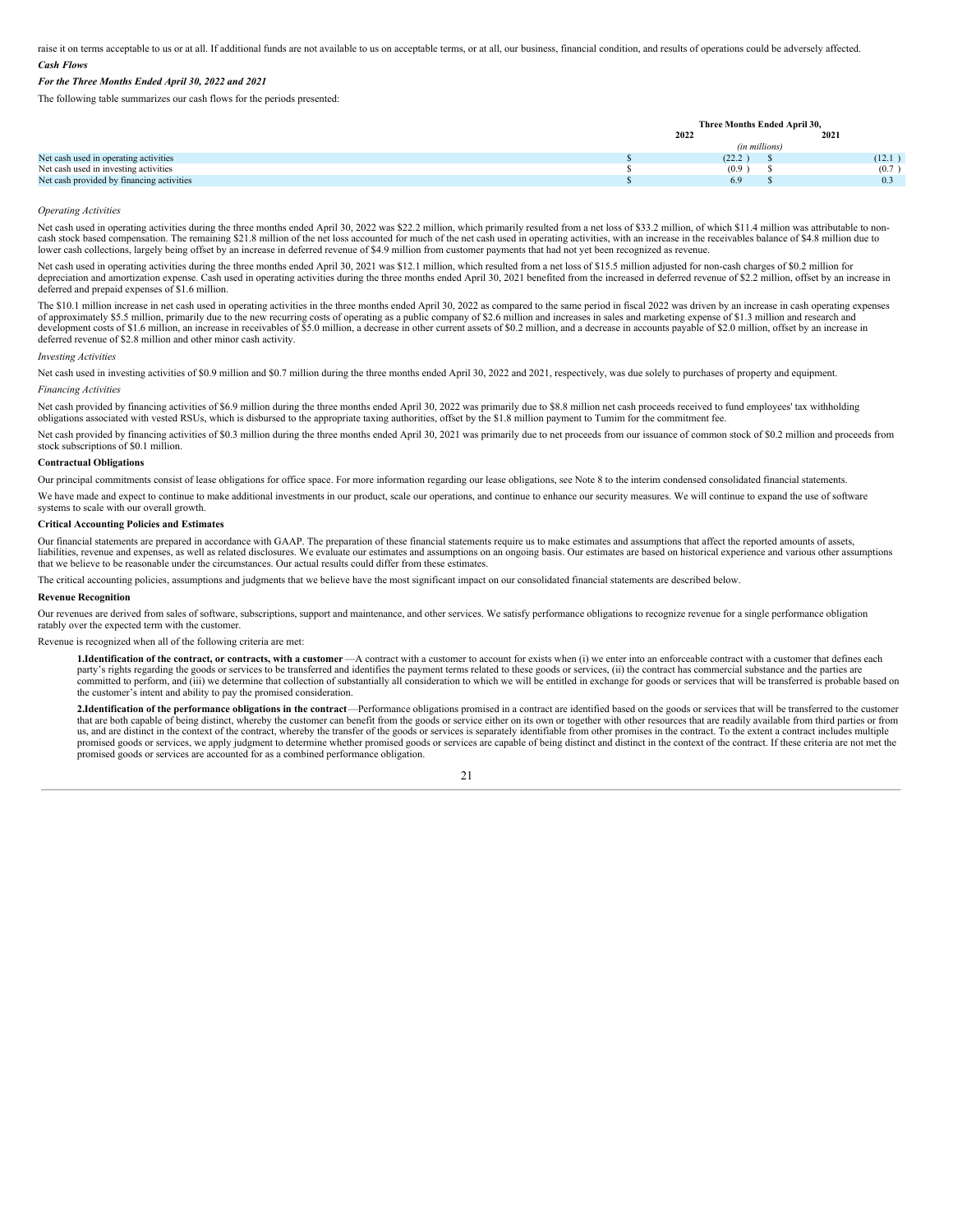3.Determination of the transaction price—The transaction price is determined based on the consideration to which we will be entitled in exchange for transferring goods or services to the customer.

4. Allocation of the transaction price to the performance obligations in the contract -- We allocate the transaction price to each performance obligation based on the amount of consideration expected to be received in exchange for transferring goods and services to the customer. If the contract contains a single performance obligation, the entire transaction price is allocated to the single expected to be rece performance obligation on a relative standalone selling price based on the observable selling price of our products and services.

5. Recognition of revenue when, or as, we satisfy performance obligations—We satisfy performance obligations either over time or at a point in time. Revenue is recognized at or over the time the related performance obligation is satisfied by transferring a promised good or service to a customer.

## **Costs to Obtain or Fulfill a Contract**

We capitalize incremental costs of obtaining a non-cancelable subscription and support revenue contract and on professional services revenue as contract acquisition costs. The capitalized amounts consist<br>primarily of sales costs, which occurs on a straight line basis, is included in sales and marketing expense in the accompanying condensed consolidated statements of operations. Contract fulfillment costs include appliance hardware and installation costs that are essential in providing the future benefit of the solution, which are also capitalized. We amortize our contract fulfillment costs ratably over the contract term in a manner consiste

## **Stock-Based Compensation**

Stock compensation expense for stock options is recognized on a straight line basis and with a provision for forfeitures matched to historical experience for matured grant cohorts. Stock compensation expense or for RSUs granted under the 2014 Plan, which contain both service and performance conditions, is recognized on a graded-scale basis matched to the length and vesting tranches for each grant. Stock compensation expense for RSUs granted under the 2021 Plan have only service vesting conditions. Expense will be recognized on a straight-line basis for all RSU awards with only service conditions. In the event that a RSU grant holder is terminated before the award is fully vested for RSUs granted under either Plan, the full amount of the unvested portion of the award will be recognized as a forfeiture in the period of term

We use the Black-Scholes pricing model to estimate the fair value of options on the date of grant. The use of a valuation model requires management to make certain assumptions with respect to selected model<br>inputs. We gran number of factors, including the results of third-party valuations, our historical financial performance, and observable arms-length sales of our capital stock including convertible preferred stock, and the prospects of a liquidity event, among other inputs. We estimate an expected forfeiture rate for stock options, which is factored into the determination of stock-based compensation expense. The volatility<br>assumption is base to the expected life assumed at the date of grant. The dividend yield percentage is zero because we do not currently pay dividends nor do we intend to do so in the future.

These estimates involve inherent uncertainties and the use of different assumptions may have resulted in stock-based compensation expense that was different from the amounts recorded.

As of April 30, 2022, there was \$57.2 million of unrecognized compensation cost related to unvested RSUs without performance obligations. The weighted average remaining vesting period was 3.38 years. **Leases**

In February 2016, the Financial Accounting Standards Board ("FASB") issued Accounting Standards Update ("ASU") No. 2016-02, Leases (Topic 842) Section A- Leases: Amendments to the FASB Accounting Standards Codification. The standard requires lessees to recognize the assets and liabilities arising from leases on the balance sheet and retains a distinction between finance leases and operating leases. The classification criteria for distinguishing between finance leases and operating leases are substantially similar to the classification criteria for distinguishing between capital leases and operating leases in the previous lease guidance. We adopted this standard and related amendments in the first quarter of fiscal 2023, using the modified retrospective approach.

The modified retrospective approach provides a method for recording existing leases at adoption with a cumulative adjustment to retained earnings. We elected the package of practical expedients which permits us to not reassess (1) whether any expired or existing contracts are or contain leases, (2) the lease classification for any expired or existing leases, and (3) any initial direct costs for any expired or existing leases as of the effective date. We also elected the practical expedient lease considerations to not allocate lease considerations between lease and non-lease components for real estate leases. As such, real estate lease considerations are treated as a single lease-component and accounted for accordingly.

We applied a portfolio approach to effectively account for the lease liabilities and right-of-use lease assets. We exclude leases with an initial term of 12 months or less from the application of Topic 842.

Adoption of the new standard resulted in the recording of \$1.1 million and \$2.7 million of current lease liabilities and long-term lease liabilities, respectively, and \$2.9 million in corresponding right-of-use lease assets. The difference between the approximate value of the right-of-use lease assets and lease liabilities is attributable to deferred rent, which is comprised of tenant improvement allowance and rent<br>abatement. The of operations or consolidated statements cash flows. Comparative periods continue to be presented in accordance with legacy guidance in Topic 840.

## **Recently Issued Accounting Standards**

Refer to Note 1 to our unaudited condensed consolidated financial statements included in this Form 10-O for our assessment of recently issued and adopted accounting standards.

## **Commitments and Contingencies**

Refer to Note 7, Commitments and contingencies, of the notes to our unaudited condensed consolidated financial statements included in this Form 10-Q.

#### **Emerging Growth Company ("EGC") Status**

We are an emerging growth company, as defined in the JOBS Act. Under the JOBS Act, emerging growth companies can delay adopting new or revised accounting standards issued subsequent to the enactment of the JOBS Act until those standards apply to private companies. We have elected to use this extended transition period for complying with certain new or revised accounting standards that have different effective dates for public and private companies until the earlier of the date we (i) are no longer an EGC or (ii) affirmatively and irrevocably opt out of the extended transition period provided in the<br>JOBS Act.

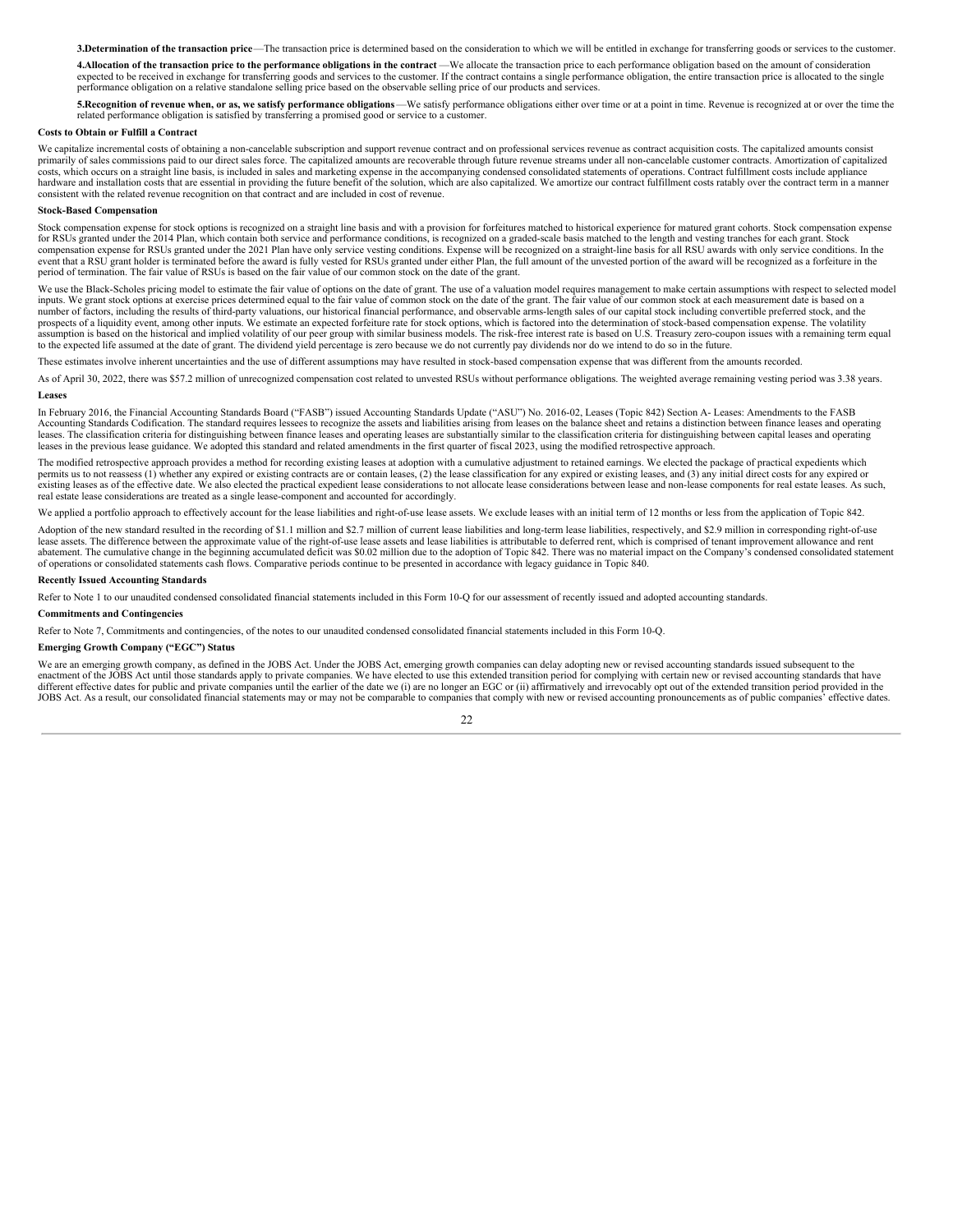## <span id="page-23-0"></span>**Item 3. Quantitative and Qualitative Disclosures About Market Risk**

We have operations in the United States and internationally, and we are exposed to market risk in the ordinary course of our business.

## *Foreign Currency Risk*

The significant majority of our sales contracts are denominated in U.S. dollars, with a small number of contracts denominated in foreign currencies. A portion of our operating expenses are incurred outside the<br>United State Australian Dollar. Additionally, fluctuations in foreign currency exchange rates may cause us to recognize transaction gains and losses in our consolidated statements of operations. The effect of a hypothetical properticia currency becomes more significant.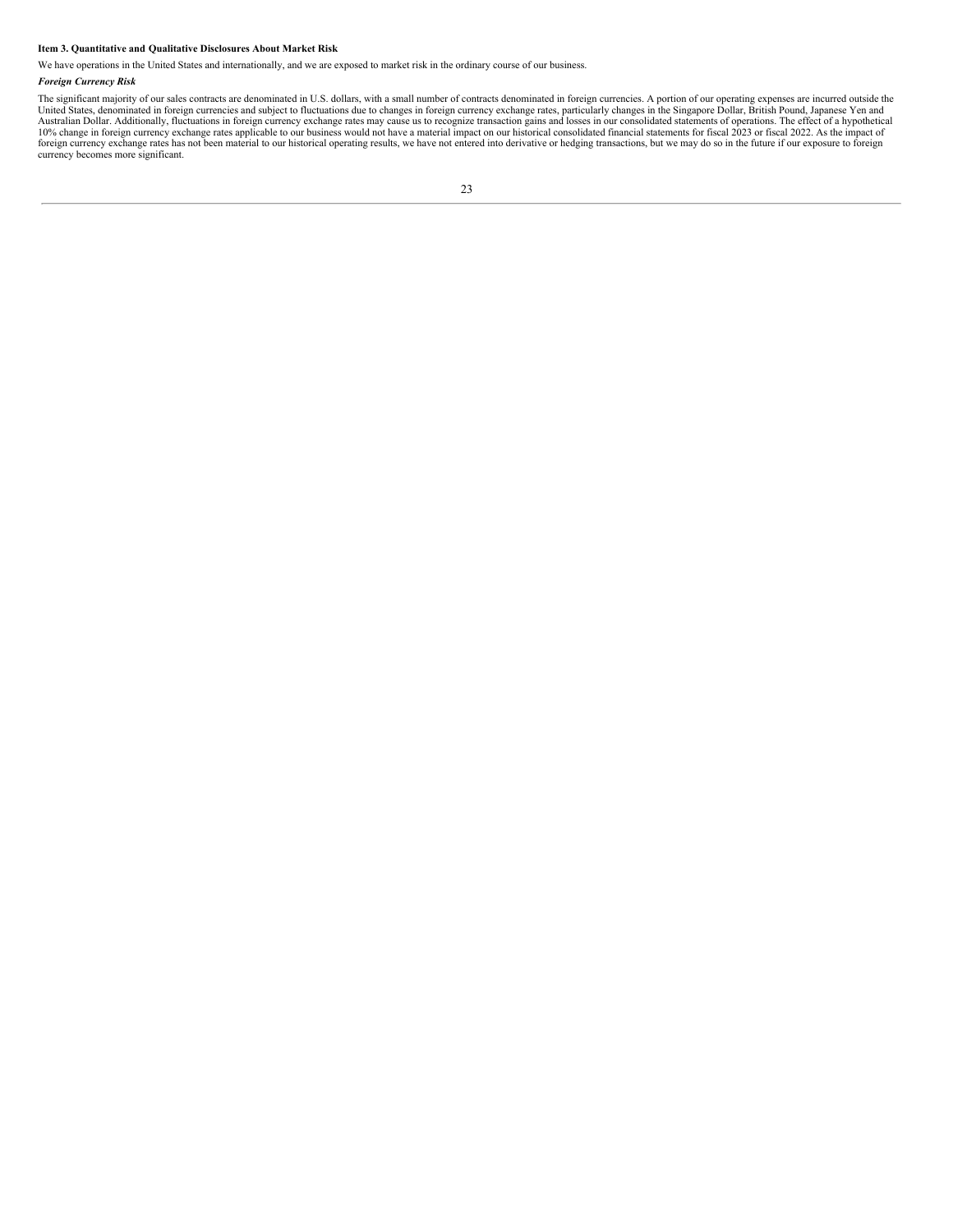#### <span id="page-24-0"></span>**Item 4. Controls and Procedures**

## *Evaluation of Disclosure Controls and Procedures*

Disclosure controls and procedures (as such terms are defined in Rules 13a-15(e) and 15d-15(e) under the Exchange Act) are designed to ensure that information required to be disclosed in our reports filed or submitted under the Exchange Act is recorded, processed, summarized and reported within the time periods specified in the SEC's rules and forms. Disclosure controls and procedures include, without<br>limitation, controls and including our co-Chief Executive Officers and Chief Financial Officer, to allow timely decisions regarding required disclosure. In designing and evaluating disclosure controls and procedures, management recognizes that any controls and procedures, no matter how well designed and operated, can provide only reasonable assurance of achieving the desired control objectives. In addition, the design of disclosure controls and procedures must reflect the fact that there are resource constraints and that management is required to apply judgment in evaluating the benefits of possible controls and procedures relative to their costs.

Under the supervision and with the participation of our management, including our co-Chief Executive Officers and Chief Financial Officer, we conducted an evaluation of the effectiveness of our disclosure controls and procedures as of April 30, 2022. Based upon that evaluation, our co-Chief Executive Officers and Chief Financial Officer concluded that the Company's disclosure controls and procedures were not effective as of April 30, 2022 due to the material weaknesses in our internal control over financial reporting described below.

## *Changes in Internal Control Over Financial Reporting*

There were no changes in our internal control over financial reporting during the quarter ended April 30, 2022 that have materially affected, or are reasonably likely to materially affect, our internal control over financial reporting.

#### *Material Weaknesses in Internal Control over Financial Reporting*

Our internal control over financial reporting is a process designed to provide reasonable assurance regarding the reliability of financial reporting and the preparation of financial statements for external purposes in accordance with U.S. GAAP and includes those policies and procedures that: (1) pertain to the maintenance of records that in reasonable detail accurately and fairly reflect our transactions and the dispositions of our assets; (2) provide reasonable assurance that transactions are recorded as necessary to permit preparation of financial statements in accordance with U.S. GAAP and that receipts and expenditures are bei unauthorized acquisition, use or disposition of assets that could have a material effect on our financial statements.

A material weakness is a deficiency, or a combination of deficiencies, in internal control over financial reporting such that there is a reasonable possibility that a material misstatement of our annual or interim financial statements will not be prevented or detected on a timely basis.

Management determined that, as of January 31, 2022, we did not have a sufficient number of personnel with an appropriate degree of accounting and internal controls knowledge, experience, and training to appropriately analyze, record and disclose accounting matters commensurate with our accounting and reporting requirements, which resulted in an inability to consistently establish appropriate authorities and responsibilities in pursuit of our financial reporting objectives, which constitutes a material weakness. This material weakness contributed to the following additional material weaknesses:

•We did not design and maintain effective controls over the accounting for stock-based compensation modifications. This material weakness resulted in the restatement of our unaudited condensed consolidated financial statements as of and for the three months ended October 31, 2021. The error was corrected within our Annual report on Form 10-K, filed on May 2, 2022, resulting in the consolidated financial statements being correctly stated for the year ended January 31, 2022.

•We did not design and maintain effective controls over the review of journal entries and account reconciliations. Specifically, certain personnel have had the ability to both (i) create and post journal entries within our general ledger system, and (ii) prepare and review account reconciliations. This material weakness did not result in a material misstatement to the consolidated financial statements.

•We did not design and maintain effective controls over information technology ("IT") general controls for information systems that are relevant to the preparation of our financial statements.<br>Specifically, we did not desi applications and underlying accounting records are identified, tested, authorized and implemented appropriately; (ii) appropriate user access controls to ensure appropriate segregation of duties and that adequately restrict user and privileged access to financial applications, programs and data to appropriate personnel; (iii) computer operations controls to ensure data backups are authorized and restorations monitored; and (iv) testing and approval controls for program development to ensure that new software development is aligned with business and IT requirements. This material weakness did not result in a material misstatement to the consolidated financial statements.

These material weaknesses could result in a misstatement of substantially all accounts or disclosures that would result in a material misstatement to the annual or interim consolidated financial statements that would not be prevented or detected.

## *Remediation Plan*

We have continued implementation of a plan to remediate these material weaknesses. These remediation measures are ongoing and include the following:

•we hired and continued to hire additional accounting and finance resources with public company experience, including expertise in technical accounting and complex transactions, in addition to utilizing third-party consultants and specialists, to supplement our internal resources;

•we are revising account reconciliation controls within all business processes to require proper segregation of duties of preparer and reviewer utilizing the additional personnel mentioned above;

•we are implementing comprehensive access control protocols to implement restrictions on user and privileged access to certain applications and establishing additional controls over the preparation and review of journal entries; and

•we are redesigning and strengthening financial system and application change management controls, testing and approval controls for program development, as well as data backup and restoration controls.

The elements of our remediation plan can only be accomplished over time and are subject to continued review, implementation and testing by management, as well as oversight by the audit committee of our<br>board of directors, considered remediated until our remediation plan has been fully designed and implemented, the applicable controls operate for a sufficient period of time, and we have concluded, through testing, that the newly implemented and enhanced controls are operating effectively.

## <span id="page-24-1"></span>**PART II - OTHER INFORMATION**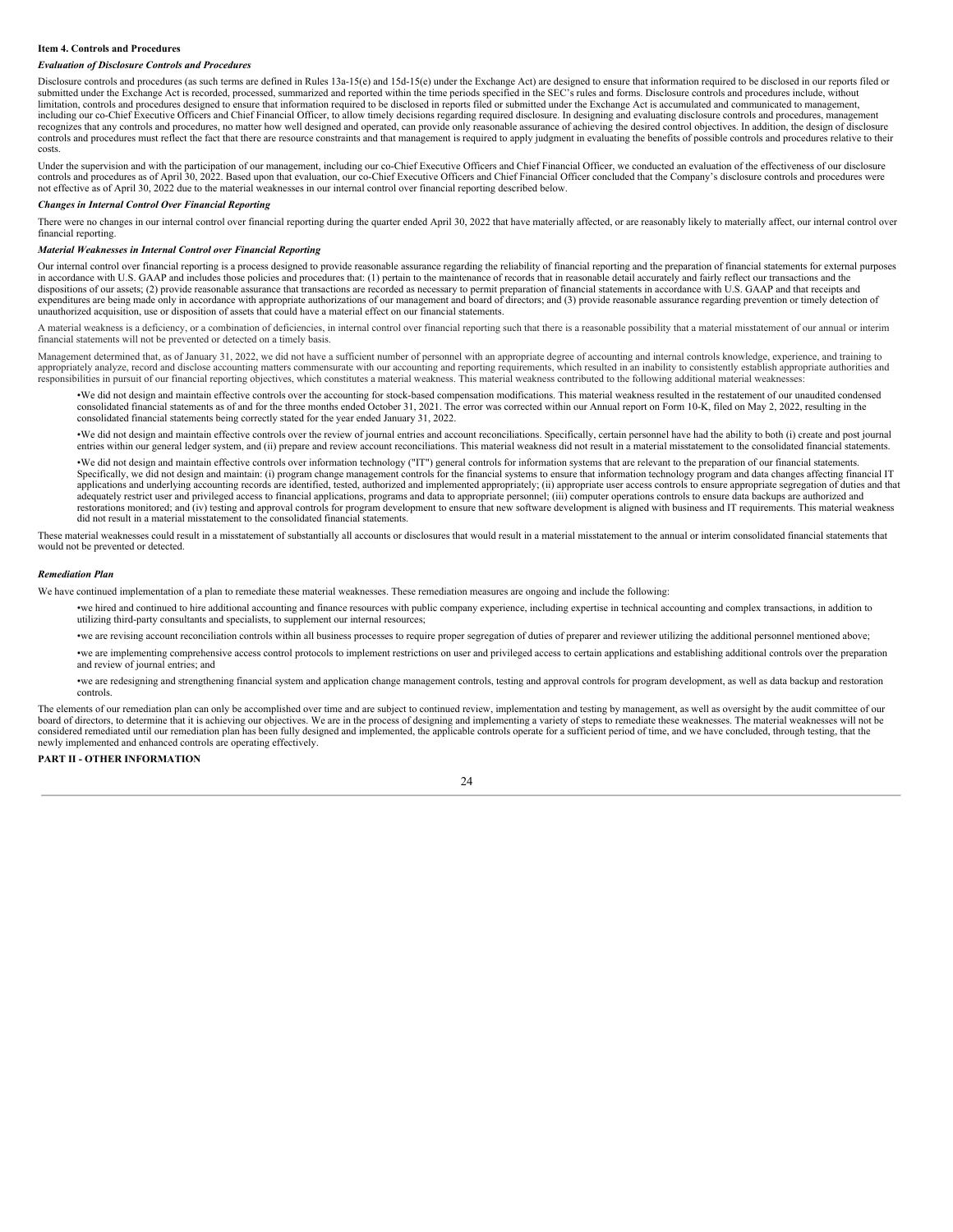## <span id="page-25-0"></span>**Item 1. Legal Proceedings**

From time to time, we may become involved in legal proceedings arising in the ordinary course of our business. Except as set forth below, we are not currently a party to any material legal proceedings, and we are not aware of any pending or threatened legal proceeding against us that we believe could have an adverse effect on our business, operating results or financial condition.

## **Securities Litigation**

On April 22, 2022, a federal securities class action lawsuit, captioned Grad v. IronNet, Inc., et al., No. 1:22-cv-004499 (E.D. Va.), was filed by our purported

stockholder in the United States District Court for the Eastern District of Virginia, or the Court, on behalf of a proposed class consisting of those who acquired our securities between September 15, 2021 and December 20, 2021. The complaint names us, our co-Chief Executive Officers, and our Chief Financial Officer as defendants and asserts claims under Sections 10(b) and 20(a) of the Securities Exchange Act of 1934, as amended, for alleged misrepresentations and/or omissions in a September 14, 2021 press release regarding our business and financial prospects, our ability to predict the timing of significant customer opportuni reasonable attorneys' fees.

Motions by members of the proposed class to be appointed lead plaintiff are due by June 21, 2022. On May 20, 2022, the Court entered a stipulated order (i) suspending the defendants' obligations to file any responsive pleadings or motions to the complaint; and (ii) requiring that, within 14 days after a lead plaintiff has been appointed by the Court, counsel for the lead plaintiff and the defendants submit a proposed schedule for the filing of an amended complaint and defendants' response thereto.

We believe the claims are without merit, intend to defend the case vigorously, and have not recorded a liability related to this lawsuit because, at this time, we are unable to estimate reasonably possible losses or determine whether an unfavorable outcome is probable.

## <span id="page-25-1"></span>**Item 1A. Risk Factors**

Our business is subject to numerous risks that you should carefully consider. These risks are more fully described in the section titled "Risk Factors" included in our Annual Report on Form 10-K filed with the Securities and Exchange Commission, or SEC, on May 2, 2022. A summary of these risks that could materially and adversely affect our business, financial condition, operating results and prospects include the following:

- We have experienced rapid growth in recent periods, and if we do not manage our future growth, our business and results of operations will be adversely affected.
- We have a history of losses and we may not be able to achieve or sustain profitability in the future.
- If organizations do not adopt cloud-enabled, and/or software as a service-delivered cybersecurity solutions that may be based on new and untested security concepts, our ability to grow our business and results of operations may be adversely affected.
- Competition from existing or new companies could cause us to experience downward pressure on prices, fewer customer orders, reduced margins, the inability to take advantage of new<br>business opportunities and loss of marke
- If our solutions fail or are perceived to fail to detect or prevent incidents or have or are perceived to have defects, errors, or vulnerabilities, our brand and reputation would be harmed, which would adversely affect our business and results of operations.
- We rely on third-party data centers and our own colocation data centers to host and operate our platform, and any disruption of or interference with its use of these facilities may negatively affect our ability to mainta
- Our future success will be substantially dependent on our ability to attract, retain, and motivate the members of our management team and other key employees throughout our organization, and the loss of one or more key employees or an inability to attract and retain highly skilled employees could harm our business.
- If we are unable to maintain successful relationships with our distribution partners, or if our distribution partners fail to perform, our ability to market, sell and distribute our platform and solutions efficiently will be limited, and our business, financial position and results of operations will be harmed.
- Our business depends, in part, on sales to government organizations, and significant changes in the contracting or fiscal policies of such government organizations could have an adverse effect on our business and results of operations.
- The success of our business will depend in part on our ability to protect and enforce our intellectual property rights.
- We are subject to laws and regulations, including governmental export and import controls, sanctions, and anti-corruption laws, that could impair our ability to compete in our markets and subject us to liability if we are not in full compliance with applicable laws.
- Our management has identified material weaknesses in our internal control over financial reporting and may identify additional material weaknesses in the future or otherwise fail to maintain an effective system of internal controls, which may result in material misstatements of our financial statements or cause us to fail to meet our periodic reporting obligations.
- Our international operations and plans for future international expansion expose us to significant risks, and failure to manage those risks could adversely impact our business.

Except as set forth below, there have been no material changes to the risk factors set forth in the Annual Report on Form 10-K filed with the SEC on May 2, 2022. However, the risk factors described in this Quarterly Report and in the Annual Report on Form 10-K are not the only risks that we face. Additional risks and uncertainties that we are unaware of, or that we currently believe are not material, may also become important factors that adversely affect our business. If any such risks materialize, it could have a material adverse effect on our business, financial condition, results of operations and growth prospects and cause the trading price of our common stock to decline.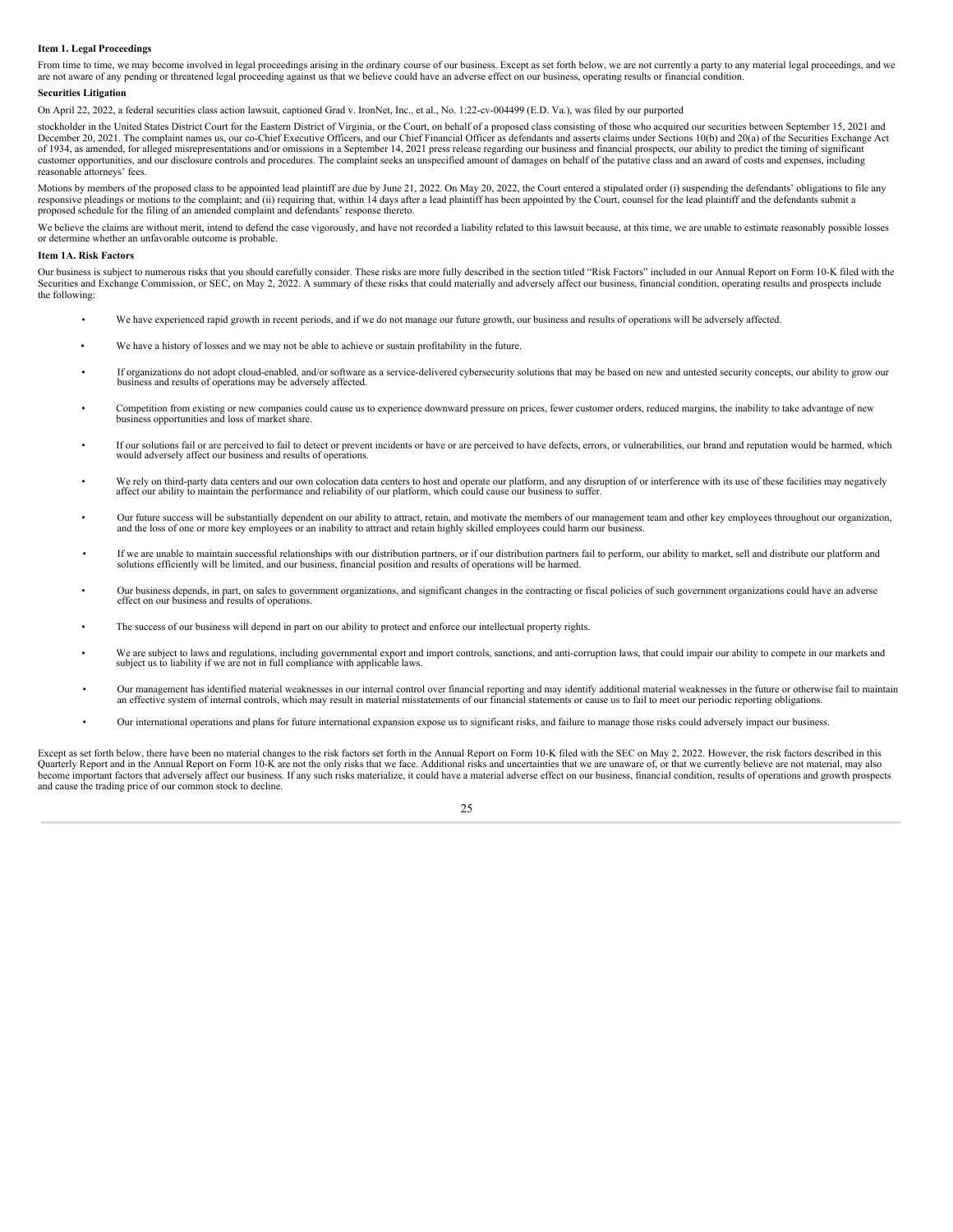## If organizations do not adopt cloud-enabled, and/or SaaS-delivered cybersecurity solutions that may be based on new and untested security concepts, our ability to grow our business and results of *operations may be adversely af ected.*

Our future success depends on the growth in the market for cloud-enabled and/or SaaS-delivered cybersecurity solutions. The use of SaaS solutions to manage and automate security and IT operations is rapidly evolving. As such, it is difficult to predict our potential growth, customer adoption and retention rates, customer demand for our solutions, or the success of existing or future competitive products. Any expansion in our market depends on a number of factors, including the cost, performance and perceived value associated with our solutions and those of our competitors. If our solutions do not achieve widespread adoption or there is a reduction in demand for our solutions due to a lack of customer acceptance, technological challenges, competing products, privacy or other liability concerns, decreases in corporate spending, weakening economic conditions, or otherwise, it could adversely affect our business, results of operations and financial results, resulting from such things as early terminations, reduced customer reten fluctuations and inflation, could cause a decrease in corporate spending on enterprise software in general, and in the cybersecurity industry specifically, and negatively affect the rate of growth of our busines We do not know whether the trend in adoption of cloud- enabled and/or SaaS-delivered cybersecurity solutions that we have experienced in the past will continue in the future. Furthermore, if we or other SaaS security providers experience security incidents, loss, or disclosure of customer data, disruptions in delivery, or other problems, the market for SaaS solutions as a whole, including our security solutions, could be negatively affected.

In addition to reliance on a cloud-enabled and/or SaaS-delivered model, our cybersecurity offerings utilize a novel and relatively new approach to collective defense that relies on customers sharing sensitive customer information with us. Some of that raw customer information may contain personal or confidential information, or data perceived to be personal or confidential information. From that customer information, we generate analytics that allow us to deliver threat knowledge and network intelligence at machine speed across a wide variety of industries. Because this new approach requires the sharing of sensitive customer information, concerns may exist that sharing of the customer information may violate, or be perceived as potentially violating, privacy laws or providing a competitive advantage to another entity. As a result, some current or prospective customers may decide not to procure our products or share any customer information. Such lack of acceptance could have negative effects on us, including reduced or lost revenues or inadequate information being available for our analysis, thus making our products less effective. In addition, uncertainties about the regulatory environment concerning personal information and the potential liability raised by sharing such information could further inhibit the broad-scale adoption of our solutions.

Historically, information sharing related to cybersecurity has been a very well accepted concept from a theoretical perspective but very difficult to implement in practice. Companies are generally reluctant to share their sensitive cyber information with other entities, despite knowing the advantages of doing so. Although raw customer information will not be shared with other parties, it does undergo filtering,<br>concatenation, an whom that information is shared, and the jurisdictions (including foreign countries) of the companies with which the information gets shared. Further, concerns of existing or potential customers may exist related to the ability to completely remove any indicia of the source company, general market rejection of information sharing, or specific market skepticism of our approach to collective defense, which may further add to a lack of customer acceptance.

In addition to the potential concerns related to sharing sensitive information in a system consisting of commercial or potentially competitive entities, additional concerns can arise when governments become involved as par governments might use such shared information to take action against the companies or to otherwise utilize it in a way that will expose such companies to liability. Such perceptions could lead commercial entities to stop sharing, not procure our services in the first place, or terminate their relationship with us altogether. Similarly, governments (as customers) may be unable to properly process such data or utilize it in a meaningful way, or share useful information back into our solutions. Any of these concerns could lead to reduced sales or contribute to a lack of customer acceptance. In addition, the mere involvement of one or more government entities may harm our reputation with certain companies.

#### The COVID-19 pandemic and other recent global events could adversely affect our business, operating results and future revenue.

The ongoing COVID-19 pandemic has and may continue to impact worldwide economic activity and financial markets. Some of the precautionary measures taken at the outset of the pandemic, many of which we have now made largely permanent and sustainable, and associated economic issues, both in the United States and across the globe, could negatively affect our cybersecurity efforts, significantly delay and we have now mad lengthen our sales cycles, impact our sales and marketing efforts, reduce employee efficiency and productivity, slow our international expansion efforts, increase cybersecurity risks, and create operational or other challenges, any of which could harm our business and results of operations. Moreover, due to our subscription-based business model, the effect of the COVID-19 pandemic may not be fully reflected in our results of operations until future periods, if at all.

In addition, the COVID-19 pandemic, and variants thereof, may disrupt the operations of our prospective clients, customers, and partners for an indefinite period of time. Some of our customers have been negatively impacted by the COVID-19 pandemic, which could result in delays in accounts receivable collection, or result in decreased technology spending, including spending on cybersecurity, which could negatively affect our revenues. Some of our prospective clients have also been negatively impacted by the COVID-19 pandemic, which could result in delays in sales or lengthen purchasing decisions.

More generally, the COVID-19 pandemic, including the emergence of variant strains of COVID-19, the ongoing conflict between Russia and Ukraine, inflation higher than we have seen in decades and supply chain issues have adversely affected economies and financial markets globally, and continued uncertainty could lead to a prolonged economic downturn, which could result in a larger customer turnover than<br>is currently antic and other global events may also exacerbate other risks discussed in this "Risk Factors" section and elsewhere in this Annual Report on Form 10-K. It is not possible at this time to estimate the impact that the COVID-19 pandemic and other global events could have on our business, as the impact will depend on future developments, which are highly uncertain and cannot be predicted.

## Weakened global economic conditions, including those from the recent COVID-19 pandemic and global events, may harm our industry, business and results of operations.

Our overall performance depends in part on worldwide economic conditions. Global financial developments, downturns and global health crises or pandemics seemingly unrelated to us or the cybersecurity industry, may harm us, including due to disruptions or restrictions on our employees' ability to work and travel. The United States and other key international economies have been affected from time to time<br>by falling dema COVID-19 and the resulting impact on business continuity and travel, supply chain disruptions, inflation and overall uncertainty with respect to the economy, including with respect to tariff and trade issues. For example, inflation rates, particularly in the United States, have increased recently to levels not seen in years, and increased inflation may result in decreased demand for our products and services, increases in our operating costs (including our labor costs), reduced liquidity and limits on our ability to access credit or otherwise raise capital. In addition, the Federal Reserve has raised, and may again raise, interest rates in response to concerns about inflation, which coupled with reduced government spending and volatility in financial markets may have the effect of further increasing economic uncertainty and<br>heightening these risks. along with others, imposed significant new sanctions and export controls against Russia, Russian banks and certain Russian individuals and may implement additional sanctions or take further punitive actions in the future. The full economic and social impact of the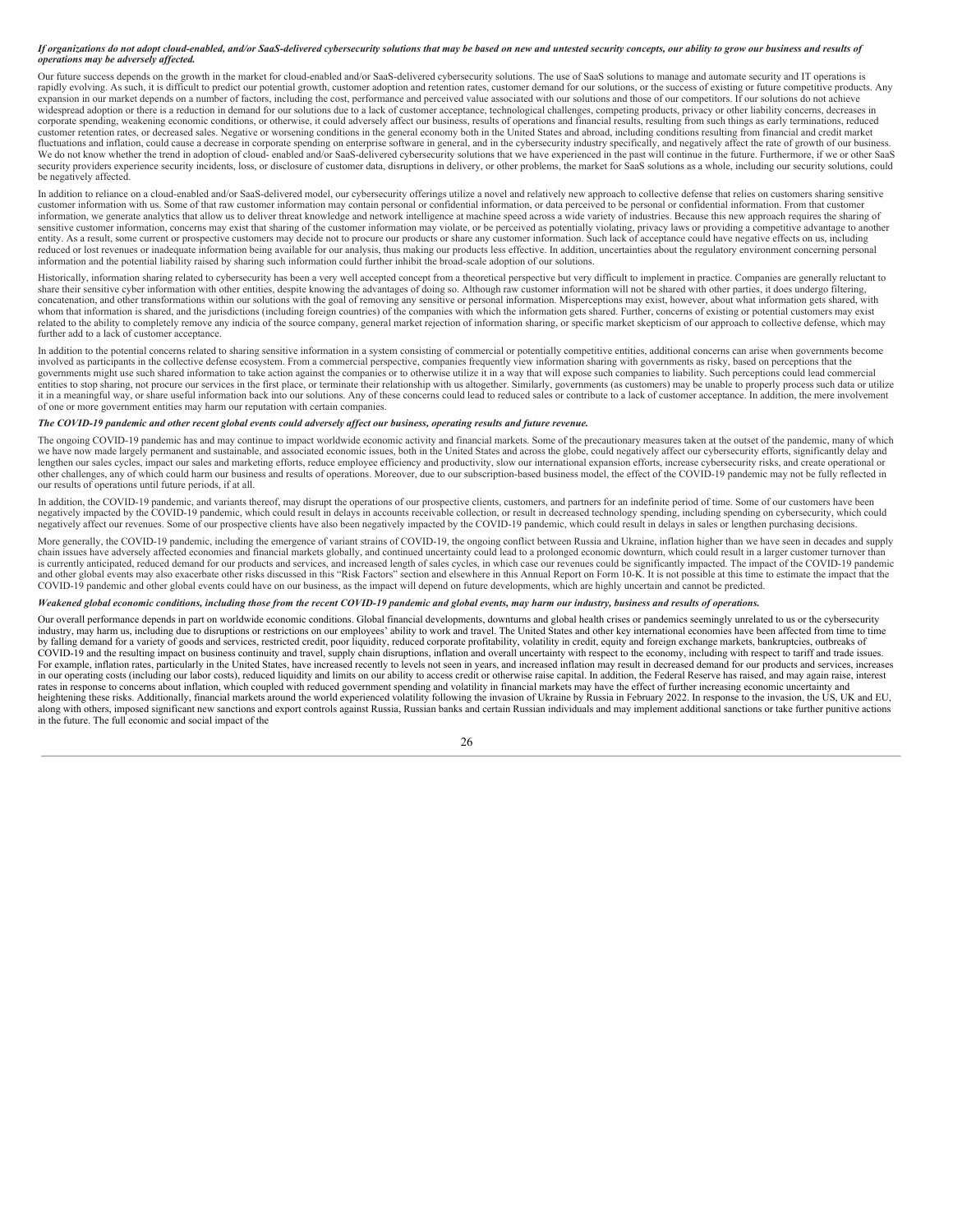sanctions imposed on Russia (as well as possible future punitive measures that may be implemented), as well as the counter measures imposed by Russia, in addition to the ongoing military conflict between Ukraine and Russia, which could conceivably expand into the surrounding region, remains uncertain; however, both the conflict and related sanctions have resulted and could continue to result in disruptions to trade, commerce, pricing stability, credit availability, and/or supply chain continuity, in both Europe and globally, and has introduced significant uncertainty into global markets. As the adverse effects of<br>this confli decisions, affect subscription renewal rates and otherwise depress our customers' spending levels. As a result, our business and results of operations may be adversely affected by the ongoing conflict between<br>Ukraine and R Europe. If economic conditions in Europe and other key markets for our platform continue to remain uncertain or deteriorate further, including as a result of COVID-19 or otherwise, many customers may delay or reduce their cybersecurity spending.

The factors discussed above have and may continue to influence our customers' behavior, spending patterns and general demand for our platform and services and prompt our customers to take additional precautionary measures to limit or delay expenditures and preserve capital and liquidity as they monitor global economic conditions and the risk of a global recession. The growth of our revenues and potential profitability of our business depends on demand for our platform and services generally, and business spend management specifically. In addition, our revenues are dependent on the number of users of our<br>services. Historica grow our business and negatively affect our operating results. These conditions affect the rate of cybersecurity spending and could adversely affect our customers' ability or willingness to subscribe to our services, delay prospective customers' purchasing decisions, reduce the value or duration of their subscriptions or affect renewal rates, all of which could harm our operating results.

#### If our customers do not renew their subscriptions for our products, our future results of operations could be harmed.

In order for us to maintain or improve our results of operations, it is important that our customers renew their subscriptions for our platform and solutions when existing contract terms expire, and that we expand our commercial relationships with our existing customers by selling additional subscriptions. Our customers have no obligation to renew their subscriptions after the expiration of their contractual subscription period, which is generally one year, and in the normal course of business, some customers have elected not to renew. In addition, our customers may renew for shorter contract subscription lengths or cease using certain solutions. Our customer retention and expansion may decline or fluctuate as a result of a number of factors, including our customers' satisfaction with our services, our pricing, customer security and networking issues and requirements, our customers' spending levels, mergers and acquisitions involving our customers, industry developments, competition and general economic conditions. Our public sector customers are also subject to budgetary cycles and funding authorizations, and funding reductions or delays can result in delays in such customers renewing their contracts with us. We have<br>experienced several delaying expected cash flows. If our efforts to maintain and expand our relationships with our existing customers are not successful, our business, results of operations, and financial condition may materially suffer.

## A limited number of customers represent a substantial portion of our revenue. If we fail to retain these customers, our revenue could decline significantly.

We derive a substantial portion of our revenue from a limited number of customers. For the fiscal year 2022, six customers accounted for approximately one-half of our revenue, with two of those customers accounting for over 20% of our annual revenue. During the first quarter of fiscal 2023, two customers also accounted for over 20% of our revenue. However, two customers who had each represented more than 10% of our revenue in the first quarter of 2022 were no longer significant customers in the first quarter of fiscal 2023.

As a result of our customer concentration, which can vary from period to period, our revenue could fluctuate materially and could be materially and disproportionately impacted by purchasing decisions of these customers or any other significant future customer. Any of our significant customers may decide to purchase less than they have in the past, may alter their purchasing patterns at any time with limited notice, or may decide not to continue to license our products at all, any of which could cause our revenue to decline and adversely affect our financial condition and results of operations. If we do not further diversify our customer base, we will continue to be susceptible to risks associated with customer concentration.

## Our results of operations may fluctuate significantly, which could make our future results difficult to predict and could cause our results of operations to fall below expectations.

Our results of operations have varied significantly from period to period, and we expect that our results of operations will continue to vary as a result of a number of factors, many of which are outside of our control and may be difficult to predict, including:

- •the impact of the COVID-19 pandemic, including the emergence of variant strains of COVID-19, on our operations, financial results, and liquidity and capital resources, including on customers, sales, expenses, and employees;
- •our ability to attract new and retain existing customers;
- •the budgeting cycles, seasonal buying patterns, and purchasing practices of customers;
- •the timing and length of our sales cycles;
- •changes in customer or distribution partner requirements or market needs;
- •changes in the growth rate of our market;
- •the timing and success of new product and service introductions by us or our competitors or any other competitive developments, including consolidation among our customers or competitors;
- •the level of awareness of cybersecurity threats, particularly advanced cyberattacks, and the market adoption of our platform;
- •our ability to successfully expand our business domestically and internationally;
- •decisions by organizations to purchase security solutions from larger, more established security vendors or from their primary IT equipment vendors;
- •changes in our pricing policies or those of our competitors;
- •any disruption in our relationship with distribution partners;
- •insolvency or credit difficulties confronting our customers, affecting their ability to purchase or pay for our solutions;

•significant security breaches of, technical difficulties with or interruptions to, the use of our platform;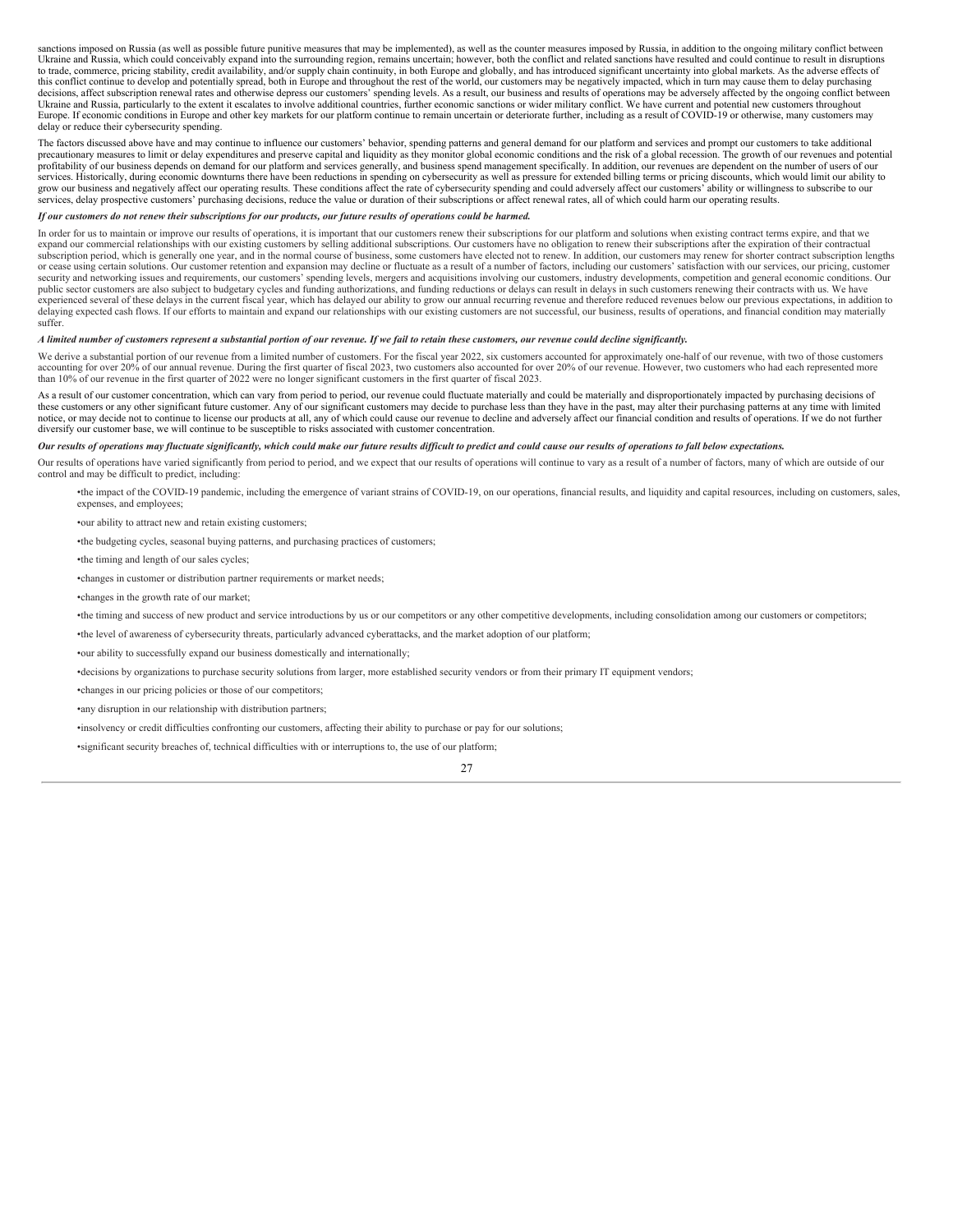•extraordinary expenses such as litigation or other dispute-related settlement payments or outcomes;

- •rising inflation and our ability to control costs, including our operating expenses;
- •general economic conditions, both in domestic and foreign markets;
- •future accounting pronouncements or changes in our accounting policies or practices;
- •negative media coverage or publicity;
- •political events, including the ongoing conflict between Russia and Ukraine;
- •the amount and timing of operating costs and capital expenditures related to the expansion of our business; and
- •increases or decreases in expenses caused by fluctuations in foreign currency exchange rates.

In addition, we experience seasonal fluctuations in our financial results as we can receive a higher percentage of our annual orders from new customers, as well as renewal orders from existing customers, in the fourth fiscal quarter as compared to other quarters due to the annual budget approval process of many of our customers. Any of the above factors, individually or in the aggregate, may result in significant fluctuations in our financial and other results from period to period.

As a result of this variability, our historical results of operations should not be relied upon as an indication of future performance. Moreover, this variability and unpredictability could result in our failure to meet our operating plan or the expectations of investors or analysts for any period. If we fail to meet such expectations for these or other reasons, our stock price could fall substantially, and we could face<br>costly lawsu

## Our business depends, in part, on sales to government organizations, and significant changes in the contracting or fiscal policies of such government organizations could have an adverse effect on our<br>business and results o

Our future growth depends, in part, on increasing sales to government organizations. Demand from government organizations is often unpredictable, subject to budgetary uncertainty and typically involves<br>long sales cycles. W revenue from the government sector. In fiscal 2022 and so far in fiscal 2023, several contracts that we previously expected would be signed with government organizations have not yet materialized due to funding delays. Although we anticipate that they may increase in the future, sales to U.S. federal, state and local governmental agencies have not accounted for, and may never account for, a significant portion of our revenue. U.S. federal, state and local government sales are subject to a number of challenges and risks that may adversely impact our business. Sales to such government entities include the following risks:

•selling to governmental agencies can be highly competitive, expensive and time-consuming, often requiring significant upfront time and expense without any assurance that such efforts will generate a sale;

•government certification requirements applicable to our products may change and, in doing so, restrict our ability to sell into the U.S. federal government sector until it has attained the required certifications.

- •government demand and payment for our platform may be impacted by public sector budgetary cycles and funding authorizations, with funding reductions or delays adversely affecting public sector demand for our platform;
- •governments routinely investigate and audit government contractors' administrative processes, and any unfavorable audit could result in the government refusing to continue buying our platform, which would adversely impact
- •interactions with the U.S. federal government may be limited by post-employment ethics restrictions on members of our management;

•foreign governments may have concerns with purchasing security products from a company that employs former NSA employees and officials, which may negatively impact sales; and

•governments may require certain products to be manufactured, hosted, or accessed solely in their country or in other relatively high-cost manufacturing locations, and we may not manufacture all products in locations that meet these requirements, affecting our ability to sell these products to governmental agencies.

We have achieved "FedRAMP- ready" status, but such status is only available for a certain period of time before which it must be utilized. If not utilized, we would likely have to go through certain parts of the FedRAMP process again in order to sell our products to government agencies. Moreover, even if we were to achieve FedRAMP-certified status, such certification is costly to maintain, and if we were to lose such a certification in the future it would restrict our ability to sell to government customers. It is also possible that additional guidelines and/or certifications, such as the Cybersecurity Maturity Model Certification, will be required to expand participation in the government sectors.

The occurrence of any of the foregoing could cause governments and governmental agencies to delay or refrain from purchasing our solutions in the future or otherwise have an adverse effect on our business and results of operations.

#### We may need to raise additional capital to maintain and expand our operations and invest in new solutions, which capital may not be available on terms acceptable to us, or at all, and which could reduce *our ability to compete and could harm our business.*

Retaining or expanding our current levels of personnel and products offerings may require additional funds to respond to business challenges, including the need to develop new products and enhancements to our platform, improve our operating infrastructure, or acquire complementary businesses and technologies. The failure to raise additional capital or generate the significant capital necessary to expand our operations and invest in new products could reduce our ability to compete and could harm our business. Accordingly, we may need to engage in equity or debt financings to secure additional funds. In March 2022, we entered into an equity line of credit facility under which we may sell shares of common stock for proceeds of up to \$175 million subject to a number of conditions and limitations set forth in the purchase agreemen equity financing, whether under the equity line of credit facility or otherwise, stockholders may experience significant dilution of their ownership interests and the market price of the common stock could decline. If we engage in debt financing, the holders of debt would have priority over the holders of common stock, and we may be required to accept terms that restrict our operations or our ability to incur<br>additional inde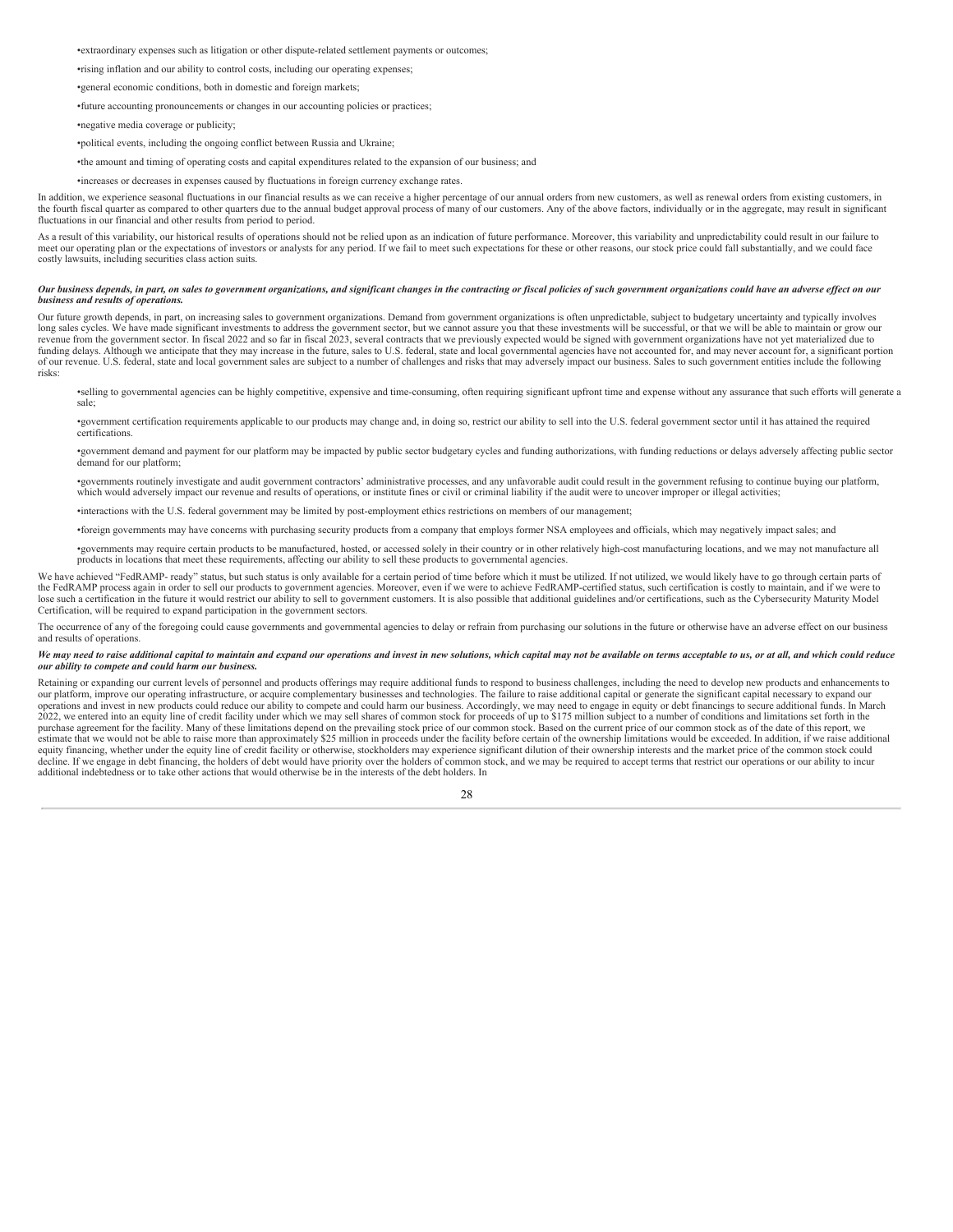addition, adverse macroeconomic developments, including without limitation inflation, slowing economic growth, rising interest rates or a potential economic recession, may reduce our ability to access such capital. Any of the above could harm our business, results of operations and financial condition.

#### Our international operations and plans for future international expansion expose us to significant risks, and failure to manage those risks could adversely impact our business.

We derived 9% and 14% of our total revenue from our international customers for the periods ended April 30, 2022 and 2021, respectively. Our growth strategy includes expansion into target geographies, but<br>there is no guara international operations will require significant management attention and financial resources and are subject to substantial risks, including:

•greater difficulty in negotiating contracts with standard terms, enforcing contracts, and managing collections, including longer collection periods;

•higher costs of doing business internationally, including costs incurred in establishing and maintaining office space and equipment for international operations and creating international operations entities, where applicable;

•management communication and integration problems resulting from cultural and geographic dispersion;

•risks associated with trade restrictions and foreign legal requirements, including any importation, certification, and localization of our platform that may be required in foreign countries;

•greater risk of unexpected changes in applicable foreign laws, regulatory practices, tariffs, and tax laws and treaties;

•compliance with anti-bribery laws, including the FCPA, the U.S. Travel Act and the Bribery Act, violations of which could lead to significant fines, penalties, and collateral consequences;

•heightened risk of unfair or corrupt business practices in certain geographies and of improper or fraudulent sales arrangements that may impact financial results and result in restatements of, or irregularities in, financial statements;

•the uncertainty of protection for intellectual property rights in some countries;

•general economic and political conditions in these foreign markets;

•foreign exchange controls or tax regulations that might prevent us from repatriating cash earned outside the United States;

•political and economic instability in some countries;

•the potential for foreign government demands for access to information or corporate property;

•double taxation of international earnings and potentially adverse tax consequences due to changes in the tax laws of the United States or the foreign jurisdictions in which we operate;

•unexpected costs for the localization of services, including translation into foreign languages and adaptation for local practices and regulatory requirements;

•requirements to comply with foreign privacy, data protection, and information security laws and regulations and the risks and costs of noncompliance;

•greater difficulty in identifying, attracting and retaining local qualified personnel, and the costs and expenses associated with such activities;

•greater difficulty identifying qualified distribution partners and maintaining successful relationships with such partners;

•differing employment practices and labor relations issues; and

•difficulties in managing and staffing international offices and increased travel, infrastructure, and legal compliance costs associated with multiple international locations.

Adverse changes in global, regional or local economic conditions, including recession or slowing growth, the COVID-19 pandemic or other global or local health issues, changes or uncertainty in fiscal, monetary, or trade policy, higher interest rates, tighter credit, inflation, lower capital expenditures by businesses including on IT infrastructure, increases in unemployment, and lower consumer confidence and spending, periodically occur. Increased costs for supply chain expenses, driven in part by inflation, have negatively impacted our results of operations and may continue to impact our results of operations.<br>Inflation may a continues, increases or both, it may reduce our margins and have a material adverse effect on our results of operations.

Additionally, all of our sales contracts are currently denominated in U.S. dollars. However, a strengthening of the U.S. dollar could increase the cost of our solutions to our international customers, which could adversely affect our business and results of operations. In addition, an increasing portion of operating expenses is expected to be incurred outside the United States and denominated in foreign currencies, and will be subject to fluctuations due to changes in foreign currency exchange rates. If we become more exposed to currency fluctuations and are not able to successfully hedge against the risks associated with currency fluctu

In addition, international nation states continue to increase their threats of action against other countries and high profile companies in them, as has most recently been evidenced by statements made by certain<br>leaders re high profile of leaders associated with us make those customers and us potential targets for attacks by those nation states and their proxies creating additional risks to our ability to continue to expand and operate effectively.

As we continue to develop and grow our business globally, our success will depend in large part on our ability to anticipate and effectively manage these risks. The expansion of our existing international operations and entry into additional international markets will require significant management attention and financial resources. Our failure to successfully manage international operations and the associated risks could limit the future growth of our business.

Our business will be subject to the risks of natural catastrophic events and to interruption by man-made problems such as power disruptions, computer viruses, data security breaches or terrorism.

A significant natural disaster, such as an earthquake, a fire, a flood, or significant power outage could have a material adverse impact on our business, results of operations and financial condition. Natural disasters could affect our personnel, data centers, supply chain, manufacturing vendors, or logistics providers' ability to provide materials and perform services such as manufacturing products or assisting with shipments on a timely basis. In addition, climate change could result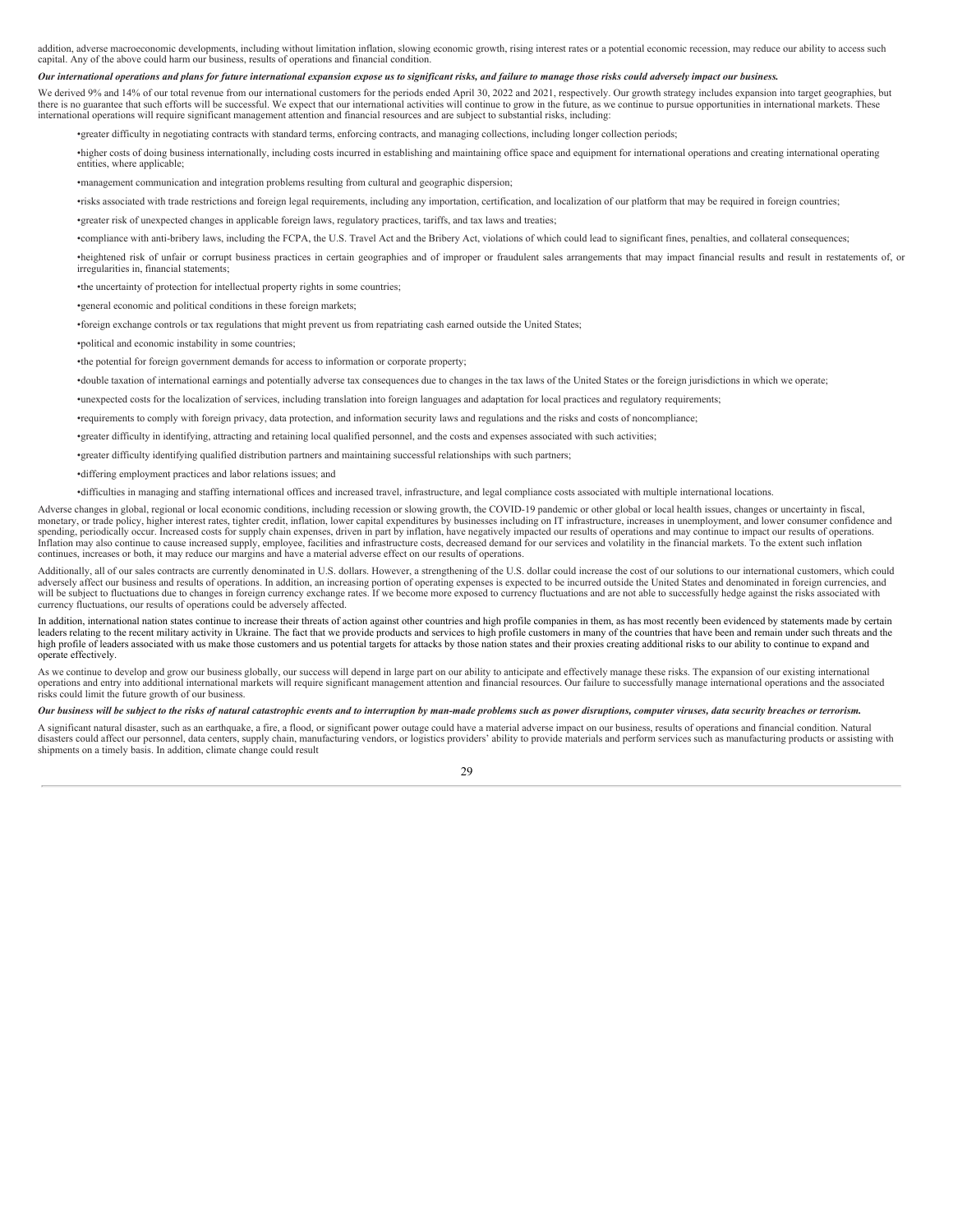in an increase in the frequency or severity of natural disasters. In the event that we or our service providers' information technology systems or manufacturing or logistics abilities are hindered by any of the events discussed above, we could result in missed financial targets, such as revenue, for a particular quarter. In addition, computer malware, viruses and computer hacking, fraudulent use attempts and phishing<br>attacks have limited to power disruptions, terrorist acts and the ongoing conflict between Russia and Ukraine.

Although we maintain incident management and disaster response plans, in the event of a major disruption caused by a natural disaster or man-made problem, we may be unable to continue our operations and may endure system interruptions, reputational harm, delays in our development activities, lengthy interruptions in service, breaches of data security and loss of critical data, and our insurance may not cover such events or may be insufficient to compensate it for the potentially significant losses we may incur. Acts of terrorism and other geo-political unrest could also cause disruptions in our business or the business or the that impacts sales at the end of a fiscal quarter could have a significant adverse impact on our financial results. All of the aforementioned risks may be further increased if disaster recovery plans prove to be inadequate. To the extent that any of the above should result in delays or cancellations of customer orders, or the delay in the manufacture, deployment, or shipment of our products, our business, financial condition, and

## <span id="page-30-0"></span>**Item 2. Unregistered Sales of Equity Securities and Use of Proceeds**

None.

<span id="page-30-1"></span>**Item 3. Defaults upon Senior Securities**

None.

<span id="page-30-2"></span>**Item 4. Mine Safety Disclosures**

Not applicable.

<span id="page-30-3"></span>**Item 5. Other Information** None.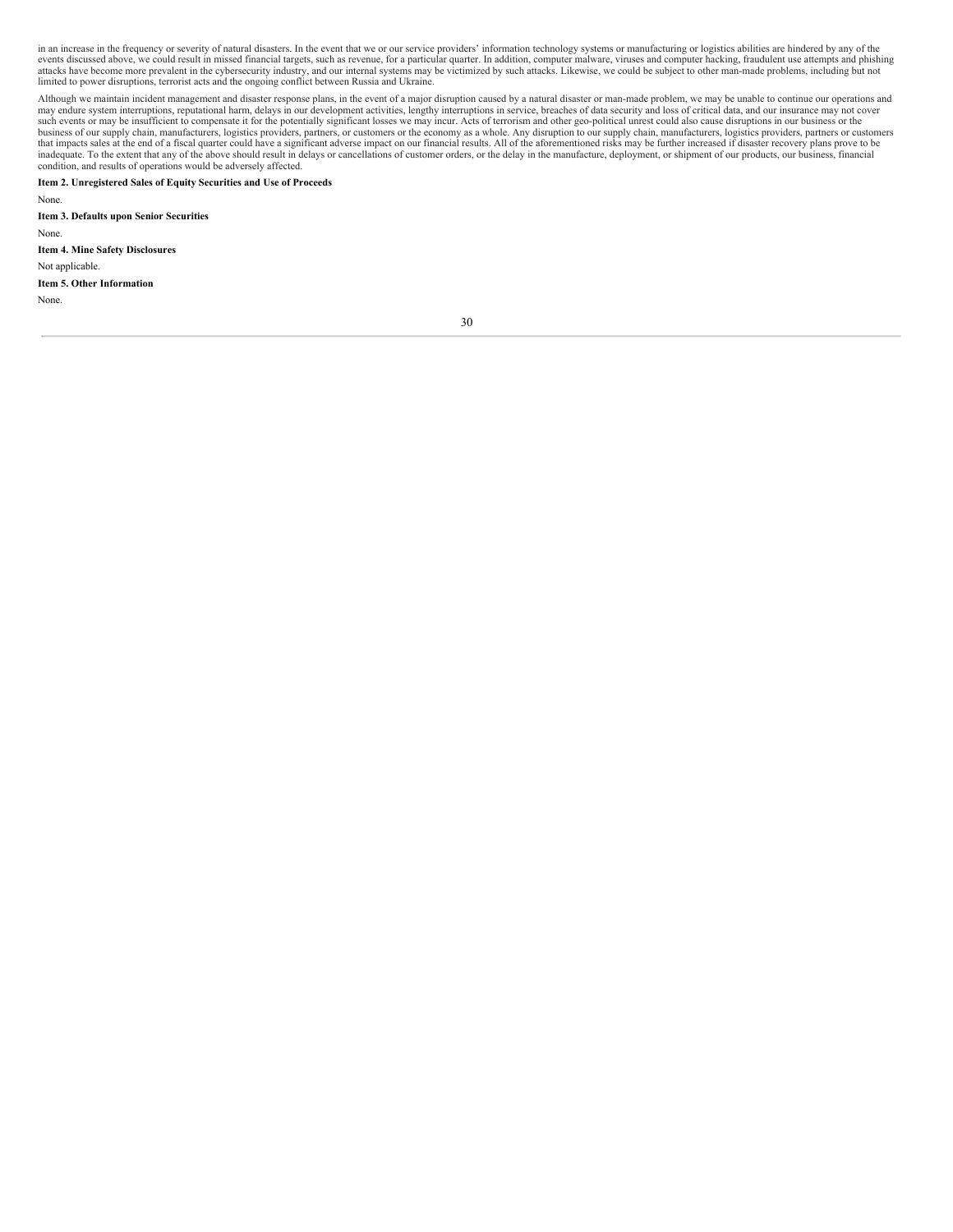## <span id="page-31-0"></span>**Item 6. Exhibits**

|                      |                                                                                                                                                                                                                            | <b>Incorporated by Reference</b> |                          |            |                                  |  |  |
|----------------------|----------------------------------------------------------------------------------------------------------------------------------------------------------------------------------------------------------------------------|----------------------------------|--------------------------|------------|----------------------------------|--|--|
| Exhibit              | Description                                                                                                                                                                                                                | Form                             | File No.                 | Exhibit    | <b>Filing Date</b>               |  |  |
| Number<br>2.1<br>2.2 | Agreement and Plan of Reorganization and Merger, dated March 15, 2021.<br>Amendment No. 1 to Agreement and Plan of Reorganization and Merger, dated<br>August 6, 2021.                                                     | $S-4/A$<br>$S-4/A$               | 333-256129<br>333-256129 | 2.1<br>2.2 | August 6, 2021<br>August 6, 2021 |  |  |
| 3.1                  | Amended and Restated Certificate of Incorporation of the Registrant.                                                                                                                                                       | $8-K$                            | 001-39125                | 3.1        | September 1, 2021                |  |  |
| 3.2                  | Amended and Restated Bylaws of the Registrant.                                                                                                                                                                             | $8-K$                            | 001-39125                | 3.2        | September 1, 2021                |  |  |
| 31.1                 | Certification of Principal Executive Officer Pursuant to Rules 13a-14(a) and 15d-<br>14(a) under the Securities Exchange Act of 1934, as Adopted Pursuant to Section<br>302 of the Sarbanes-Oxley Act of 2002.             |                                  |                          |            |                                  |  |  |
| 31.2                 | Certification of Principal Financial Officer Pursuant to Rules 13a-14(a) and 15d-<br>14(a) under the Securities Exchange Act of 1934, as Adopted Pursuant to Section<br>302 of the Sarbanes-Oxley Act of 2002.             |                                  |                          |            |                                  |  |  |
| $32.1*$              | Certifications of Principal Executive Officer and Principal Financial Officer<br>Pursuant to 18 U.S.C. Section 1350, as Adopted Pursuant to Section 906 of the<br>Sarbanes-Oxley Act of 2002.                              |                                  |                          |            |                                  |  |  |
| 101.INS<br>101.SCH   | Inline XBRL Instance Document – instance document does not appear in the<br>Interactive Data File because its XBRL tags are embedded within the Inline<br>XBRL document.<br>Inline XBRL Taxonomy Extension Schema Document |                                  |                          |            |                                  |  |  |
| 101.CAL              | Inline XBRL Taxonomy Extension Calculation Linkbase Document                                                                                                                                                               |                                  |                          |            |                                  |  |  |
| 101.DEF              | Inline XBRL Taxonomy Extension Definition Linkbase Document                                                                                                                                                                |                                  |                          |            |                                  |  |  |

101.LAB Inline XBRL Taxonomy Extension Label Linkbase Document

- 101.PRE Inline XBRL Taxonomy Extension Presentation Linkbase Document
- 104 Cover Page Interactive Data File (formatted as inline XBRL with applicable taxonomy extension information contained in Exhibits 101.SCH, 101.CAL, 101.DEF, 101.LAB and 101.PRE).

\*This exhibit shall not be deemed "filed" for purposes of Section 18 of the Exchange Act or otherwise subject to the liabilities of that section, nor shall it be deemed incorporated by reference in any filing under the Sec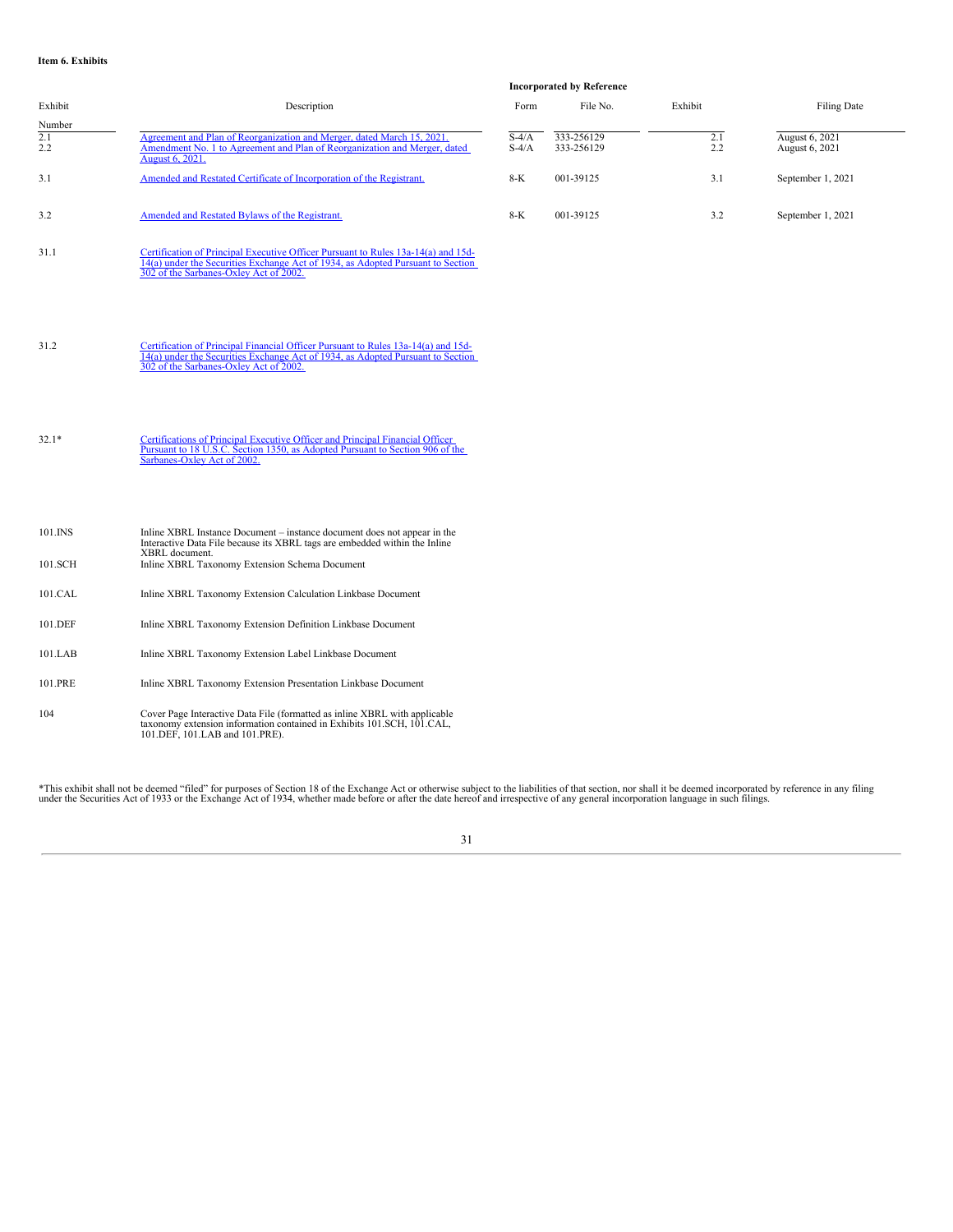## SIGNATURES

<span id="page-32-0"></span>Pursuant to the requirements of the Securities Exchange Act of 1934, the Company has duly caused this report to be signed on its behalf by the undersigned thereunto duly authorized.

Date: June 14, 2022<br>
James C. Gerber<br>
Chief Financial Officer<br>
Chief Financial Officer<br>
Chief Alexandr of the Registrant and as Principal Financial Officer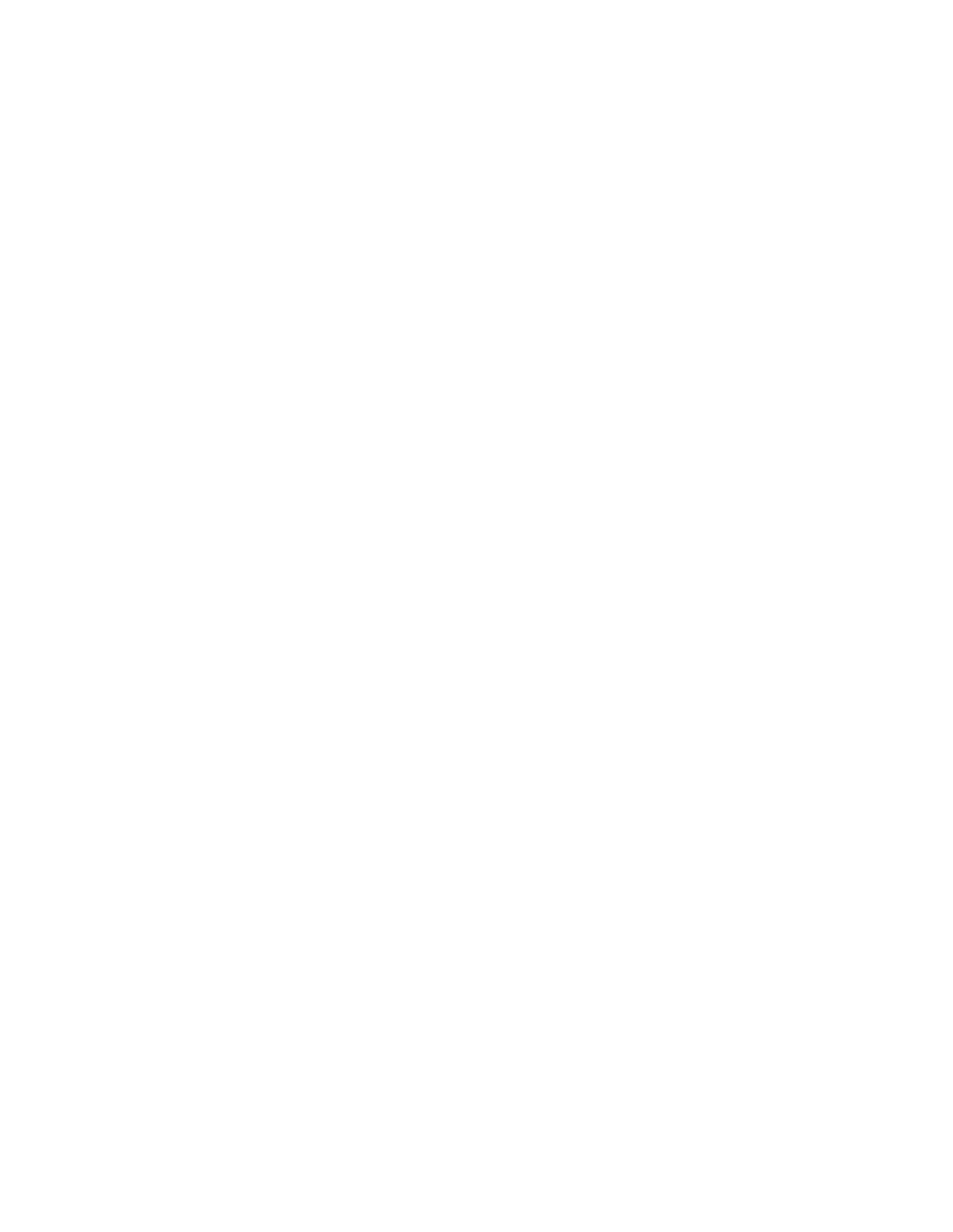## **CERTIFICATION OF PRINCIPAL EXECUTIVE OFFICER PURSUANT TO RULES 13a-14(a) AND 15d-14(a) UNDER THE SECURITIES EXCHANGE ACT OF 1934, AS ADOPTED PURSUANT TO SECTION 302 OF THE SARBANES-OXLEY ACT OF 2002**

<span id="page-34-0"></span>I, Keith B. Alexander, certify that:

1.I have reviewed this quarterly report on Form 10-Q of IronNet, Inc.;

2.Based on my knowledge, this report does not contain any untrue statement of a material fact or omit to state a material fact necessary to make the statements made, in light of the circumstances under which such statements were made, not misleading with respect to the period covered by this report;

3.Based on my knowledge, the financial statements, and other financial information included in this report, fairly present in all material respects the financial condition, results of operations and cash flows of the registrant as of, and for, the periods presented in this report;

4.The registrant's other certifying officer(s) and I are responsible for establishing and maintaining disclosure controls and procedures (as defined in Exchange Act Rules 13a-15(e) and 15d-15(e)) and internal control over financial reporting (as defined in Exchange Act Rules 13a-15(f) and 15d-15(f)) for the registrant and have:

a)Designed such disclosure controls and procedures, or caused such disclosure controls and procedures to be designed under our supervision, to ensure that material information relating to the registrant, including its consolidated subsidiaries, is made known to us by others within those entities, particularly during the period in which this report is being prepared;

b)Designed such internal control over financial reporting, or caused such internal control over financial reporting to be designed under our supervision, to provide reasonable assurance regarding the reliability of financial reporting and the preparation of financial statements for external purposes in accordance with generally accepted accounting principles;

c)Evaluated the effectiveness of the registrant's disclosure controls and procedures and presented in this report our conclusions about the effectiveness of the disclosure controls and procedures, as of the end of the period covered by this report based on such evaluation; and

d)Disclosed in this report any change in the registrant's internal control over financial reporting that occurred during the registrant's most recent fiscal quarter (the registrant's fourth fiscal quarter in the case of an annual report) that has materially affected, or is reasonably likely to materially affect, the registrant's internal control over financial reporting; and

5.The registrant's other certifying officer(s) and I have disclosed, based on our most recent evaluation of internal control over financial reporting, to the registrant's auditors and the audit committee of the registrant's board of directors (or persons performing the equivalent functions):

a)All significant deficiencies and material weaknesses in the design or operation of internal control over financial reporting which are reasonably likely to adversely affect the registrant's ability to record, process, summarize and report financial information; and

b)Any fraud, whether or not material, that involves management or other employees who have a significant role in the registrant's internal control over financial reporting.

Date: June 14, 2022 By: /s/ GEN Keith B. Alexander (Ret.) GEN. Keith B. Alexander (Ret.) Co-Chief Executive Officer, President and Chairman (*Principal Executive Of icer*)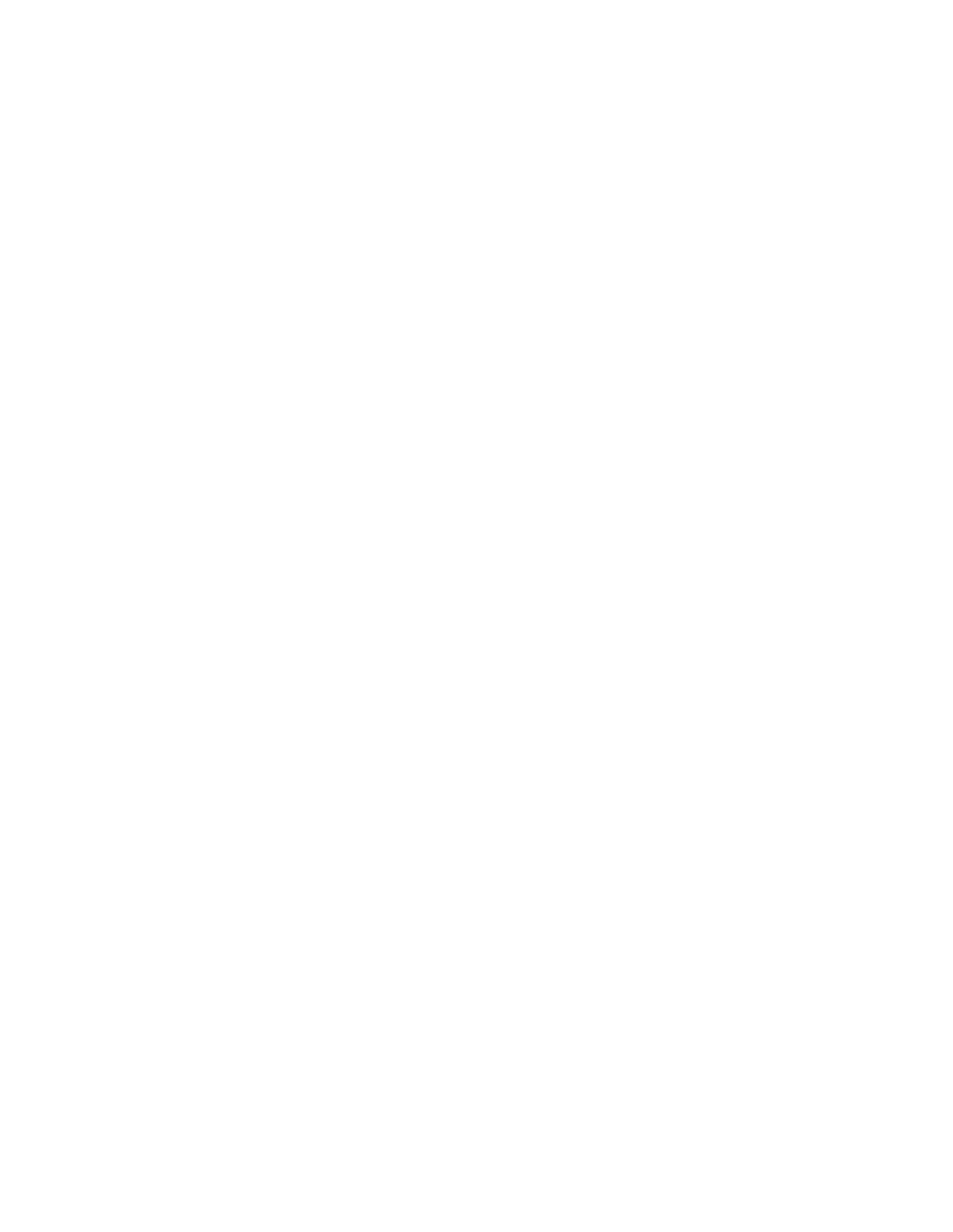## **CERTIFICATION OF PRINCIPAL FINANCIAL OFFICER PURSUANT TO RULES 13a-14(a) AND 15d-14(a) UNDER THE SECURITIES EXCHANGE ACT OF 1934, AS ADOPTED PURSUANT TO SECTION 302 OF THE SARBANES-OXLEY ACT OF 2002**

<span id="page-36-0"></span>I, James C. Gerber, certify that:

1.I have reviewed this quarterly report on Form 10-Q of IronNet, Inc.;

2.Based on my knowledge, this report does not contain any untrue statement of a material fact or omit to state a material fact necessary to make the statements made, in light of the circumstances under which such statements were made, not misleading with respect to the period covered by this report;

3.Based on my knowledge, the financial statements, and other financial information included in this report, fairly present in all material respects the financial condition, results of operations and cash flows of the registrant as of, and for, the periods presented in this report;

4.The registrant's other certifying officer(s) and I are responsible for establishing and maintaining disclosure controls and procedures (as defined in Exchange Act Rules 13a-15(e) and 15d-15(e)) and internal control over financial reporting (as defined in Exchange Act Rules 13a-15(f) and 15d-15(f)) for the registrant and have:

a)Designed such disclosure controls and procedures, or caused such disclosure controls and procedures to be designed under our supervision, to ensure that material information relating to the registrant, including its consolidated subsidiaries, is made known to us by others within those entities, particularly during the period in which this report is being prepared;

b)

Designed such internal control over financial reporting, or caused such internal control over financial reporting to be designed under our supervision, to provide reasonable assurance regarding the reliability of financial reporting and the preparation of financial statements for external purposes in accordance with generally accepted accounting principles;

c)

Evaluated the effectiveness of the registrant's disclosure controls and procedures and presented in this report our conclusions about the effectiveness of the disclosure controls and procedures, as of the end of the period covered by this report based on such evaluation; and

d)

Disclosed in this report any change in the registrant's internal control over financial reporting that occurred during the registrant's most recent fiscal quarter (the registrant's fourth fiscal quarter in the case of an annual report) that has materially affected, or is reasonably likely to materially affect, the registrant's internal control over financial reporting; and

5.The registrant's other certifying officer(s) and I have disclosed, based on our most recent evaluation of internal control over financial reporting, to the registrant's auditors and the audit committee of the registrant's board of directors (or persons performing the equivalent functions):

a)All significant deficiencies and material weaknesses in the design or operation of internal control over financial reporting which are reasonably likely to adversely affect the registrant's ability to record, process, summarize and report financial information; and

b)

Any fraud, whether or not material, that involves management or other employees who have a significant role in the registrant's internal control over financial reporting.

Date: June 14, 2022 By: /s/ James C. Gerber

James C. Gerber Chief Financial Officer (*Principal Financial Of icer*)